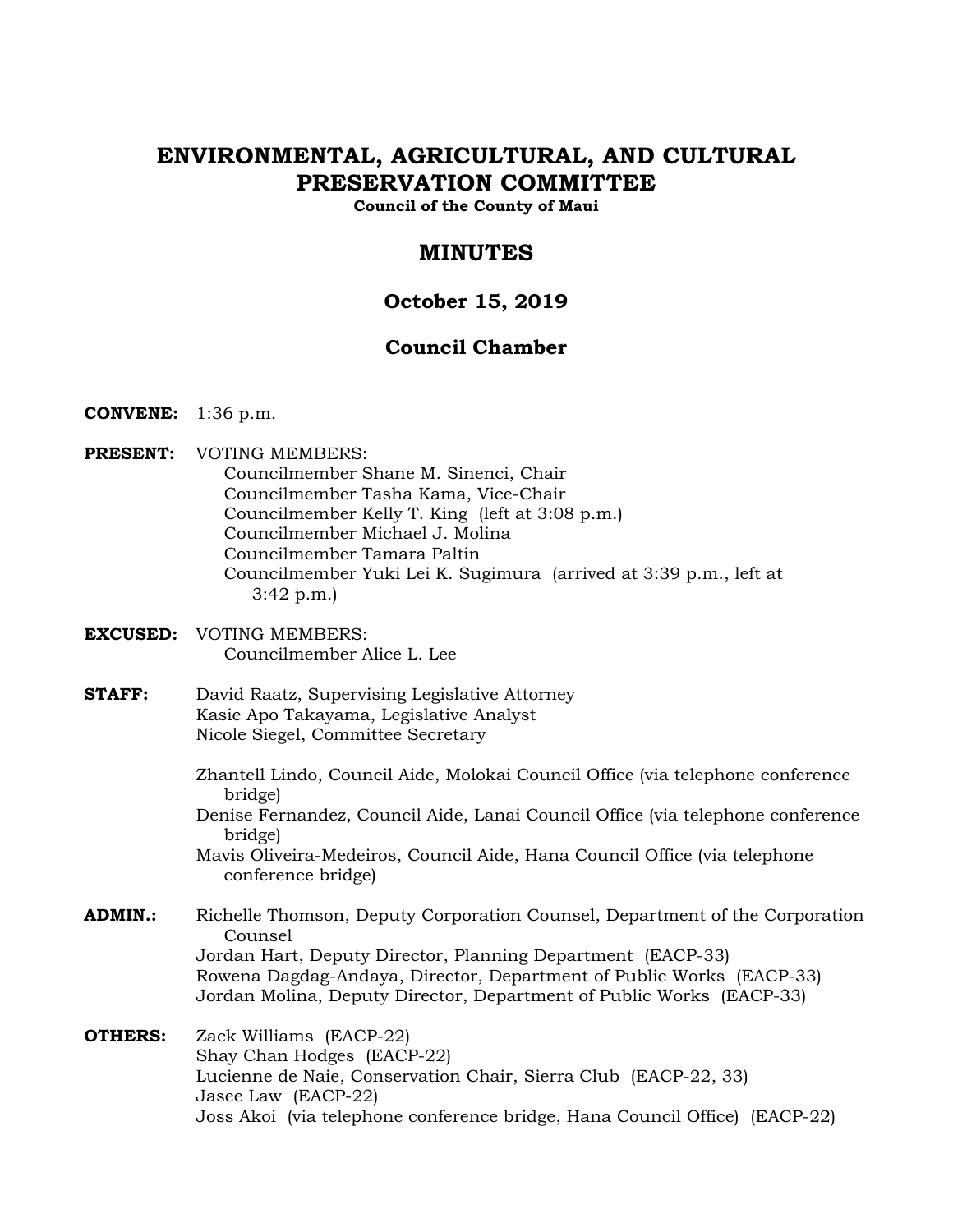#### **October 15, 2019**

John Longmire (via telephone conference bridge, Hana Council Office) (EACP-22) Others (3)

**PRESS:** *Akaku: Maui Community Television, Inc.*

 $-$ 

CHAIR SINENCI: *. . .(gavel). . .* Aloha mai kakou. Will the Environmental, Agricultural, and Cultural Preservation Committee please come to order? It's Tuesday, October 15, 2019, and it is 1:36 p.m. I'm Shane Sinenci, your Committee Chair. And before we go on, may I please ask that we silence all cell phones or noisemaking devices? Thank you.

COUNCILMEMBER KING: You forgot to remind us…

- CHAIR SINENCI: Today, this afternoon, we have in the Chambers with us, our Committee Vice-Chair, Ms. Tasha Kama. Welcome.
- VICE-CHAIR KAMA: Aloha, Chair.
- CHAIR SINENCI: Aloha. We also have from Lahaina, Councilmember Tamara Paltin.

COUNCILMEMBER PALTIN: Aloha auinala, Chair.

CHAIR SINENCI: Aloha auinala.

COUNCILMEMBER PALTIN: From Napili.

CHAIR SINENCI: Napili side. Okay. Mahalo. And from Upcountry, mauka, Mr. Michael Molina. Aloha.

COUNCILMEMBER MOLINA: Hey. Aloha, Mr. Chairman.

CHAIR SINENCI: Aloha. And Chair King, from South Maui. Aloha, Chair.

COUNCILMEMBER KING: Aloha from the beach side.

CHAIR SINENCI: Yes. Thank you. From Department of Corporation Counsel, we have Richelle Thomson. Aloha. *. . .(feedback from audio system). . .* Administrative representatives…okay, everybody, stand and uwehe, no.

UNIDENTIFIED SPEAKER: *. . .(inaudible). . .*

CHAIR SINENCI: Okay. Could we ask that our District Offices mute their…thank you. We're…for our Administrative representatives, we're expecting Ms. Michele McLean, Director of Department of Planning; and Ms. Rowena Dagdag-Andaya, Director,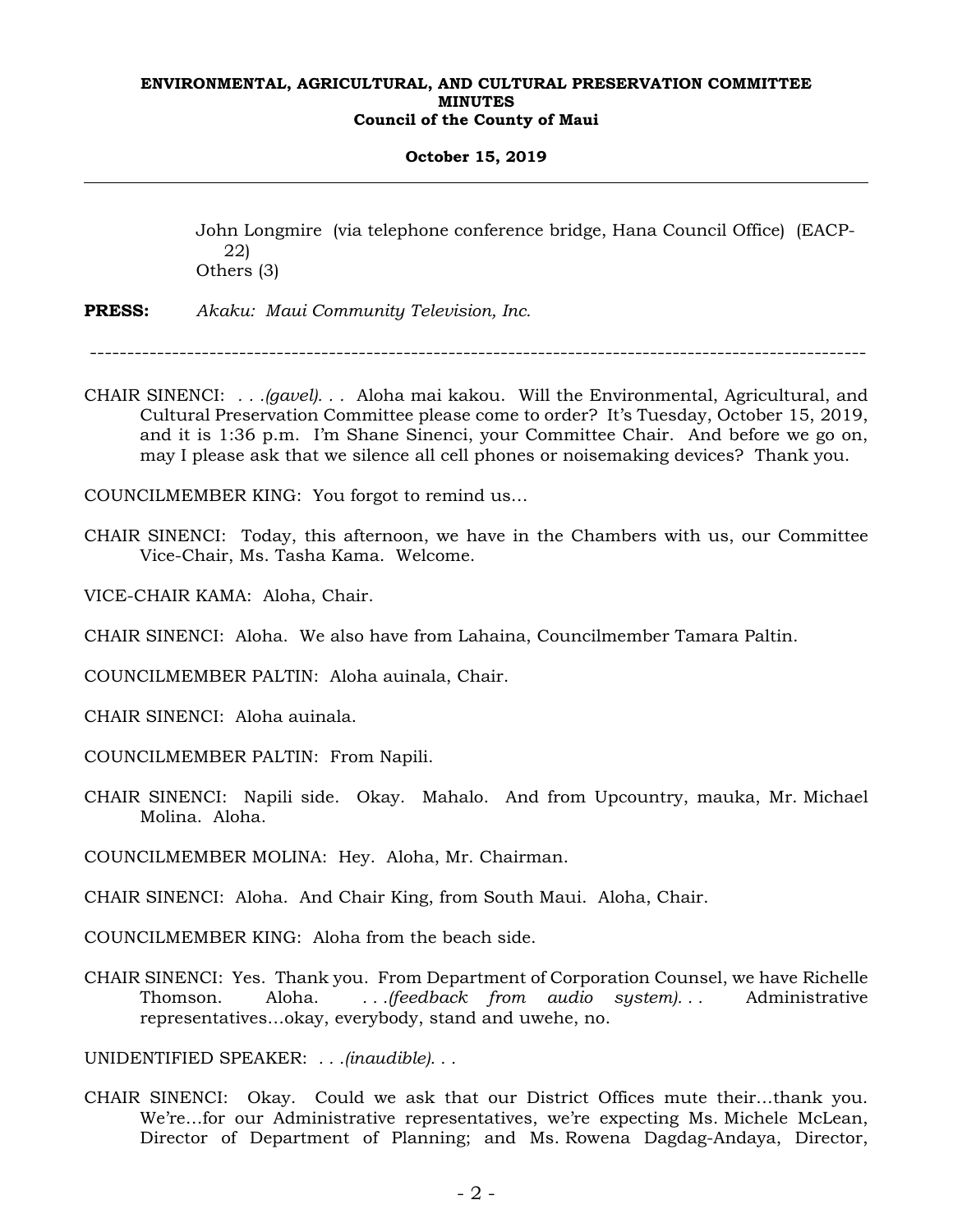#### **October 15, 2019**

Department of Public Works. For Staff, we have Ms. Kasie Apo Takayama and Nicole Siegel. In our District Offices, in the Hana District Office, we have Mavis Oliveira-Medeiros; Lanai District Office, Ms. Denise Fernandez; and Molokai District Office, Zhantell Lindo. Okay. So, Members, today, we have two items scheduled, EACP-22, Protection and Preservation of East Maui Streams, a continuation of our last meeting last Monday. And we also have EACP-33, Amending the Section 18.080.020 [*sic*], Maui County Code, Relating to Preliminary Plat Preparation and Submission. For testimony, any individuals wishing to testify, please sign up at the desk just outside the Chamber door. If testifying from one of the remote testimony sites, please sign up with District Office Staff. Testimony will be limited to the items on the agenda today. Pursuant to the Rules of the Council, each testifier will be allowed to testify for up to three minutes per item. When testifying, please state your name and the name of any organization you may be representing. Pursuant to the Rules of the Council, if you are a paid lobbyist, please inform the Committee. Staff, we have established a connection to the Council District Offices. Ms. Apo Takayama, can you please call the first testifier to the podium please?

## *. . . BEGIN PUBLIC TESTIMONY . . .*

MS. APO TAKAYAMA: Chair, the first testifier is Zack Williams, testifying on EACP-22.

MR. WILLIAMS: Aloha. My name is Zack Williams. I'm from Lower Nahiku in East Maui. I'm a kalo farmer down there. So, I just wanted to touch on a few things. I didn't read the EIS before I came in here, but just upon reading it, the things that jumped out to me right away were the stream I live on, which is Makapipi, was restored…supposed to be restored according to CWRM to a 100 percent stream flow and remove the diversions. So, so far, since the 17 years of litigation that we went through, and 4 years since then fast forward, there's been nothing done except for opening a sluice gate, right. And that doesn't even give us mauka-to-makai connectivity because there's not actually enough water because our watershed is mostly groundwater. In Kuhiwa, which is the next stream to the east of us, the easternmost stream the EMI ever took water from, they drilled wells. And so, even out of their tunnels, my friend who's a USGS hydrologist came, and we measured some of the water flows this summer out of the tunnels that they're inadvertently taking straight into their ditch system, is equal to the base flow for all of Makapipi Stream, which is like upwards of a million gallons a day, and that was in the longest drought I've seen in my entire life. So, that was the base flow at the lowest point I've ever seen it. And since the end of May, we've had mauka-to-makai connectivity only five days. If it wasn't for the punawai, our kalo on the State land that we're farming, and my neighbor's land, would be completely dry. And the taro patches on our actual aina are…have been fallow for more than a 115 years, and there is no water in the eastern auwai because it's dependent upon Makapipi Stream that have water in it, right. So, when you go up as well, you look at the po`o wais, the ancient structures where you can tell where the water level was in ancient times, it's more than double what it is in a typical flow state right now. So, the fact of the matter that EMI's argument is that we've restored water and we've done enough, there hasn't been any type of study or any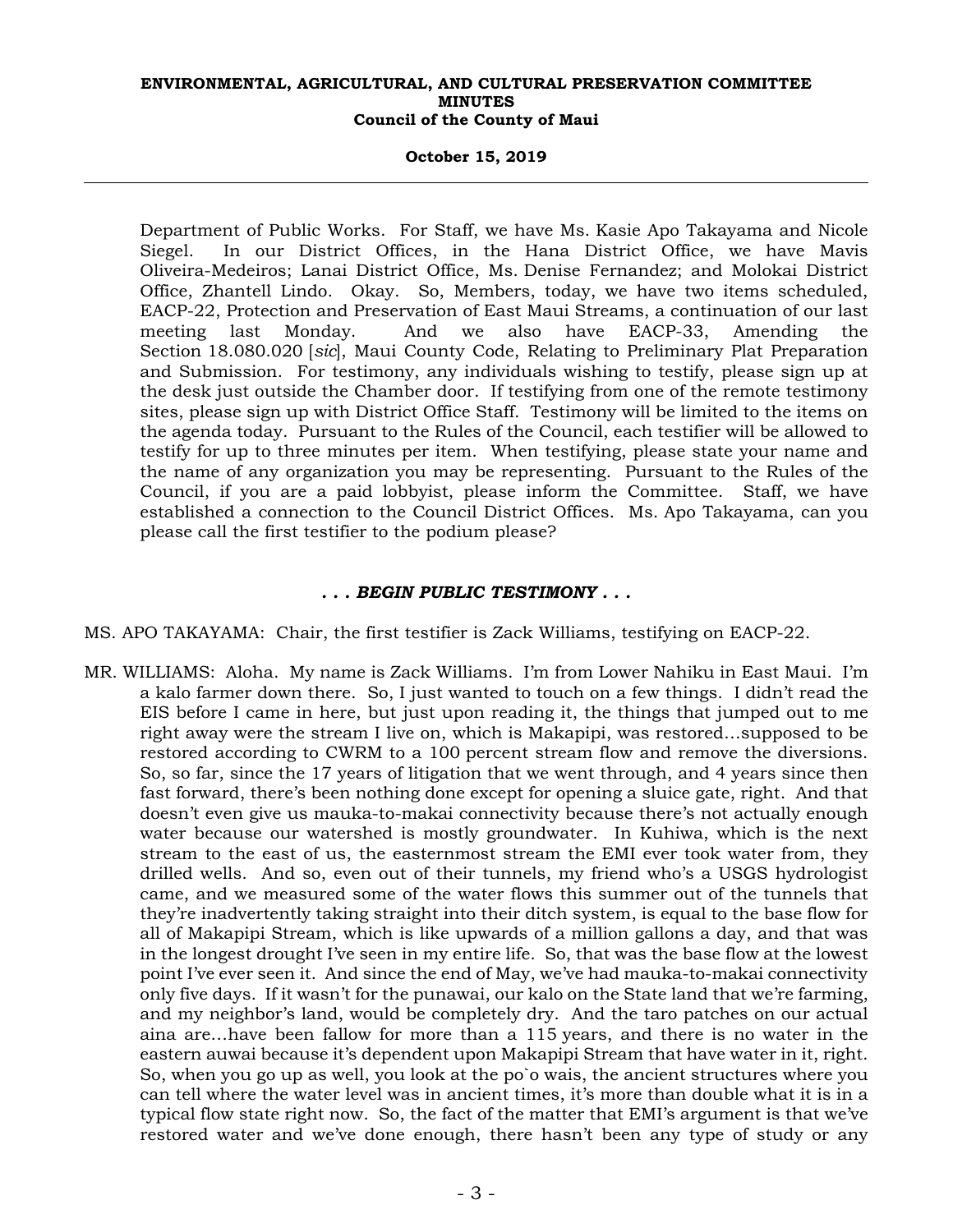#### **October 15, 2019**

accountability. And the fact that we're talking about giving these same people who have essentially been taking this water and reaping the benefit, right, while we suffer for a 100…more than a 100 years, it was finished in 1904, the Makapipi Ditch, that part of the flume system, it's just…it's kind of absurd, you know, 'cause I'm over here just fighting, like to try and farm kalo, you know. And we're kiaaina, you know, I don't get paid to do this. And these guys, kia kala, you know, once their money runs out, their interest runs out, they run out, they're gone. We're still on the aina, you know, trying to bring the people back, you know, and the oopu, I mean the native habitat. One other thing I want to touch on was…I looked at this, I thought that Hanawi Stream--sorry, guys, I'm going to go a little more--the Hanawi Stream was supposed to be 90 percent restored, but they're saying here that Hanawi, Kapaula, and Paakea, so those three streams I know for sure, those are the adjacent valleys that I live next to. The alaloa connects all of those. I was at Hanawi yesterday, and in my life, I thought the hihiwai was gone since I was a kid, and I actually found some yesterday. And they're saying now that they can only give like--if I'm reading this, right--20 percent I think of the water to that river because there's no kalo farmers, but it's one of the only places that we still have hihiwai, oopu, there's three species, the alamoo, the nakea, and the nopili that I saw yesterday in Hanawi Stream. And then Kopiliula too, all our moi, all our anae, that's all our resources. If you look at the TMKs, what the State didn't steal from my neighbors, the kanaka oiwi, the koa aukele is these people, they're the ones that still have one-acre parcels, kuleana parcels, in these valleys where nobody lives 'cause it's one wahi pana, you know, and they're not here to tell you that, but we need to malama that.

CHAIR SINENCI: Mahalo, Zack --

MR. WILLIAMS: Yeah.

CHAIR SINENCI: --for your --

- MR. WILLIAMS: Sorry. E kala mai.
- CHAIR SINENCI: --testimony.

MR. WILLIAMS: Yeah.

CHAIR SINENCI: Any questions for the testifier? We have a question from Ms. Paltin.

- COUNCILMEMBER PALTIN: Thank you, Chair. Hey, Zack, how's it going? I just was wondering if…so, when you said that they were supposed to remove the diversion, then restore 100 percent to Makapipi --
- MR. WILLIAMS: Yeah, that's one of the ten streams.
- COUNCILMEMBER PALTIN: --is there consequence if you were to go and remove the diversion yourself?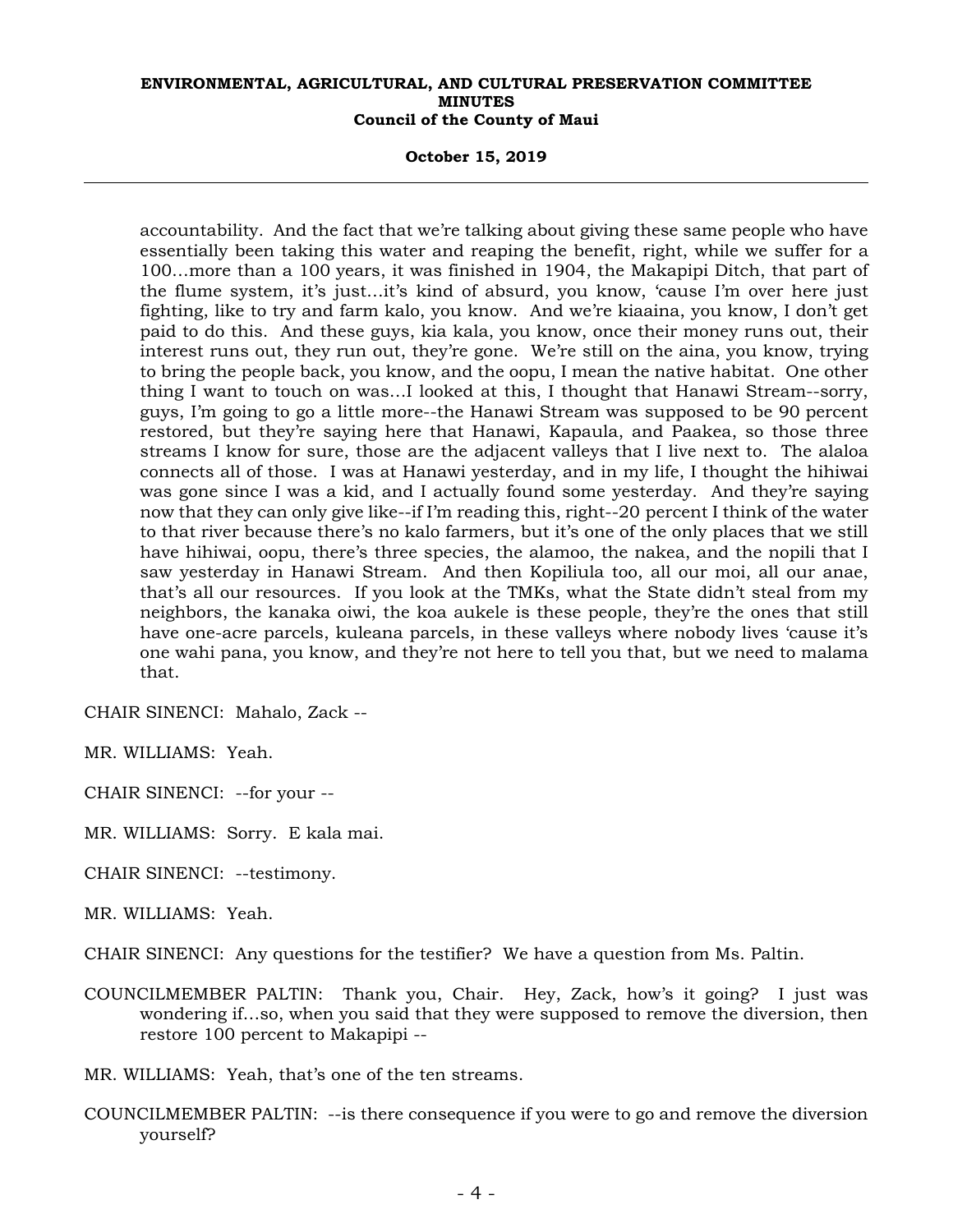#### **October 15, 2019**

MR. WILLIAMS: I'm sure there is, yeah. And we're trying to play this game, right, because I've just…we've had good faith for so long. And my neighbors that had intention to farm, they died waiting. You know, they never even saw the water. You know, that's why I'm standing here. It's like we drove out. It's one big-losing-money thing, but it's like we got to do it 'cause the next seven generations need to know they can stay home and be mahiai, and you don't got to work State or County, you know. Sorry to --

COUNCILMEMBER PALTIN: So…

- MR. WILLIAMS: --rant on, but it's just like…but, yeah --
- COUNCILMEMBER PALTIN: So --
- MR. WILLIAMS: --so…
- COUNCILMEMBER PALTIN: --basically, to clarify, you're saying that they shouldn't be getting more water when they're not meeting their current --
- MR. WILLIAMS: Just --
- COUNCILMEMBER PALTIN: --impositions?
- MR. WILLIAMS: --for Nahiku, they should condemn that part of the system, 100 percent shameful. We are the most eastern, right? So, if we're supposed to get 100 percent, why has there been no study, and into who can bid the job to fix the water issue, or even a scientific study to say, what is actually going on in Nahiku, why is there no mauka-to-makai connectivity, what about the resources that I know for sure are there, they're living in the springs just barely holding on. I mean because it's…there's not a financial gain, you know, but there's something way bigger than that at play and at risk here if we just keep going on with business as usual, and we need to look into before we allocate 30 years of our water resources to these same people who have been stealing it, at least…the least we could do is look into a study of how we can make pono solutions, right? And I think condemning that side of the…the ditch system isn't too much to ask for when CWRM already said 100 percent, right? Opening the gate is not cutting it. And I could take everybody in one huakai, and we could go look at all the ancient kalo fields, and you could plain as night and day, black and white, you can see with the water we have, there's no way the people could have been farming on the level they were 'cause it's just not possible.

COUNCILMEMBER PALTIN: So, you're --

MR. WILLIAMS: So…

COUNCILMEMBER PALTIN: --saying you want a study, but what about them not meeting the current…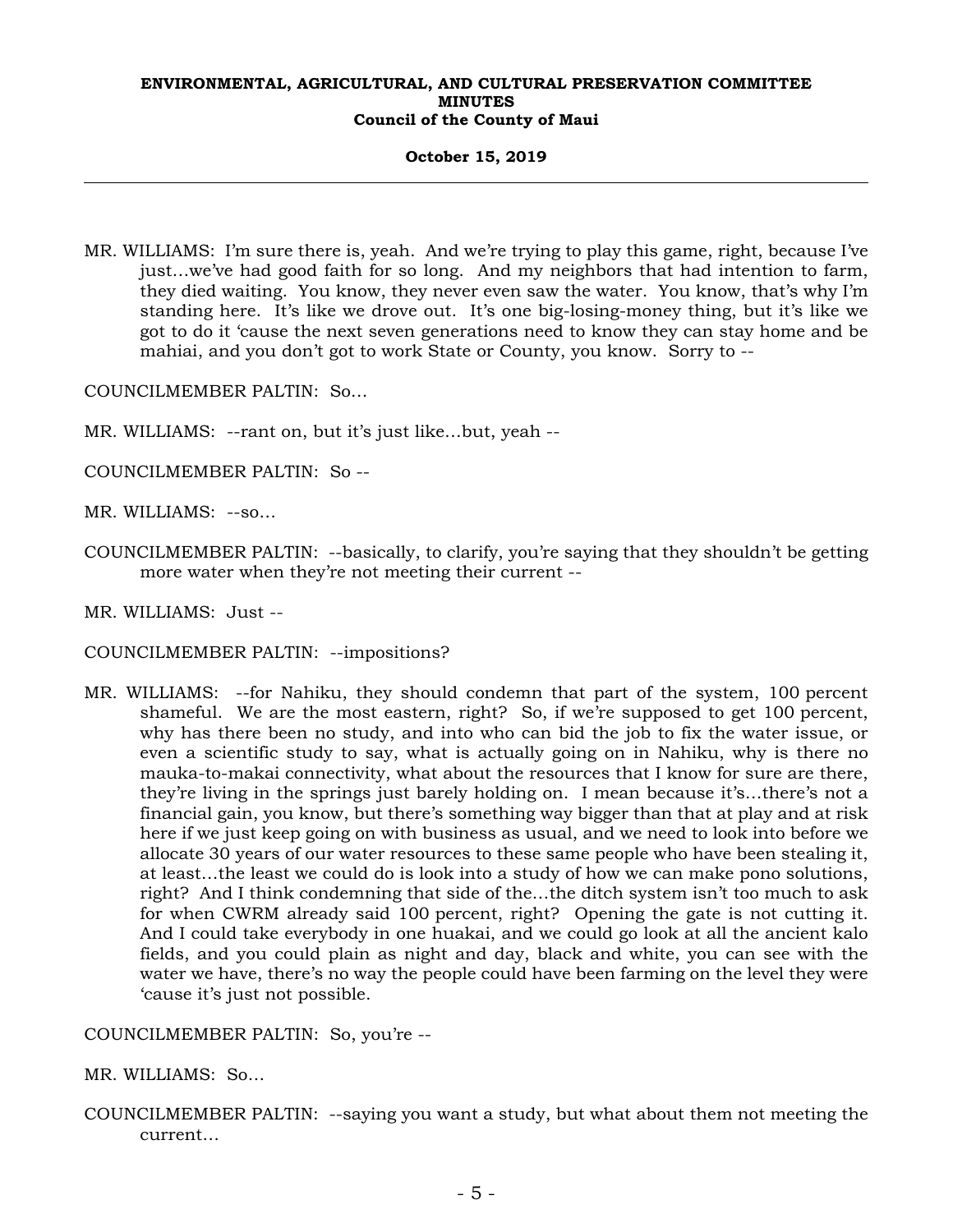**October 15, 2019** 

MR. WILLIAMS: I mean if that's what they need to prove, I would be happy if they just condemn it, because I know in my heart like just from seeing being on the aina, that what they're doing is affecting us downside, right? Whatever they did, when they took that water, they never planned on giving it back. That's why their springs go straight into the weir. And the kahawai, what they're saying is 100 percent, they just opened the sluice gate, you know, but they're still…like Makapipi itself has five other tributaries. And so, they're taking from those other five other tributaries right into the ditch. There's no gate. All they could possibly do is dump it in the next river. And that still doesn't help us in our watershed, yeah, 'cause that's at 1,500 feet elevation. I live at 200 feet. And so, even if it makes it to where you drive the Hana Highway, I think the Makapipi right there is about a 1,000 feet above sea level, there's water almost every day, but when you go down another 500 feet, there's no more water in the river anymore. And…

COUNCILMEMBER PALTIN: You want the State to condemn it?

MR. WILLIAMS: Whoever has the power, the BLNR, Suzanne Case, are you listening? I mean like she…I feel like if you have the permits to put stuff up on Mauna Kea, just to use that for example, then we could at least get a permit to condemn that side of the diversion system that we've all agreed it is not in use, the people should be getting it, the native habitat should be getting it. You know, we're trying to actually farm. I don't know what Mahi Pono is doing, but I'm a kalo farmer, like real life, in the flesh --

COUNCILMEMBER PALTIN: So, by --

MR. WILLIAMS: --you know what I mean.

COUNCILMEMBER PALTIN: --condemning mean just restore mauka-to-makai stream flow and --

MR. WILLIAMS: Yeah, like --

COUNCILMEMBER PALTIN: --not --

MR. WILLIAMS: --let's --

COUNCILMEMBER PALTIN: --stop diverting?

MR. WILLIAMS: --blow the thing up like it shouldn't be there, like there's a giant…it's six-feet-wide, if not eight-feet-wide, fill it in, you know what I mean, like do something. Get…let's get the Army Corps of Engineers to make some sort of possible solution where it's just not leaching the groundwater. Because right now, even there's a tunnel that goes from Kuhiwa Well, which was the last lease was to Maui Land and Pine in the '90s, and they had a pump, right, so, they're pumping water, they actually, their tunnel goes under the kahawai of Makapipi. If you were to go there right now, there's still more than a million gallons of water a day coming out of Kuhiwa system, and it's just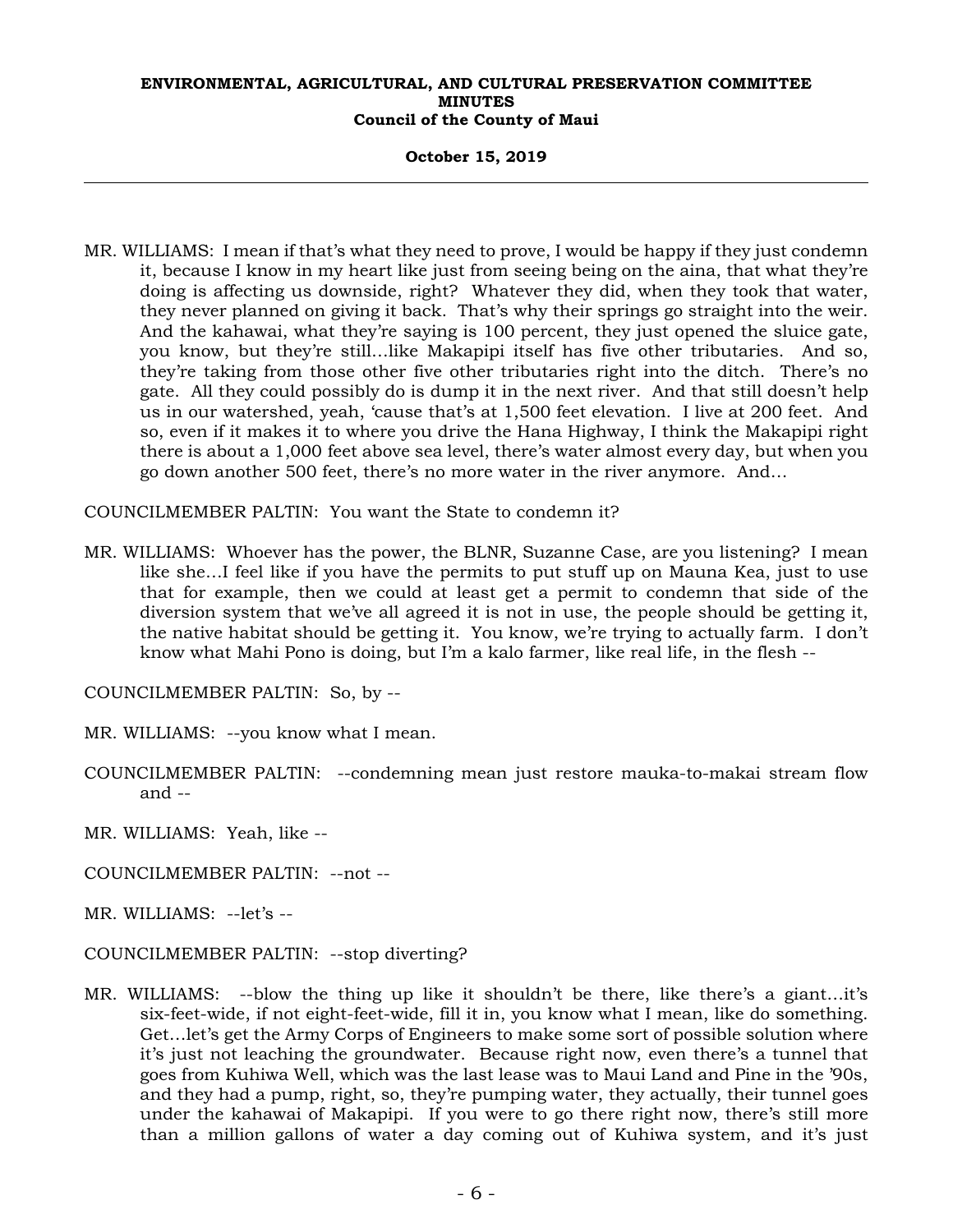#### **October 15, 2019**

inadvertent groundwater that's leaching out into EMI system, and then if you go to Hanawi, which is not even one more mile past Makapipi, the ditch system is dry, completely dry 'cause it's full of Job's tear, Clidemia, the pigs are in it, the thing is a 115 years old, it leaks everywhere. They've never done a study to figure out how much water they're actually losing from the base of the headwater in Koolau to out in town. I mean the problems just go on and on and on, right? To me, it's --

CHAIR SINENCI: Member…

MR. WILLIAMS: --like let's pave over it or get rid of it.

COUNCILMEMBER PALTIN: Yeah --

CHAIR SINENCI: Do you have…

COUNCILMEMBER PALTIN: --thank you.

CHAIR SINENCI: Just --

MR. WILLIAMS: But --

CHAIR SINENCI: --for…

MR. WILLIAMS: --I'm not a scientist either.

CHAIR SINENCI: Zack, so, inside this lease, it says that in the first chapter of the executive summary, it says the Nahiku community, which through the MDWS draws between 20,000 to 45,000 gallons per day --

MR. WILLIAMS: Right.

CHAIR SINENCI: --depending on weather, directly from the EMI Aqueduct system. And so, it will also allow the continued provision of water to approximately…what…but that was…so, of a couple other people listed in this lease is the Nahiku community.

MR. WILLIAMS: Right.

CHAIR SINENCI: So, you…you're saying that…

MR. WILLIAMS: I'm saying I don't want to take the water away from the community. I know exactly…so, where the intake is that I'm actually talking about in the flume, the Nahiku community pipe is a six-inch blue HDPE pipe that's right there. I would never want my neighbors to not have water, you know.

CHAIR SINENCI: And…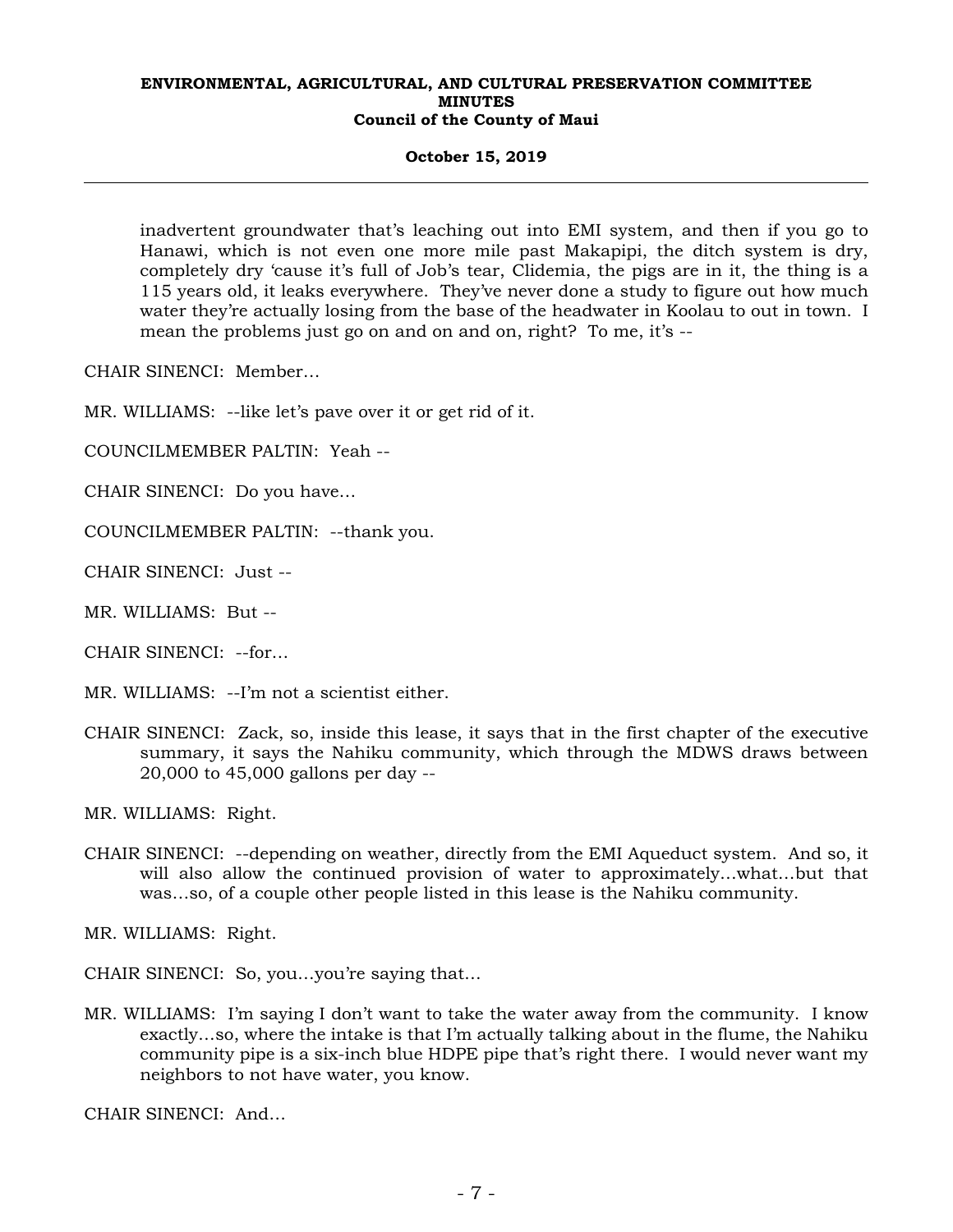#### **October 15, 2019**

MR. WILLIAMS: That's --

CHAIR SINENCI: And --

MR. WILLIAMS: --a no-brainer, right?

CHAIR SINENCI: --Members, the Makapipi Stream is the furthest --

MR. WILLIAMS: East.

CHAIR SINENCI: --east.

MR. WILLIAMS: Yeah.

CHAIR SINENCI: So, this is one of the first ones that there would be --

MR. WILLIAMS: Right.

CHAIR SINENCI: --continued diversions --

MR. WILLIAMS: Right.

CHAIR SINENCI: --from, and that one goes down through the Nahiku community. We had one more question from Chair King.

MR. WILLIAMS: To me, that's a easy --

COUNCILMEMBER KING: Thank you --

MR. WILLIAMS: --fix though.

COUNCILMEMBER KING: --Mr. Williams. So, did…I just want to find out, did you submit any comments too on the EIS?

MR. WILLIAMS: On the EIS, I haven't written my testimony yet --

COUNCILMEMBER KING: Okay.

MR. WILLIAMS: --but I'm going to --

COUNCILMEMBER KING: You're going to. Okay. So --

MR. WILLIAMS: --try and make it more succinct.

COUNCILMEMBER KING: --if you could help us out, because we're going to be making some comments --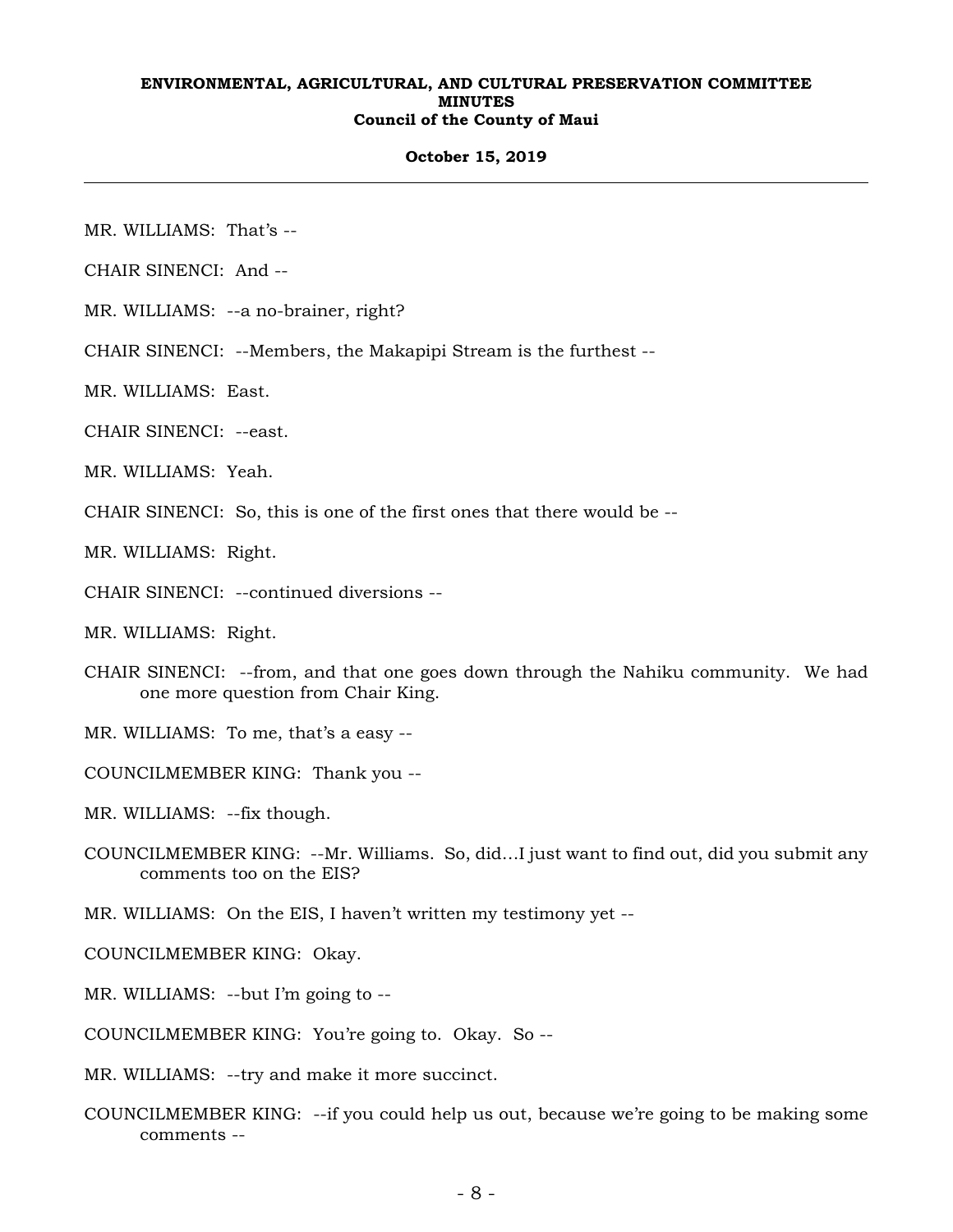#### **October 15, 2019**

MR. WILLIAMS: Okay.

- COUNCILMEMBER KING: --by supplying the parts that you just testified on like, you know, you testified on the streams that were supposed to be completely restored and that they're not, and if we could have that testimony from you --
- MR. WILLIAMS: For sure.
- COUNCILMEMBER KING: --that addresses those specific areas --
- MR. WILLIAMS: Right.
- COUNCILMEMBER KING: --in a summary, that would be helpful --

MR. WILLIAMS: And then, yeah, the…

COUNCILMEMBER KING: --to say that they're not --

MR. WILLIAMS: Right.

COUNCILMEMBER KING: --you know, that this is coming from the kalo farmer out there that says they're not. That would be helpful.

MR. WILLIAMS: I will, definitely.

COUNCILMEMBER KING: Thank you.

MR. WILLIAMS: And the other part like I said, those other three streams are ones that we use for survival, right, like that's --

COUNCILMEMBER KING: Well, if anything that you can --

MR. WILLIAMS: --where the resources are.

COUNCILMEMBER KING: --testify from personal knowledge --

MR. WILLIAMS: Yeah.

COUNCILMEMBER KING: --and that we can use, you know.

MR. WILLIAMS: For sure.

COUNCILMEMBER KING: Because we, you know, only one of us lives out there. So --

MR. WILLIAMS: No --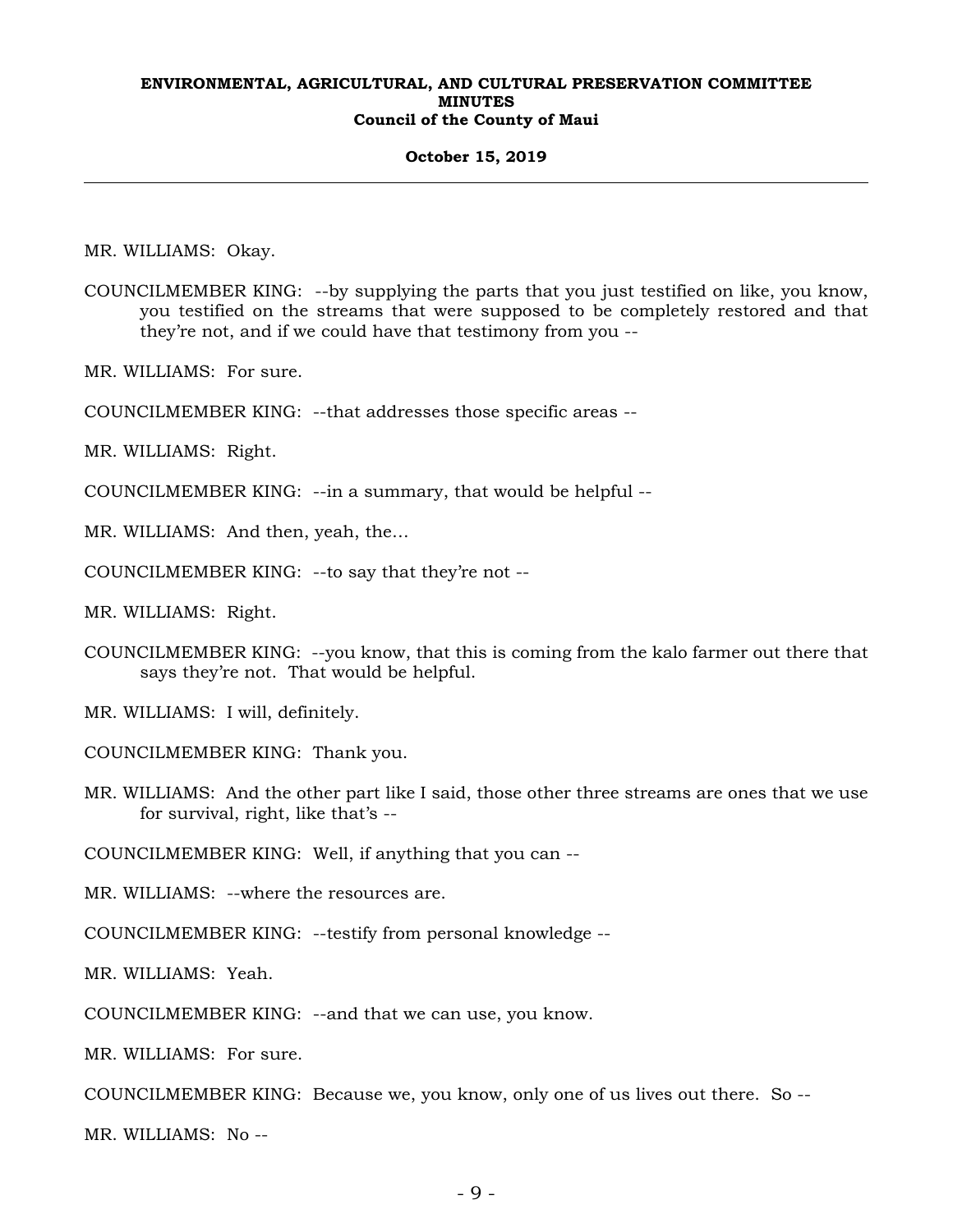#### **October 15, 2019**

COUNCILMEMBER KING: --you know…

MR. WILLIAMS: --for sure. And people just kind of forget and like --

COUNCILMEMBER KING: Yeah.

MR. WILLIAMS: --it's not one of our thing to say, oh, this is where the hihiwai are, you know what I mean. That's like not kind of something --

COUNCILMEMBER KING: But I think --

MR. WILLIAMS: --to do --

COUNCILMEMBER KING: --it's --

MR. WILLIAMS: --but…

COUNCILMEMBER KING: --important to our testimony, Chair, that --

MR. WILLIAMS: But it is --

COUNCILMEMBER KING: --we --

MR. WILLIAMS: --it is.

COUNCILMEMBER KING: --point out --

MR. WILLIAMS: No, I appreciate…

COUNCILMEMBER KING: --what's lacking in the original plan and the claims that are in this EIS that are not actually being fulfilled.

CHAIR SINENCI: Yes, thank you.

COUNCILMEMBER KING: Okay. Thank you.

CHAIR SINENCI: And just for --

MR. WILLIAMS: And --

CHAIR SINENCI: --the --

MR. WILLIAMS: --thank you so much.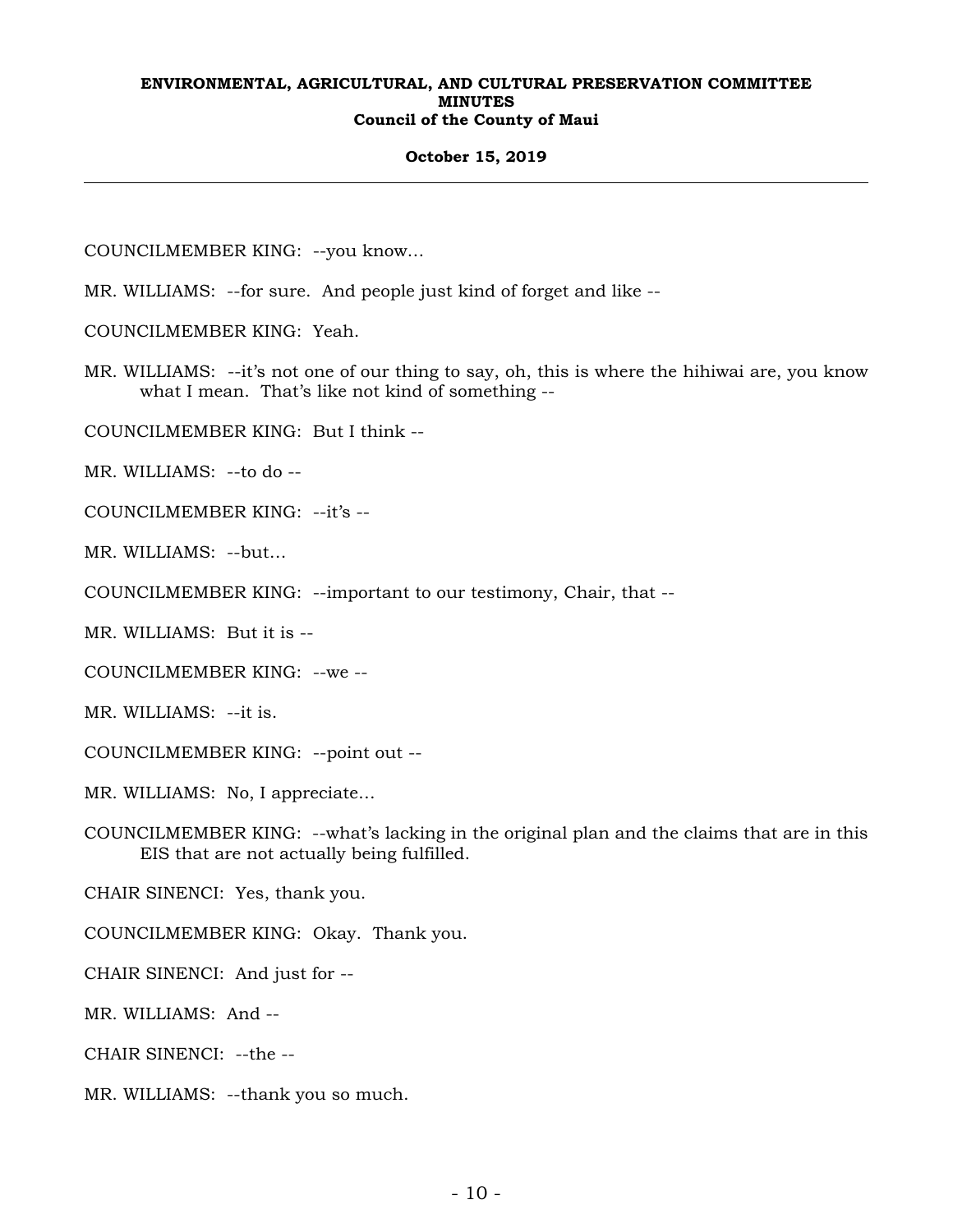#### **October 15, 2019**

CHAIR SINENCI: --public's notice that we have a copy of the draft EIS at the Hana Community Library at Hana School. And we also have a copy of the draft EIS at the Hana County Office at the…

COUNCILMEMBER KING: All 2,700 pages?

CHAIR SINENCI: Yeah, so that will be 5,400 pages total.

MR. WILLIAMS: Thank you, guys, for your time. I appreciate it.

COUNCILMEMBER KING: Okay. Thank you.

MR. WILLIAMS: Mahalo.

CHAIR SINENCI: Thank you, Zack. Ms. Apo Takayama?

- MS. APO TAKAYAMA: Chair, the next testifier is Shay Chan Hodges, on behalf of the Board of Water Supply Temporary Investigative Group, testifying on EACP-22.
- MS. CHAN HODGES: Aloha. Aloha, Chair Sinenci and Committee Members. I just want to mention that the issues that Zack was talking about is part of our overall TIG report as one of the considerations for why we need a…the County to consider purchasing the TIG [*sic*], and why a publicly accountable entity needs to be in charge of the EMI system. What I wanted to talk about just…I submitted to you, folks, you should have it on your Granicus, a letter on October 13<sup>th</sup>, that was approved by all of our TIG members. And basically, what I wanted to do was provide you with documentation and references for what we had discussed at the last meeting. So, for example, the 2018 Department of Water Supply Annual Report that has the water coming from the Kamole Treatment Plant is 1.5 million gallons a day, and then the other two sources of water for Upcountry, also the references for what Toni testified to about the crown lands. We have some excerpts there, and then we had just discussed the acquisition cost of the \$5.4 million purchase price. So, there is just a table there that explains that. And we actually added, in terms of an estimate for an acquisition cost, an additional \$12 million over two years to restore the system because there have been a lot of comments in the community that the system is in definite need of restoration. And then this is looking at the bond payments, which would be at 3.75 percent. And as you probably know, interest rates are kind of low right now, so it's a good time. And then the other thing we mentioned too is that if anyone is considering purchasing it, the system, the other reason why it's a good time in light of the EIS is that once the 30-year…if a 30-year lease were to be received by Mahi Pono, EMI, we know that the value of that system would go up dramatically based on the fact that there's a \$62 million rebate that A&B would owe Mahi Pono if it didn't go through. So, that tells you that the value of the system is way more than 5.4 million, but right now, the purchase price as of December 2018 was 5.4. So, it'd be good to jump on that. We also have some estimates that we talked about, I believe at the last meeting about what the value of that water is, the 65 million gallons a day, showing that if it were delivered at a \$1.10--oops, I'm sorry--per gallon or million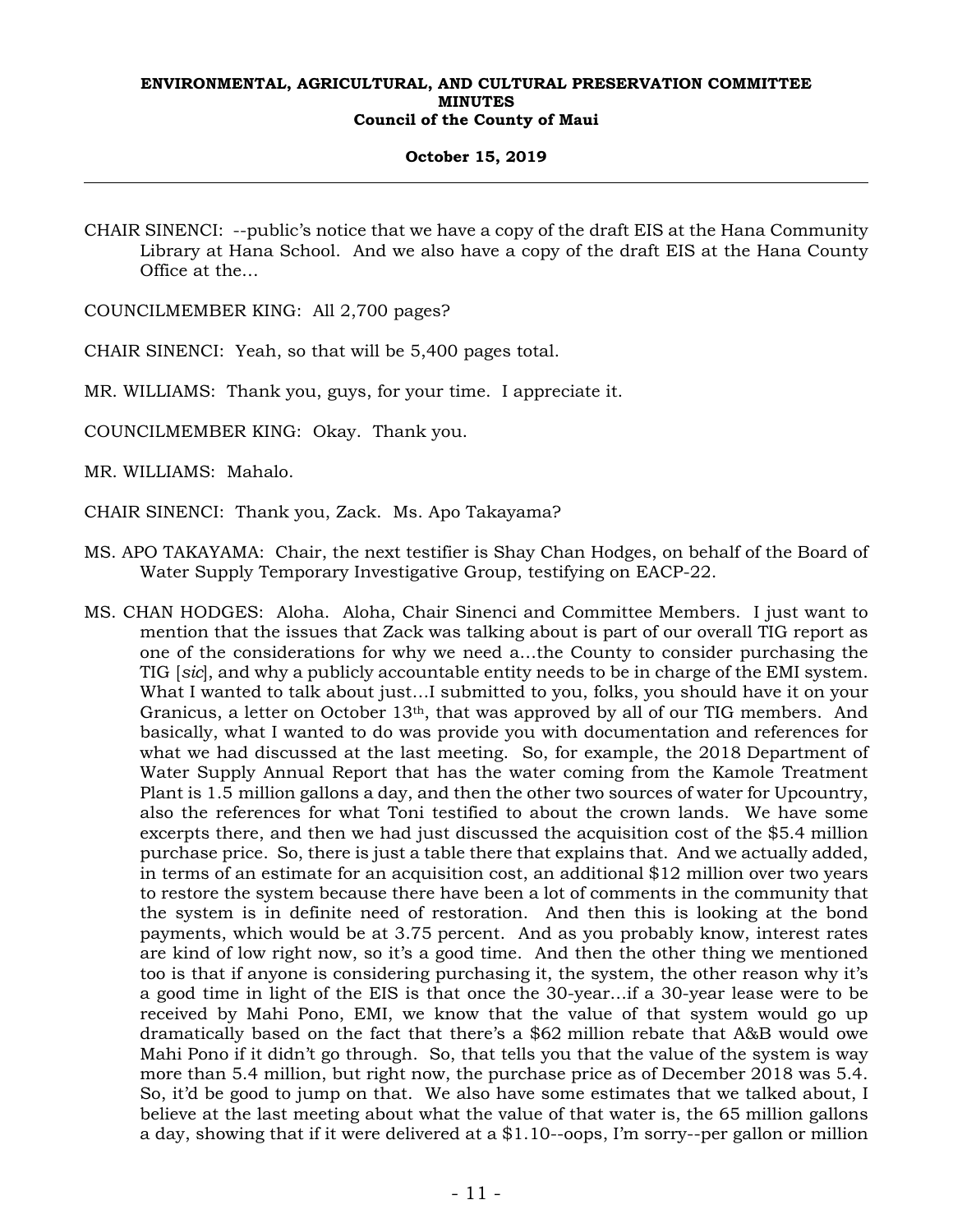## **October 15, 2019**

gallons, that would be worth 26 million with…and a \$1.10 is the going agriculture right. So…anyway, I just want to let you guys know that all of that is there, and I'm going to be here, but I do have to leave in 25 minutes at least for a call. And then I had also added some recent studies and research. I don't know if you folks know, a study came out just last week about the value of East Maui Watersheds, and then--I'm sorry, I'm just going to say just real quick--I also have the governance…potential governance structures of a publicly-owned water authority or water trust. And I just wanted to say--what else there is--and then also studies about climate change, and then just sort of what kinds of, going back to studies that Zack had mentioned, other kinds of…there's a lot of studies that would need to be done moving forward from engineering studies, studies of the stream, studies of, you know, basically what's happening, which we know very little about. So…anyway, just wanted to make sure you folks knew all that was there, and I can be here to help.

- CHAIR SINENCI: Thank you, Shannon [*sic*]. Thank you for submitting this report. You know, in the EIS, it says that they won't issue a 30-year lease until there's a Watershed Management Plan. Who does…who would create that? BLNR?
- MS. CHAN HODGES: I'm not sure. Lucienne maybe knows. I think it's BLNR or…
- MS. de NAIE (from the audience): It's supposed to be a mix.

CHAIR SINENCI: A mixture?

MS. CHAN HODGES: Yeah.

CHAIR SINENCI: Okay.

MS. de NAIE (from the audience): I'll address that when I come down…

CHAIR SINENCI: Any questions for the testifier? Ms. Kama, you had your light on?

VICE-CHAIR KAMA: Yeah, thank you, Chair. So --

CHAIR SINENCI: And then --

- VICE-CHAIR KAMA: --you know --
- CHAIR SINENCI: --Ms. Paltin.
- VICE-CHAIR KAMA: --you spoke about the structure of the public governance should this become a public utility. What does that look like?

MS. CHAN HODGES: So…

VICE-CHAIR KAMA: Or tell me to go to a page somewhere.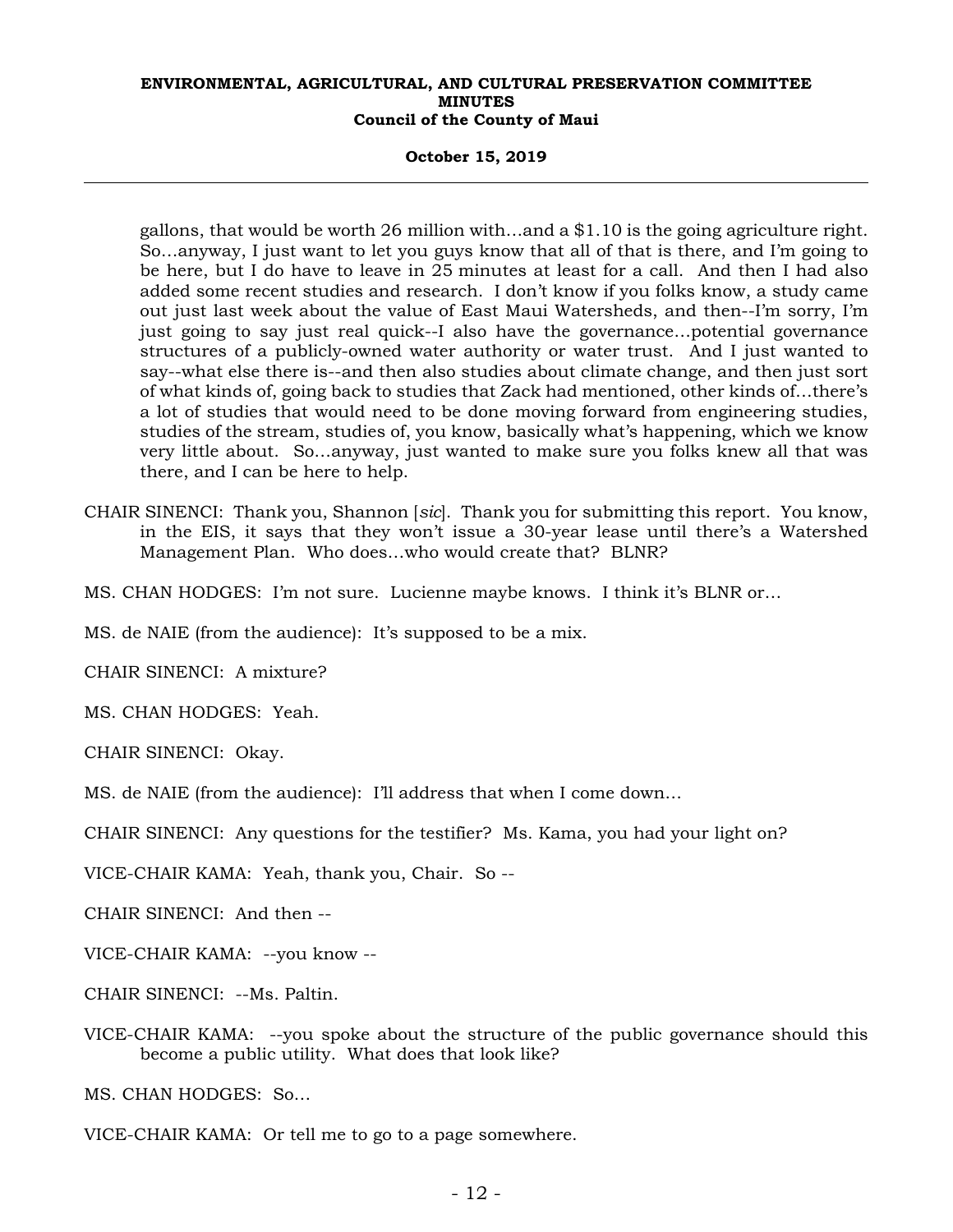#### **October 15, 2019**

MS. CHAN HODGES: So, on Page 6 of the letter --

VICE-CHAIR KAMA: Okay.

MS. CHAN HODGES: --we put together some potential structures. So, we showed the shareholder owned, which is what A&B is, and that was the previous owner obviously; private equity controlled, which is Mahi Pono; and then other options are a co-op; a municipal water authority; some kind of hybrid; an independent public water authority. And then as far as deciding what would be the best thing, I think…I mean obviously, more research has to be done, folks who are experts in that field, and then also what the stakeholders want as far as…I mean because accountability is the most important thing here.

VICE-CHAIR KAMA: One more, Chair. So --

CHAIR SINENCI: Go ahead.

- VICE-CHAIR KAMA: --when you mentioned the cost of the purchase, and then you also had tacked on some R&M cost to that, did you also factor in the cost to do the community outreaches and all those other things to be able to put this together?
- MS. CHAN HODGES: That would be a lot to…we put in hundreds of hours so far, but no, I didn't specifically --

VICE-CHAIR KAMA: Okay.

MS. CHAN HODGES: --do that, but the way that it works out, if you look at the…our estimated cost of purchasing at…we added actually quite a bit to the two…oh, for operations and for the purchase price, we added quite a bit. So, we ended up with an operating cost of 12.5. And if you consider how to recoup those costs, and you have water valued at 27 million, there's some wiggle room there. I mean --

VICE-CHAIR KAMA: Okay.

MS. CHAN HODGES: --obviously, you're not going to get 27 million --

VICE-CHAIR KAMA: Yeah --

MS. CHAN HODGES: --total --

VICE-CHAIR KAMA: --obviously.

MS. CHAN HODGES: --but…

VICE-CHAIR KAMA: Okay. Thank you. Thank you --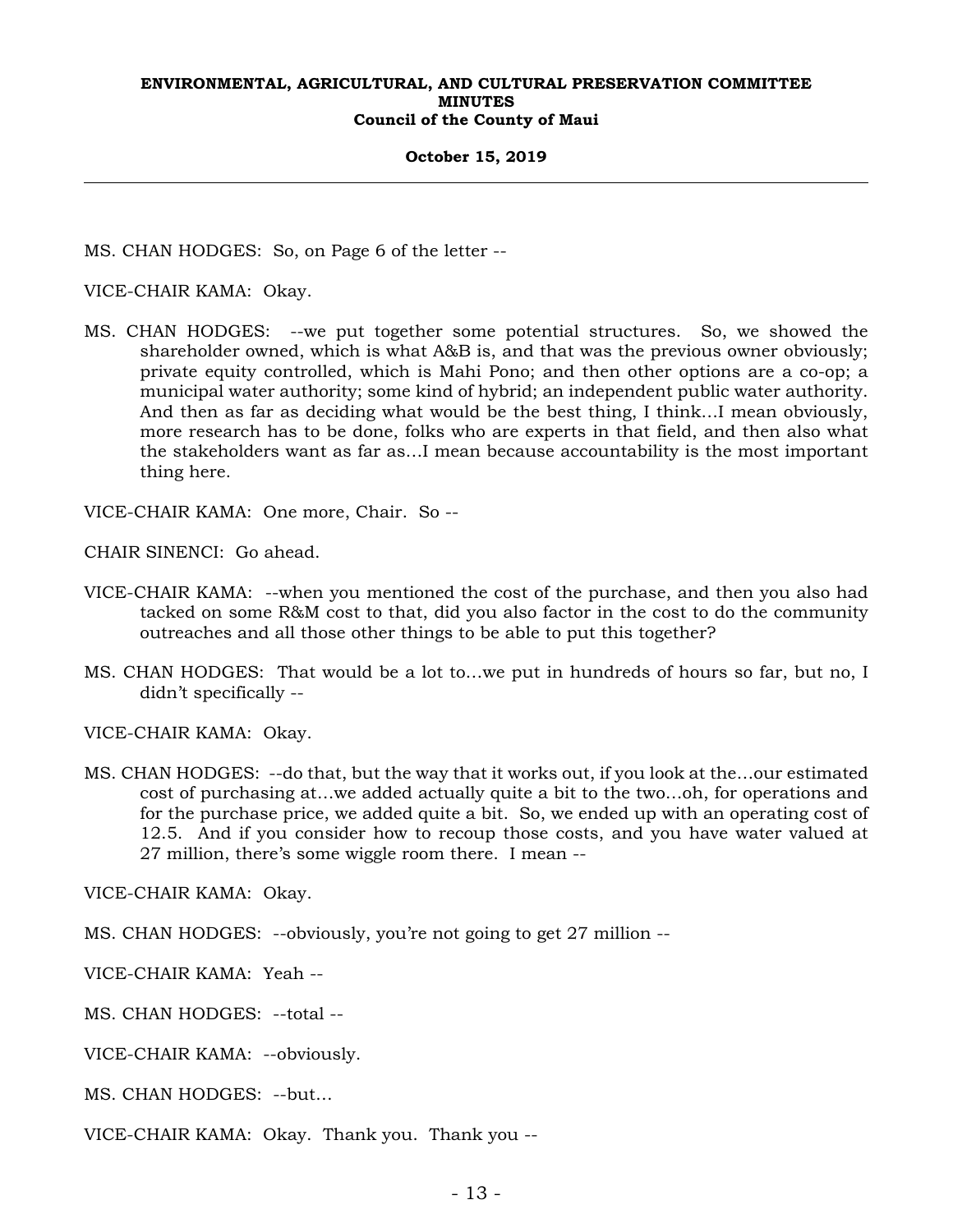#### **October 15, 2019**

MS. CHAN HODGES: Thank you.

VICE-CHAIR KAMA: --Chair. Good.

CHAIR SINENCI: Thank you. Ms. Paltin?

- COUNCILMEMBER PALTIN: Thank you, Chair. Thank you, Ms. Chan Hodges. You know, when you mentioned that Ms. Eaton's concerns regarding crown lands were in this letter, is there another area besides Page 2, number 3, where it says that 18,000 of the 30,000 acres are crown lands, is there more or is that…
- MS. CHAN HODGES: Well, so for the purpose of the letter, I just did a little excerpt, and you can see in the footnotes, there is links. So, to the Kipuka Database, and then there's also number two, which is the old contracts. But in our report, which actually is going to be presented on Thursday and will be public probably sometime tomorrow, there's much more information. I was just trying to give you guys sort of digestible little snippets.
- COUNCILMEMBER PALTIN: And so, the purpose of differentiating the crown lands is that those are stolen lands that the occupier is using for…
- MS. CHAN HODGES: So, going back to the research and the studies, I think one really important thing that needs to happen is research on the legality of the ownership, and I am definitely not an expert in this, but there seem to be a lot of questions. And, you know, as far as what the outcome would be, I think respecting and honoring what the reality of the situation is is the first step.

CHAIR SINENCI: Member…

- COUNCILMEMBER PALTIN: The reality of the situation that somewhat over half of the lands are crown lands?
- MS. CHAN HODGES: Yes, if it's determined. You know, I don't know where that leads, right, and I'm not like I said, I'm not…I don't have expertise in that area, but it seems to me there's questions about the ownership of the land, and that needs to be cleared up and addressed.

CHAIR SINENCI: Member Paltin, are you looking at Page 2 of her report with all the TMKs?

COUNCILMEMBER PALTIN: Yeah, that's --

CHAIR SINENCI: Okay.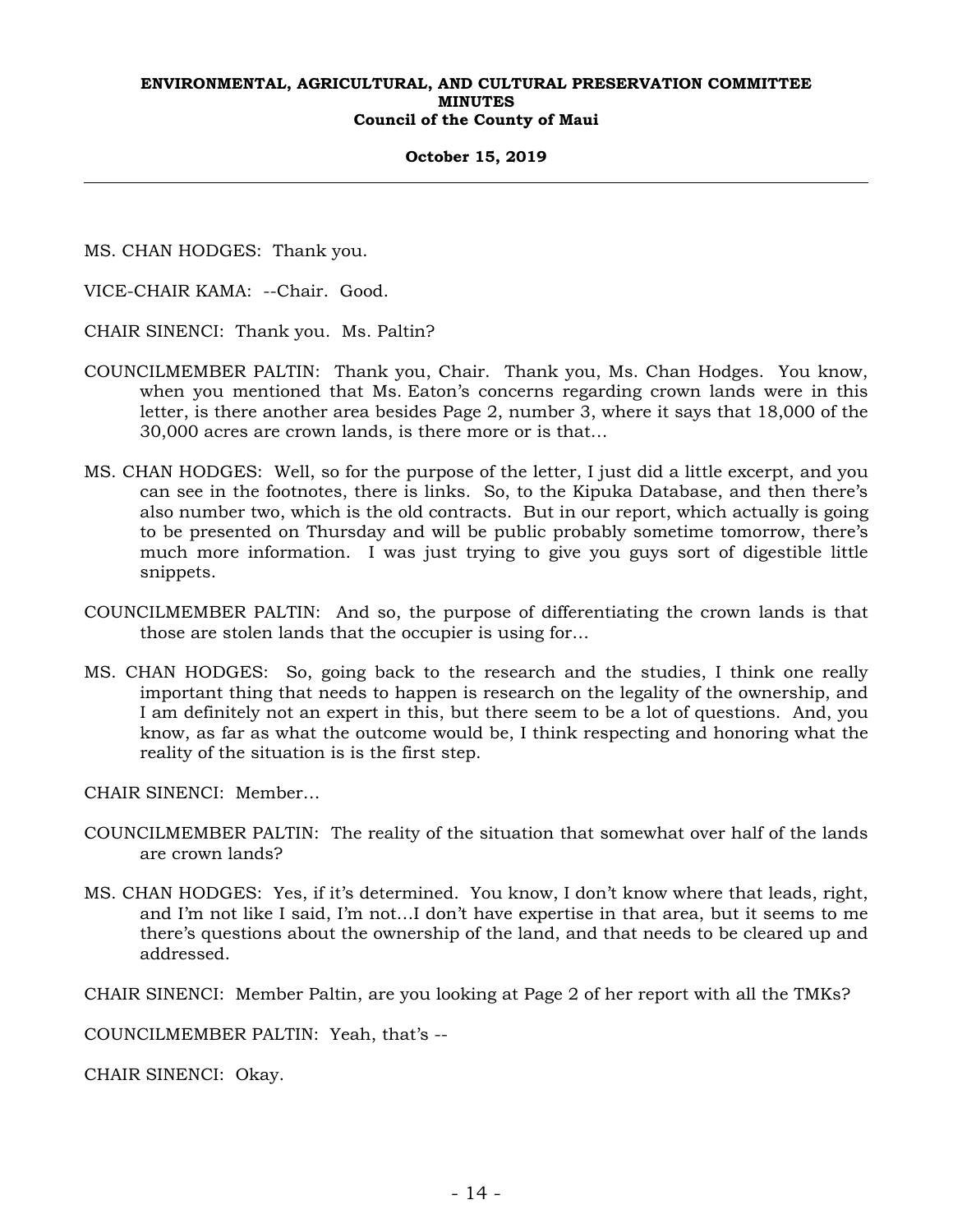## **October 15, 2019**

- COUNCILMEMBER PALTIN: --what I was looking at. I just was wondering if that was…'cause when she mentioned that Toni…Ms. Eaton's concerns, that's all that I had found, but I thought in her previous testimony, she had some more concerns than that.
- MS. CHAN HODGES: Well, she had also talked about the reversion of the land back to the government. And so, I have an excerpt of one of the contracts above that in number two.
- COUNCILMEMBER PALTIN: Okay. Thank you.
- MS. CHAN HODGES: So…
- CHAIR SINENCI: Thank you.
- MS. CHAN HODGES: Yeah.
- CHAIR SINENCI: Chair King?
- COUNCILMEMBER KING: Thank you, Chair. So, thanks for being here. This report is really good, well-organized as well. But on Page 4, I just had some questions about the operating costs --
- MS. CHAN HODGES: Sure.
- COUNCILMEMBER KING: --that you guys have estimated here. I understand the 2.5 million was what the EIS said the annual operating costs are, but the improvements and maintenance, I'm not sure…I don't understand what…where that 1.5 percent of replacement asset value came from because --
- MS. CHAN HODGES: So…
- COUNCILMEMBER KING: --it doesn't sound like it should be a recurring…is it an annual recurring --
- MS. CHAN HODGES: Right.
- COUNCILMEMBER KING: --cost?
- MS. CHAN HODGES: So, basically, if you first go up to the purchase price on the previous page, like I said, we added a total of \$12 million for restoration, which would be immediate restoration to the system because it…from what we're hearing, it needs a lot of work. And obviously, that's somewhat of an arbitrary number and it's based on this replacement asset value, RAV, is just an industry sort of I guess best practices. So, obviously, till we do an appraisal, we don't really know. So, I felt like we had to say something, and that seemed like…and the 200 million that that's based on is what EMI said a modern system would cost today is 200 million. So, that was how we came up with that formula. You know, obviously…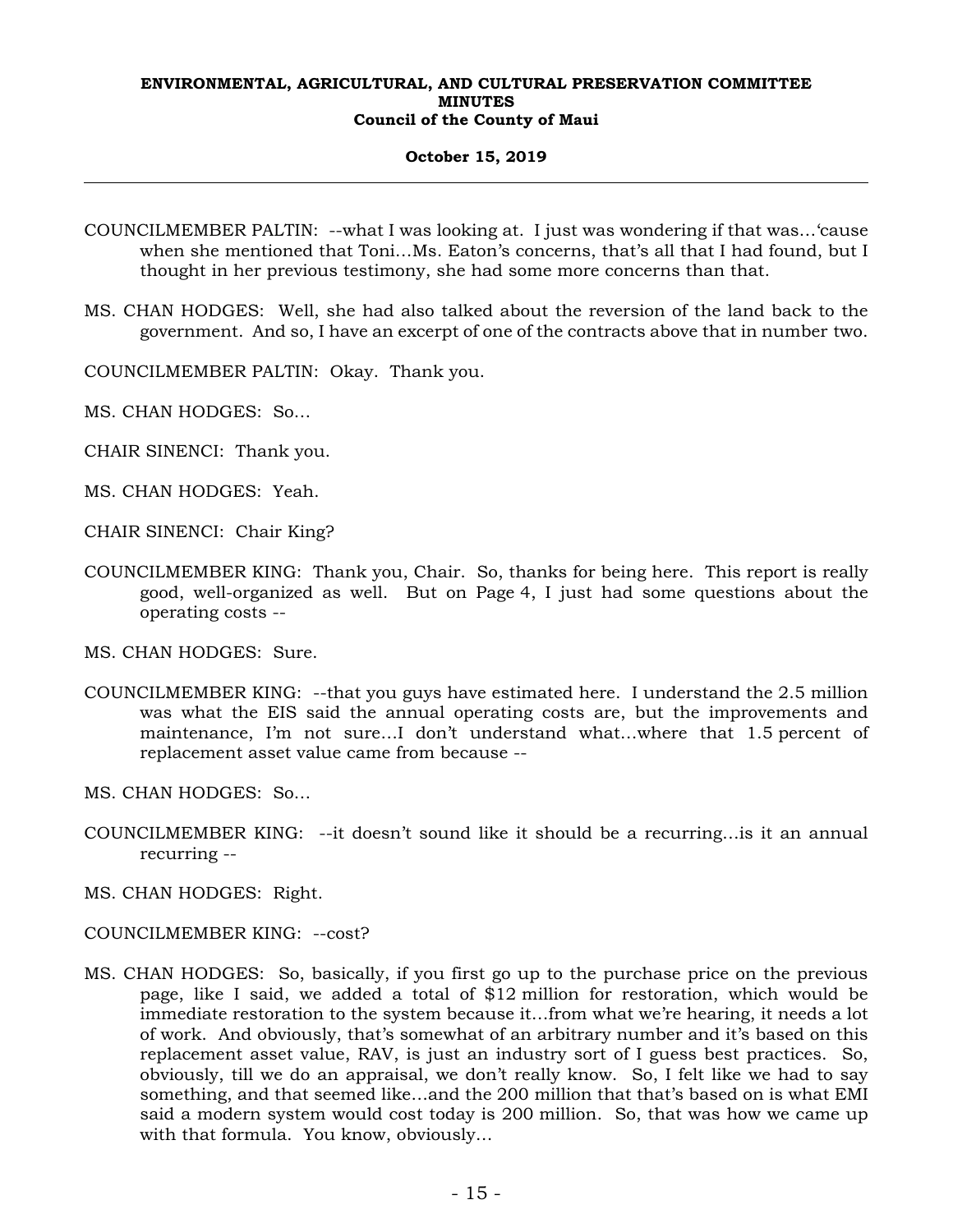## **October 15, 2019**

COUNCILMEMBER KING: Okay. But that's a whole new system, so we're not…we're actually…

MS. CHAN HODGES: So, we're saying to restore it, we took 3 percent of the 200 million.

COUNCILMEMBER KING: Okay.

MS. CHAN HODGES: So…and again, I mean we're…

COUNCILMEMBER KING: Okay.

MS. CHAN HODGES: I'm…I…we're hoping --

COUNCILMEMBER KING: Okay. No, that's okay.

MS. CHAN HODGES: --that number is…

COUNCILMEMBER KING: So, it's not…that's not a hard and fast number.

MS. CHAN HODGES: Right.

COUNCILMEMBER KING: Then the watershed number, the 6 million that you added on, is that all watershed or is that East…

MS. CHAN HODGES: That's East Maui, and --

COUNCILMEMBER KING: Okay.

MS. CHAN HODGES: --again --

COUNCILMEMBER KING: So, it's East --

MS. CHAN HODGES: --that is --

COUNCILMEMBER KING: --Maui.

MS. CHAN HODGES: --somewhat of an arbitrary number. We --

COUNCILMEMBER KING: Okay.

MS. CHAN HODGES: --know that for 2018--or what year is it right now?--2020, sorry --

COUNCILMEMBER KING: Okay.

MS. CHAN HODGES: --for 2020, a total of 2.69 million is allocated for watershed. And, you know, based on what I've seen in the research, I'm not a scientist, but it seems like we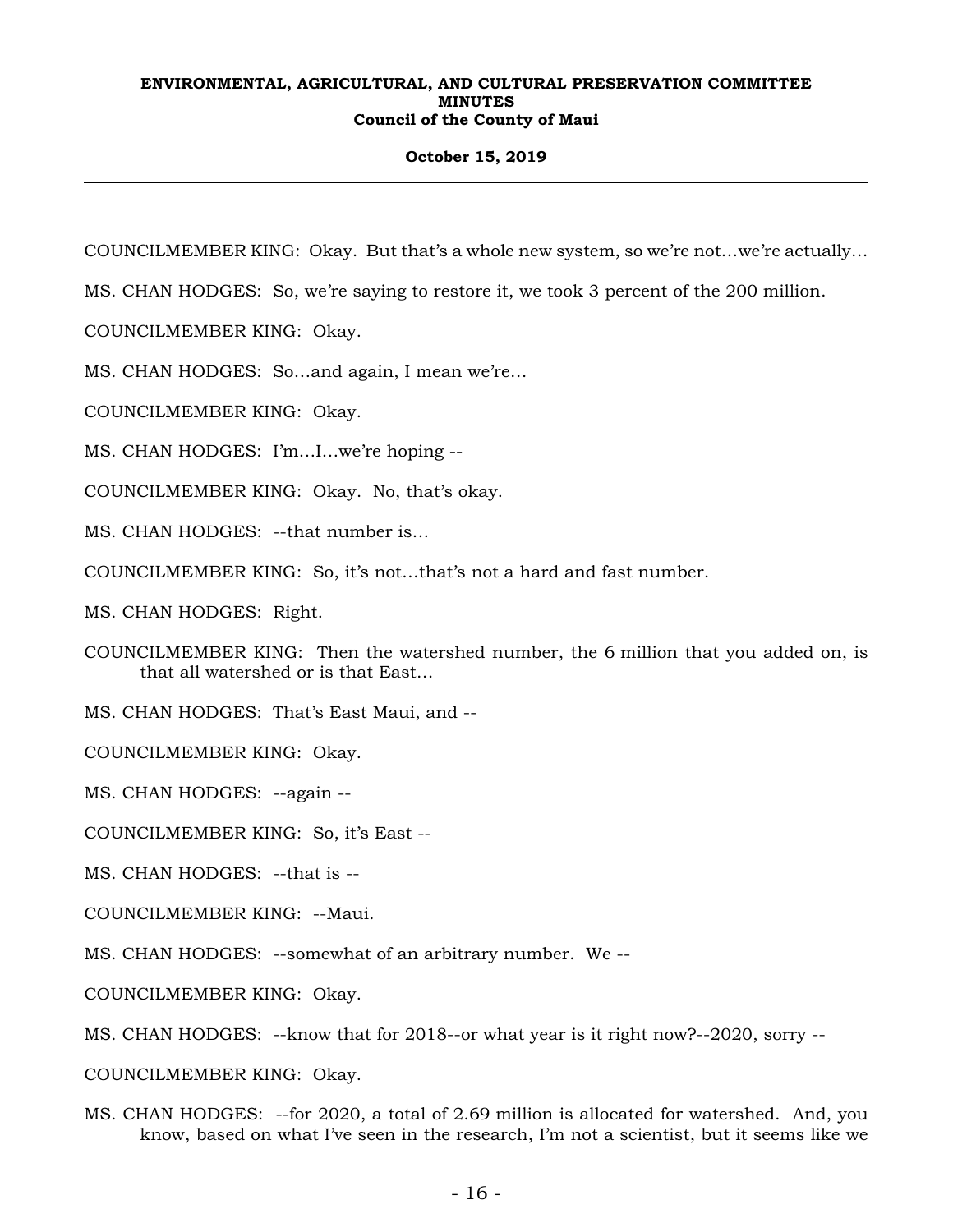#### **October 15, 2019**

need to do a lot more. So, really, that was somewhat of a random just trying to get a higher number to make a difference. And as I mentioned in here, a study was just recently done of the East Maui Watershed, and…but they need…I talked to Eva Blumenstein, and she said they've actually asked…they're working on another study to get a more specific number of what kind of investment would produce how much water. So, obviously, you know, it could be more --

COUNCILMEMBER KING: Okay.

MS. CHAN HODGES: --or less.

COUNCILMEMBER KING: And then also could come from other sources besides the County --

MS. CHAN HODGES: Absolutely.

- COUNCILMEMBER KING: --so.
- MS. CHAN HODGES: Absolutely.
- COUNCILMEMBER KING: Okay. So, I just was curious about those numbers because I think that watershed too, if we're talking about operational, then that wouldn't be bond-funded. So, that shouldn't be part of that debt service. So, just some things to keep in mind --

MS. CHAN HODGES: Yeah --

COUNCILMEMBER KING: --when you --

MS. CHAN HODGES: --that's true --

COUNCILMEMBER KING: --go through that because --

MS. CHAN HODGES: --that's true, yeah.

- COUNCILMEMBER KING: --the only thing you're going to have debt service on is whatever is bond-funded, otherwise, the rest of it, we have to put into our budget annually. So, just --
- MS. CHAN HODGES: That's a good point --

COUNCILMEMBER KING: --keep that in mind.

MS. CHAN HODGES: --yeah. That's a good point --

COUNCILMEMBER KING: Okay.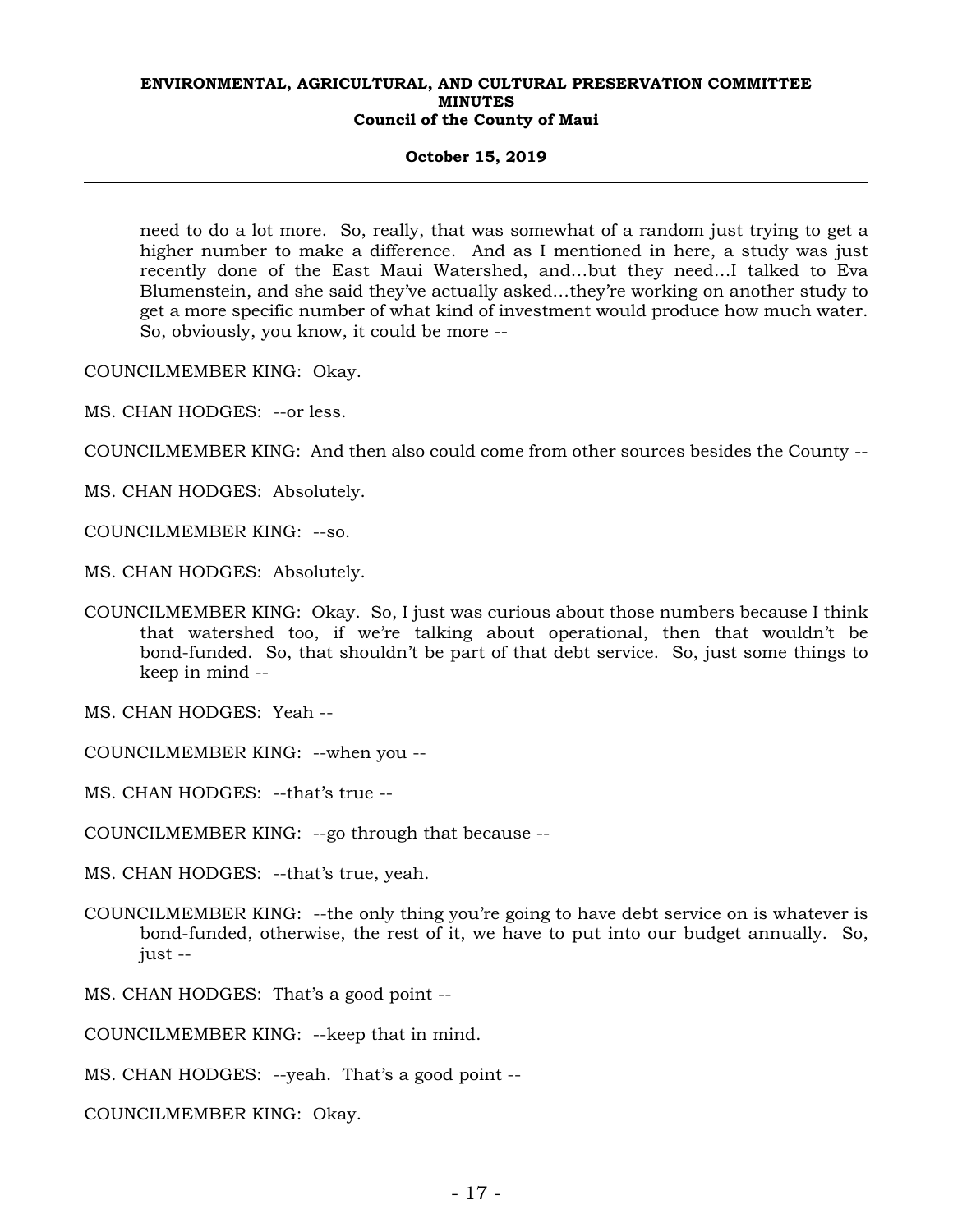#### **October 15, 2019**

MS. CHAN HODGES: --yeah.

COUNCILMEMBER KING: Thank you. Thank you, Chair.

CHAIR SINENCI: Okay. Thank you. Members, if there are no objections, we would like to designate Ms. Shay Chan Hodges as a resource if we need additional questions.

COUNCILMEMBERS: No objections.

CHAIR SINENCI: Okay.

- MS. CHAN HODGES: Thank you.
- CHAIR SINENCI: Thank you.
- MS. CHAN HODGES: Thank you.
- CHAIR SINENCI: Thank you for your testimony. Ms. Apo Takayama, can you call the next testifier please?
- MS. APO TAKAYAMA: Chair, the last testifier signed up in the Council Chamber is Lucienne de Naie, on behalf of the Sierra Club. She'll be testifying on EACP-22 and EACP-33.

CHAIR SINENCI: Okay. And…

MS. de NAIE: Aloha. I'm Lucienne de Naie. Nice to see you all again. I first would like to testify on the proposal to amend the Subdivision Code so that signs would be posted at Agricultural subdivisions as part of the subdivision review process. And this idea came out of some candidate forum discussions in the Haiku community, and it's actually found on the Big Island every subdivision, or actually any kind of project on the Big Island has a sign posted with what's planned, who is in charge at the County that you can call, and it's like a white and black sign. Every bed and breakfast on Maui has to post a sign to let the neighbors know what's going on. So, it would seem like a reasonable thing at this point where people's lives are busy. And the most common complaint I hear whether I have my Sierra Club phone on or my hat on as the president of the community association in Haiku is how come we never heard that anything was being planned here. And so, the sign is a very cheap and easy way to deal with that. So, I hope it will receive some favorable consideration. I don't think it puts an undue burden on anybody to have the sign on the parcel where it can be read. Switching over to the matter of item number 22, the EIS for the East Maui streams, I agree completely with Zack Williams. The Makapipi Stream is just a textbook example of how we have not gotten enough information about what feeds a stream. There are at least five registered diversion tunnels that then intersect with the underground tunnel of the ditch itself. And so, all this underground water that otherwise would be eventually finding its way into the stream, perhaps further downstream, because we're not God and we don't know how these waters travel, are now being intercepted and they go into the ditch.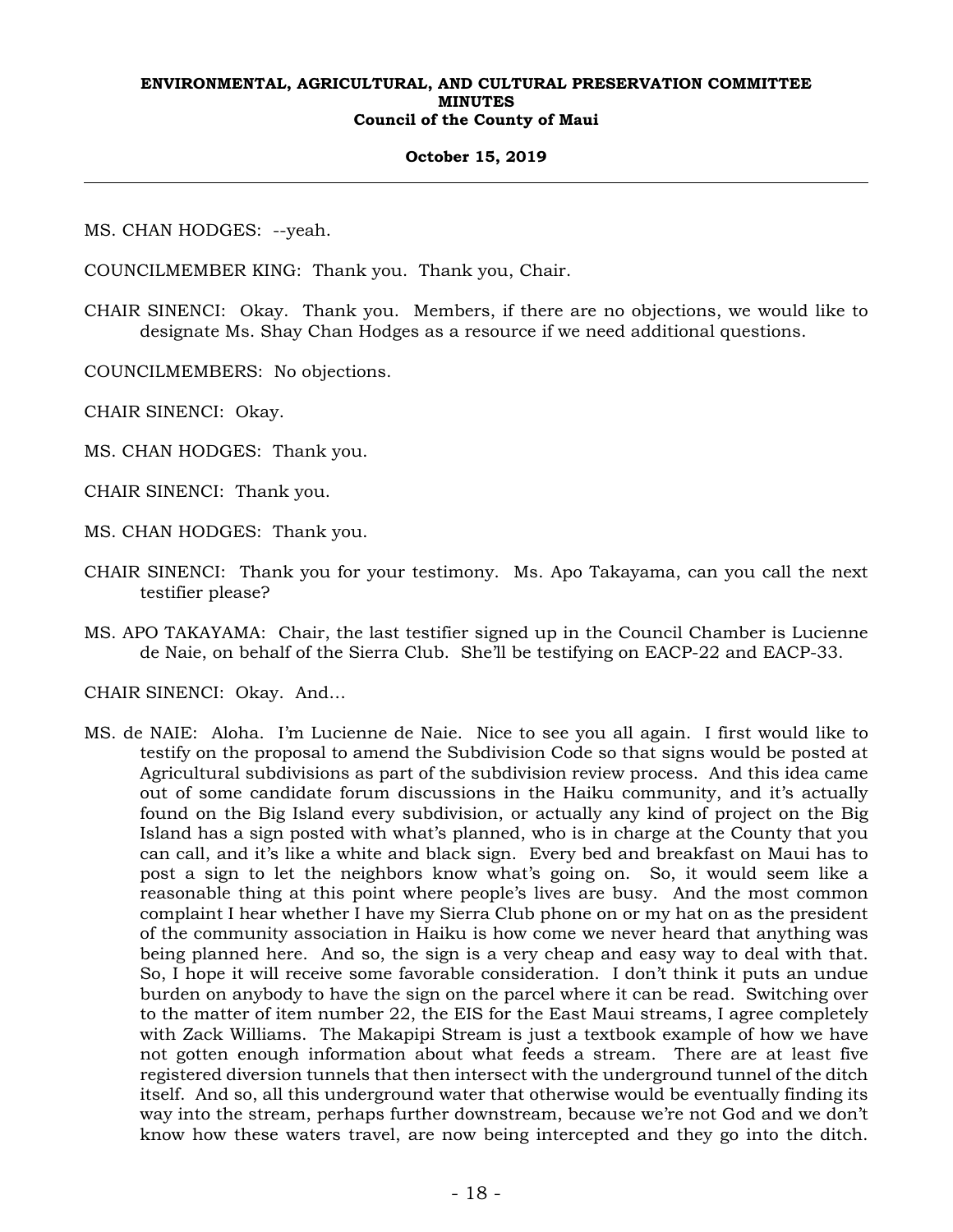**October 15, 2019** 

And then the community pipeline that Mr. Sinenci referred to, it actually doesn't come from the ditch, it comes from one of those development tunnels. And one of the development tunnels in the water base, you know, the diversion base of the State Water Commission says, domestic, you know, commercial user…municipal use, and it's the only tunnel that has municipal use. So, even if the ditch system was shut down, and if we remove that whole lease area from consideration, which I hope you will consider putting in your comments, there's three to four streams that are diverted in the Nahiku lease area, and it's the cheapest lease area. And if one of those is supposed to be fully restored, that's Makapipi, the other two Hanawi, and Kapaula are not given full restoration, they're given some sort of, you know, partial wetted pathway kind of thing. If we just didn't use that part of the lease area, had three lease areas instead of four, then we could work with those development tunnels. It would not affect the water supply of Nahiku that is coming from a pipe that comes into a tunnel, and that tunnel is going to be there whether you open the ditch or shut the ditch, or whatever, it's just…it's a tunnel, it's like water drips into it, it's intercepting some sort of underground spring. You know, it's a very complex system. This is like the map of it. I use this when I go hiking 'cause…and it even it doesn't show everything. So, really, that could be one consideration for your comments that perhaps using the Nahiku lease area is not needed. Wow. It's a rush. I have a bunch of other stuff to say. Anyway, there are…besides that consideration, the flora and fauna report for it in the EIS is really totally inadequate. Thirty-three thousand acres was covered in four days? Excuse me, that is not a study, and one day of airplane flyover. Back in 1985, this report was prepared on two streams. It's twice as long as the flora and fauna report for all the 33,000 acres in the EIS, and it's not even referred to, and all the plants that were found, and the rare birds, and things were found were not even referred to. Some of the same bird species are referred to, but the comparative information, it's like this doesn't even exist. So, we're really not getting an EIS where an adequate job was done protecting those public resources. And thank you very much. I'm out of time, yes, or I still have 30 seconds?

CHAIR SINENCI: We have a question from Member Kama --

MS. de NAIE: Okay. Thank you.

CHAIR SINENCI: --Ms. de Naie.

- VICE-CHAIR KAMA: Hi, Lucienne. Thank you for being here. So, how long did it take for them, do you know, to write the EIS?
- MS. de NAIE: Well, they published the prep notice in 2017. There were meetings in January and February of 2017, and then they got comments from everybody. There was a 30-day comment period. So, my assumption would be that sometime like in April, they started, of 2017. So, several years, yeah.

VICE-CHAIR KAMA: Would that normally be the amount of time to write a 2,700-page report?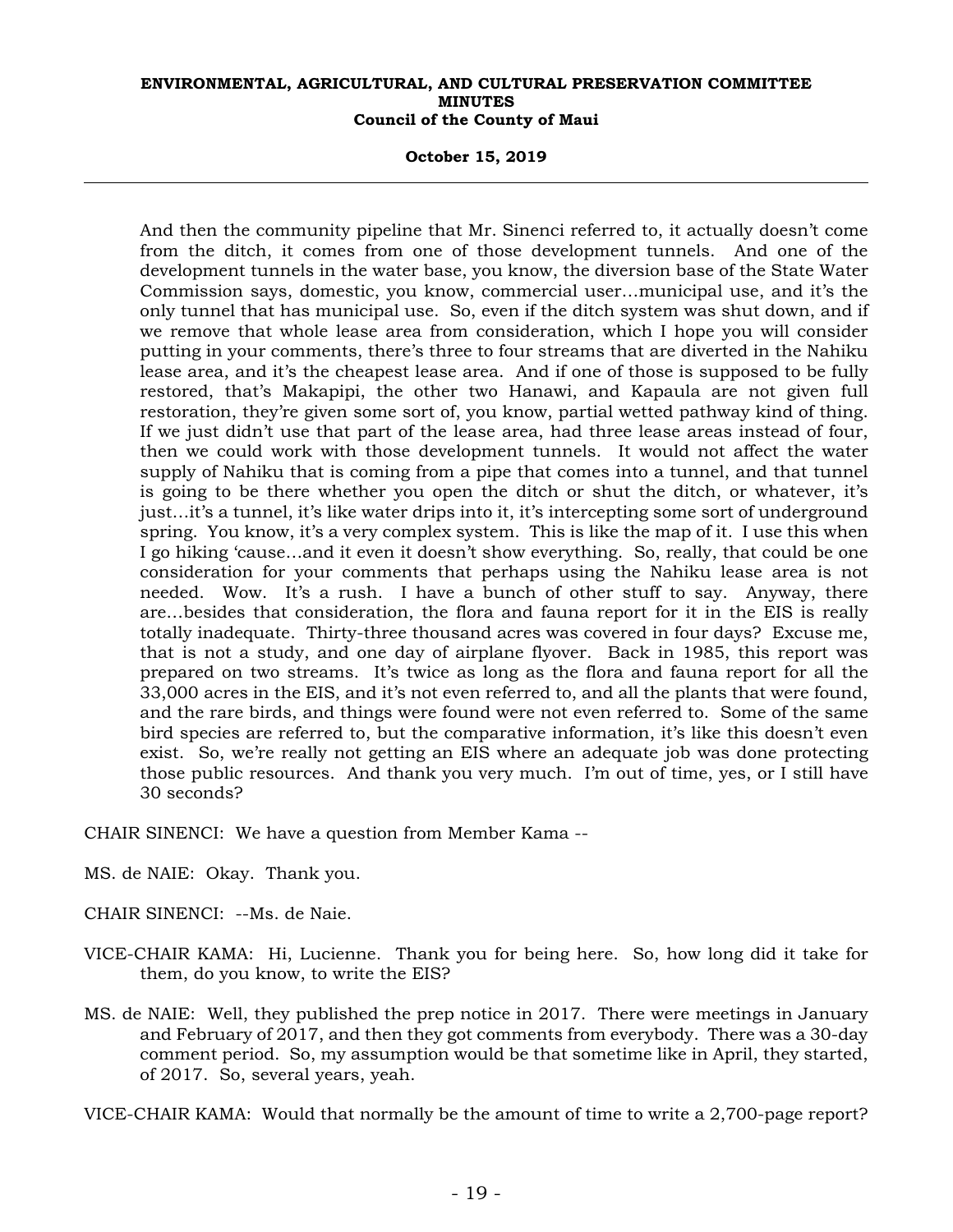#### **October 15, 2019**

MS. de NAIE: Yeah, EIS's if they're really beefy, you know, they have a lot of pages. They could take several years to produce, but the quality of studies --

VICE-CHAIR KAMA: Yeah.

- MS. de NAIE: --you know, varies. The study on the historic ditch diversions is excellent. It's really good. We know all about all kinds of gates and openings and closures. It has full-colored pictures, but the flora and fauna, not so much.
- VICE-CHAIR KAMA: So, when you looked at the EIS, do you feel like that the content of the EIS was insufficient, aside from the ones you just mentioned, the flora and fauna?
- MS. de NAIE: Well, I think that the assumptions of the EIS allow it to address only a very narrow scope --

VICE-CHAIR KAMA: Okay.

MS. de NAIE: --of things. And I don't know if that make sense to you, but I'm available if people have more questions afterwards, you know, I can hang out for a couple of hours till four o'clock. So, if you have more questions, I can explain more fully what, you know, what is in and what is out, but…

VICE-CHAIR KAMA: Okay.

- MS. de NAIE: And some of these assumptions really apply to the County. The County submitted good comments, the Department of Water Supply, saying this is what we'd like to see in the EIS. Some of that in my opinion, just isn't there, you know, or it was given a lick and a promise like, okay, we have four sentences about that now, we've done it, you know.
- VICE-CHAIR KAMA: Yeah. So, Chair, could we see if Ms. de Naie could be resource? Hopefully, we are able to.

CHAIR SINENCI: Sure, if there are no objections.

COUNCILMEMBERS: No objections.

CHAIR SINENCI: Okay.

VICE-CHAIR KAMA: Thank you.

COUNCILMEMBER KING: Chair?

CHAIR SINENCI: Okay. Chair King, and then Member Paltin.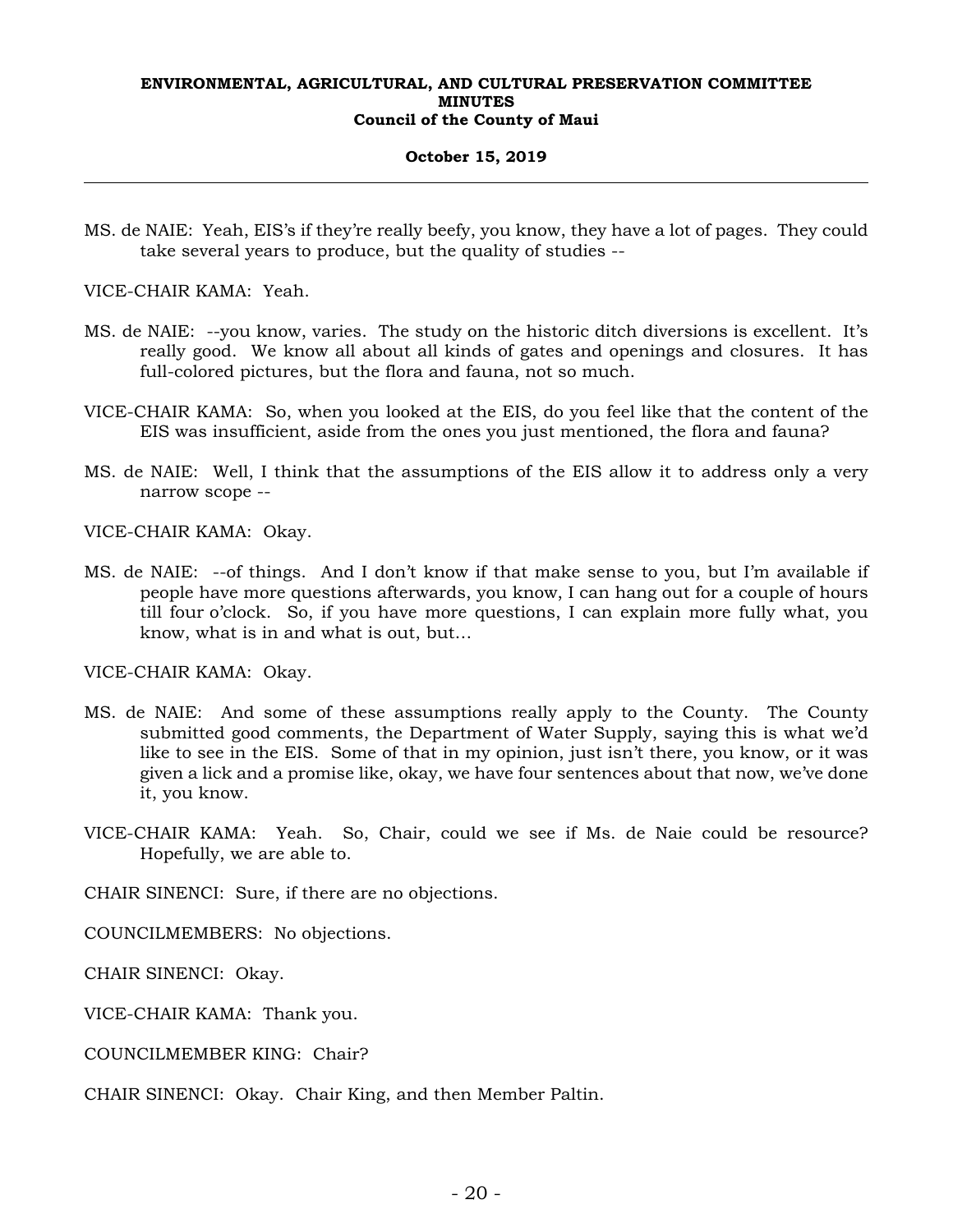#### **October 15, 2019**

COUNCILMEMBER KING: Okay. Thank you. I was actually going to ask you if you could be a resource for both items too since you have historic knowledge of the --

MS. de NAIE: Oh, sure.

COUNCILMEMBER KING: --other, the subdivision --

MS. de NAIE: I'll be here.

COUNCILMEMBER KING: --bill.

MS. de NAIE: I'm not --

COUNCILMEMBER KING: Okay.

MS. de NAIE: --going anywhere till 4:00 --

COUNCILMEMBER KING: Do…

MS. de NAIE: --so.

COUNCILMEMBER KING: So, do you know if…'cause I haven't read those 2,700 pages either,  $but -$ 

MS. de NAIE: I'm not at 2,700 --

COUNCILMEMBER KING: --do you --

- MS. de NAIE: --yet, but I've read hundreds of them.
- COUNCILMEMBER KING: --find the parts of it that refer to significant cultural aspects to be adequate, or did you read that yet?
- MS. de NAIE: Well, see, they're defining significant cultural aspects as their ditch system. So, like I said, they put a lot of attention, the best documentation I've ever seen of their ditch system, and the, you know, 'cause each intake can be very different. It's fascinating. But in terms of Hawaiian cultural findings, no, it's kind of more of a broad-brush approach. And basically, the Cultural Impact Assessment, you…which usually is very valuable, and A&B did a ethnographic study in 2001 that Kepa Maly did, that's excellent, that's full of in-depth information. I didn't see it attached as an appendix to this. So, I'm assuming that maybe they're not referring to it, but the Cultural Impact Assessment basically takes the minutes from one of the contested case hearings when there was an interview of Davianna McGregor about the cultural practices of the Keanae-Wailua Nui area. It was an excellent testimony. I heard it in person, but it's not a lot of original research and I didn't see that they, you know --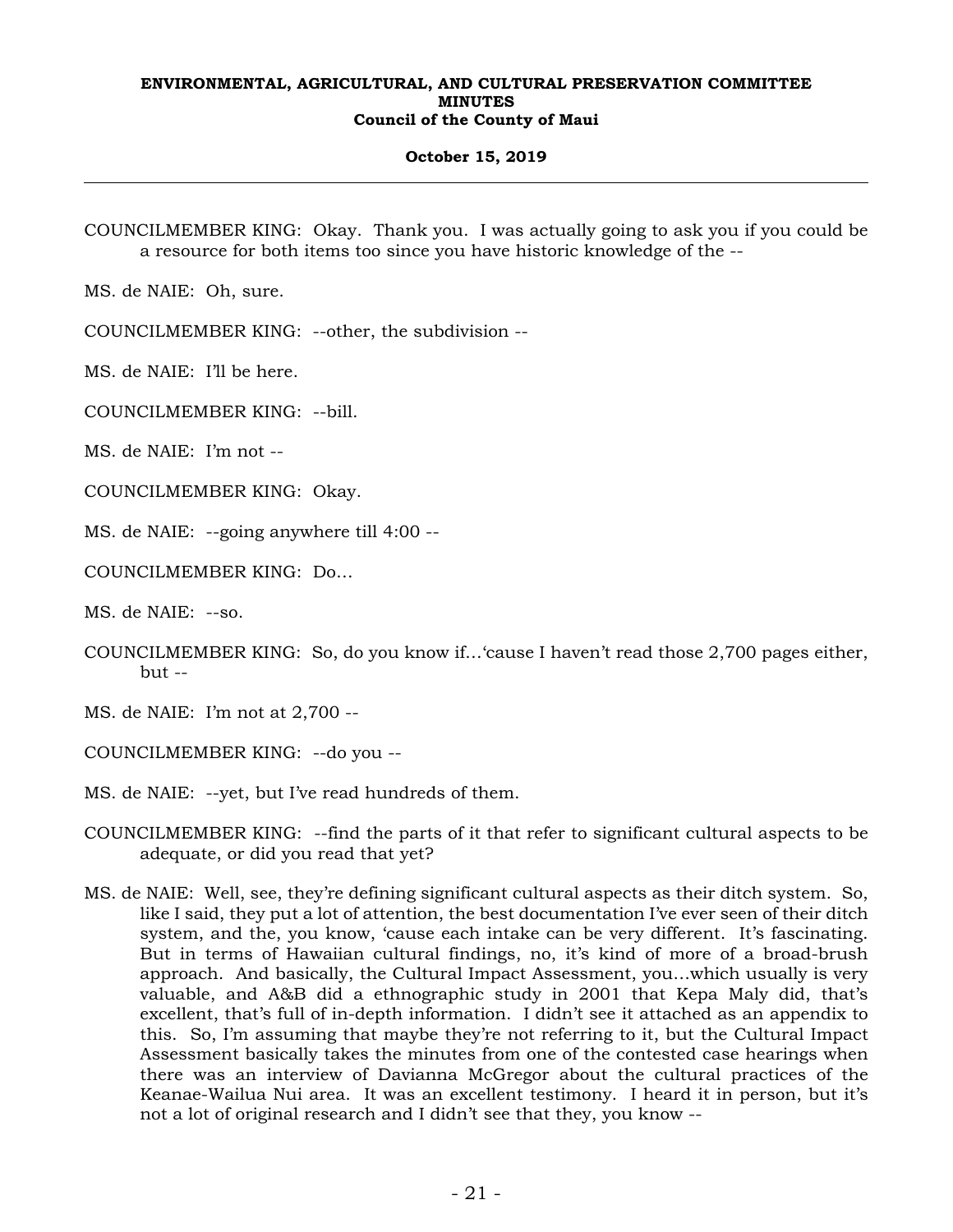## **October 15, 2019**

COUNCILMEMBER KING: They didn't go --

MS. de NAIE: --they did…

COUNCILMEMBER KING: --beyond that?

MS. de NAIE: No, they made a few comments around it, but it was like the majority of what was in there from what I've been reading. So, it seems like certain sections, it's like how can we just get this done and get it over with, you know.

COUNCILMEMBER KING: Okay. Thank you.

- CHAIR SINENCI: Okay. Member Paltin, you had a question?
- COUNCILMEMBER PALTIN: Thank you, Chair. Thank you, Ms. de Naie, for being here. My question was in regards to the statements made about condemning the Lower Nahiku part. Would it be like requesting the State to condemn it, and then it only diverts from the other three lease areas? Or like what does it mean to condemn it?
- MS. de NAIE: I don't think you need to condemn it. I think in fact, US Fish and Wildlife in their comments, suggested that that part just be no longer diverted, that the Nahiku…in fact, they suggested everything from Keanae east no longer be diverted, which was the default position when A&B shut down sugar, they just stopped diverting from the furthest ditches because more trouble to maintain it, it's a long way out there, you know. So, part of the system is on A&B land, and part is on…most of the water originates on State land, but the ditch runs right along the edge of land owned by A&B. So, if you just said, we're not leasing you the water that comes from our land, basically, they'd probably say okay, well, we're not diverting those streams then. But Zack is right, just opening a little gate that's this wide, your fish have to figure out how to get up through it, you know, that is not restoring. If you're restoring, you either modify the structure, remove the structure, you do something. The EIS does not even acknowledge that that potential action would exist. That's why I mean it's kind of a limited scope, you know. All it says is we restored the streams, we're good.
- COUNCILMEMBER PALTIN: Okay. And then you think that there would be enough water from the other three leases to cover the needs?
- MS. de NAIE: Well, you know, I came across…I do, and I'll tell you why. I came across a very interesting article, and you can look it up yourself in *Environment Hawaii* from 1997. And at that time, the head of EMI…it quotes the head of EMI in the 1970s, Mr. Scott, and EMI has been putting on the spot, because someone challenges EMI 'cause they're making so much money on the County by diverting water from Nahiku, which is a very low-lease rate. It's the cheapest lease of all the leases 'cause it's the furthest away. And it goes, the…it was Life of the Land challenged this lease arrangement, and Mr. Scott from EMI said, oh no, no, you know, we send hardly any water from Nahiku to…in fact, I don't think we send any water from the Nahiku lease area to the County, in fact the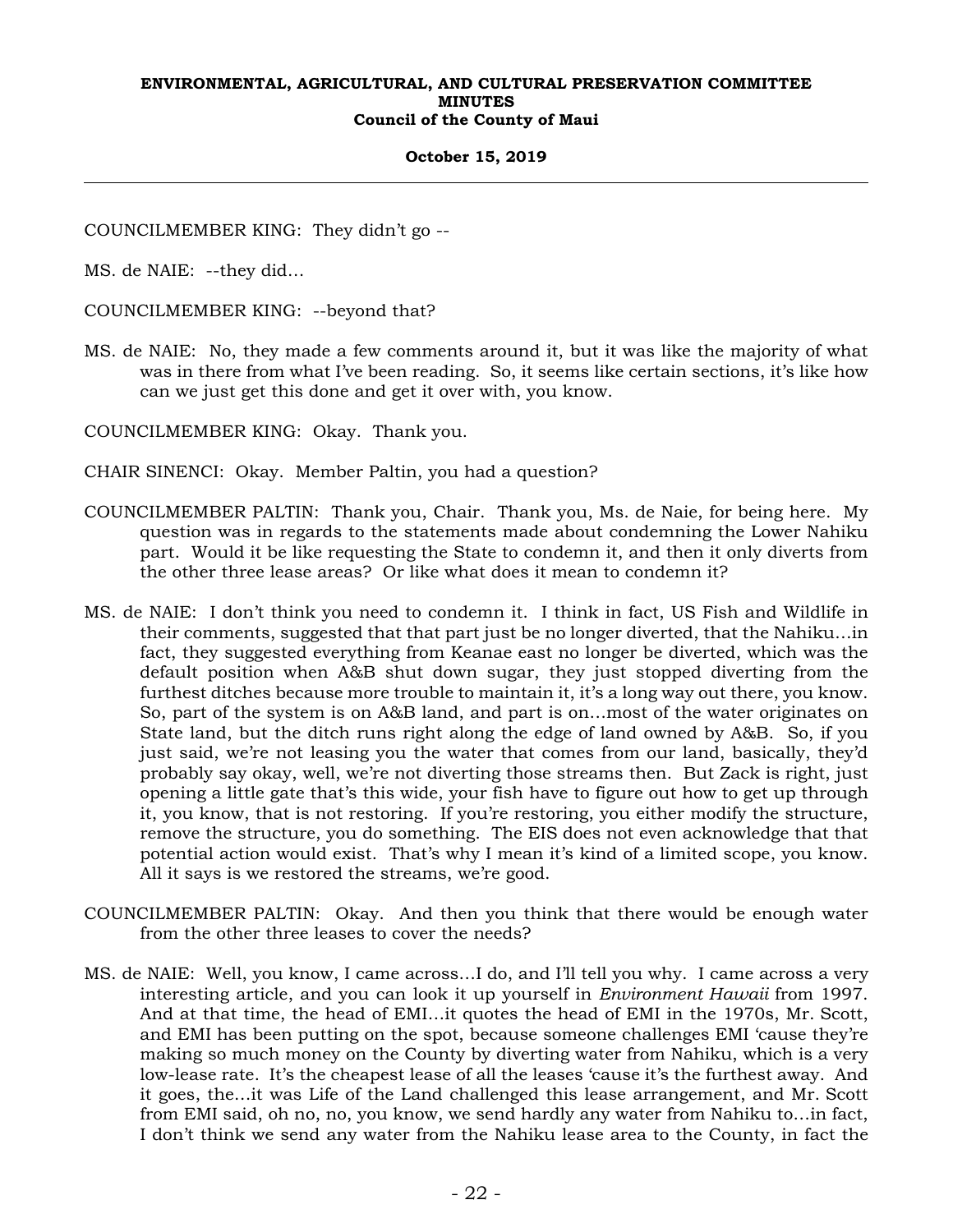#### **October 15, 2019**

County, only 14 percent of the Upcountry water system uses water from our ditches, they have their own pipes. So, that's not exactly what we hear when we have the County come and testify. Now, it's true, in extreme drought situations, the County really needs to use the Wailoa Ditch. The Wailoa Ditch does go all the way to Nahiku. But basically, this is three streams. It's Hanawi Stream, Kapaula Stream, and Makapipi. Makapipi already no water is supposed to be taken from it. So, it would be two additional streams that would not have water taken from them, and their tributaries, you know. They each have…Hanawi has a couple tributaries, and I think Kapaula might have a tributary as well.

COUNCILMEMBER PALTIN: And you don't think…so, that was written about 22 years ago?

MS. de NAIE: It was, yeah.

COUNCILMEMBER PALTIN: With climate change and whatnot, you think --

MS. de NAIE: Would they need more water --

COUNCILMEMBER PALTIN: --it still applies?

MS. de NAIE: --eventually? It's possible, but, you know, climate change, the best way to deal with climate change is not just to go and try to find more streams. The best way to deal with climate change is to take care of the watersheds, and that's off the table in the EIS. There's not one mention of restoration, the potential of restoration for productivity of watersheds, whereas, this is a Statewide topic, you know. The State had the forest follows the…the rain follows the forest initiative to help care for watersheds. It's kind of…it's like basic Hawaiian knowledge. If you take care of something, it serves you better. And so, there's no part of this in the plan. So, to me, if I was going to hedge against climate change, I would have more storage 'cause climate change means longer duration of like flood --

UNIDENTIFIED SPEAKER: Drought.

MS. de NAIE: --conditions and intense rainstorms, and then nothing for a while. Well, just diverting three more streams may not help you there, but having millions of gallons more of storage would because you could get through that dry time, and then when it rains again, you know, you have water.

COUNCILMEMBER PALTIN: Thank you. Thank you, Chair.

MS. de NAIE: Great questions --

CHAIR SINENCI: Thank you.

MS. de NAIE: --you guys. Thank you.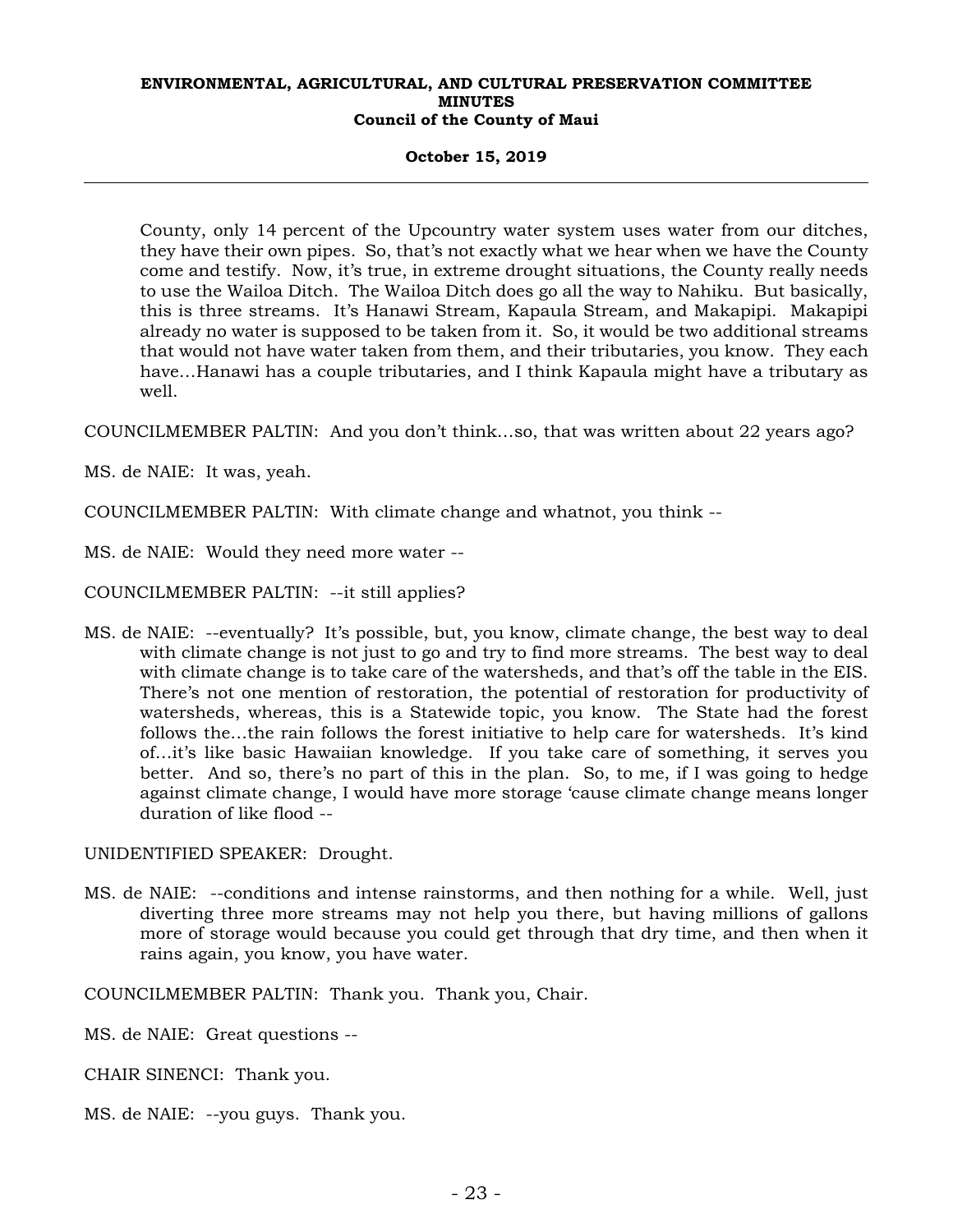#### **October 15, 2019**

CHAIR SINENCI: Member Molina, did you have any --

COUNCILMEMBER MOLINA: No *. . .(inaudible). . .*

CHAIR SINENCI: --ninaus? Lucienne, I had a question --

MS. de NAIE: Oh, okay.

- CHAIR SINENCI: --and it's just from one of my constituents. So, their concern was, you know, this is a, I guess the public trust, and when you…we speak about Mahi Pono and being the connections to the Canadian pension fund, the question was how is it that like another country would be in charge of a public trust? So, who would be, I guess the police in taking care of our public trust if the lease goes through?
- MS. de NAIE: Well, the regulatory authority lies with the Board of Land and Natural Resources because it…these are public trust lands, they're State lands, they issue the permit. So, they could issue the permit to someone from Tunisia. They could issue a permit to someone from Keanae. I think the thing is they should have a criteria for issuing the permit no matter who it comes from. I'm not aware of any law that says an entity that might have some basis on the mainland or in another country is not allowed to use water resources here. In fact, I think there have been several incidents of companies from Japan or other places that wanted to bottle water here in Hawaii from, you know, public trust resources from underground, you know, well water, and sell it. And I don't think that there was any law against that. They just had to get all the proper permits, and it had to be, you know, not have impacts. So, I don't know if that helps answer your question, but people are --

CHAIR SINENCI: It does.

- MS. de NAIE: --concerned. It was…back in the days of the Water Board, when Jonathan Starr was on the Water Board, that was one of his chief concerns. He goes, I'm a business person, this is like a ripe plum ready to be picked by some international corporation. This is the largest private water system in the world, and someone could buy it up.
- CHAIR SINENCI: Thank you. And just a follow-up question, we're in receipt of Senator Kai Kahele's letter to the Mayor, asking him that the County should actually apply for a lease for their agricultural or…and domestic use Upcountry. Is that a possibility too?
- MS. de NAIE: Well, you're going to need to talk to your Corp. Counsel about that, but I'll give you a layman's view. It's like there's an application online that you can apply for a lease of use of State water, you know. People lease State water from various streams. They're not the County. Is the County preempted from asking for the same lease area as A&B, I think that's one of the questions, or Mahi Pono? And if so, would one be given advance status over the other? My understanding of the Water Code is domestic use is considered a higher priority along with Hawaiian Home Lands and traditional and customary use like growing kalo. Those three are at the kind of the top of the pyramid,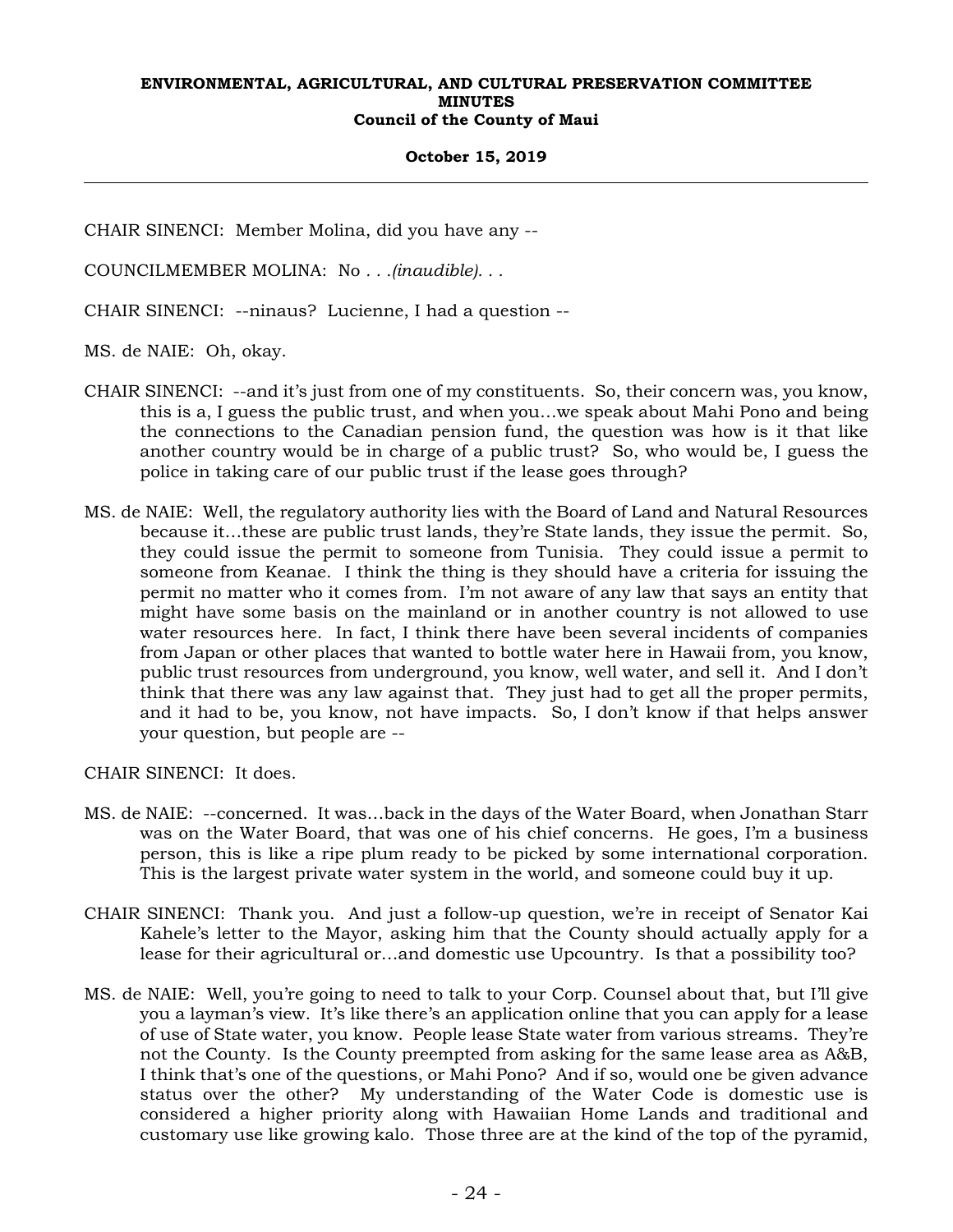#### **October 15, 2019**

and then private users for agricultural purposes are below, which is Mahi Pono's stated intention. Of course, everybody wants to have some sort of a useful mix 'cause we don't want to see, you know, ag completely go away from Central Maui. So, I think it's a matter for the County to consider if they could get a lease perhaps just for one of the lease areas maybe. They don't have to apply for every lease area. It's very interesting, we're a new territory here because of course, there's been one owner of this system for a long time, and now, there's a new owner. And so, it makes you think, well, could there be another arrangement? It's not very well-discussed in the EIS. The EIS, the draft EIS basically just says well, nobody else could really do this, you know, it'd be very tough, and it's not set up to transfer to anybody else. You know, this is a legacy operation. It's very complex. All that's true but --

CHAIR SINENCI: Okay.

MS. de NAIE: --it doesn't mean that there couldn't be some other way that the County could assert its security for water and not have to go through a third-party.

CHAIR SINENCI: Okay. Thank you. We have a follow-up question --

COUNCILMEMBER KING: Well, I --

CHAIR SINENCI: --from --

COUNCILMEMBER KING: --just wanted --

CHAIR SINENCI: --Chair King.

- COUNCILMEMBER KING: --to say that this…I think that's a separate issue from the issue of making comments, but it is a part of our…or was a part of our original packet was the letter that was sent by Senator Kai Kahele with that application attached to it. So, if we wanted to follow up at some later time, we might even consider, since the letter went to the Mayor, might even consider, you know, doing a resolution urging the Mayor to look into, you know, this application or something but…
- MS. de NAIE: You would know more. If he put an application in, you would get some feedback from the State whether --

UNIDENTIFIED SPEAKER: True.

MS. de NAIE: --they considered it appropriate or not.

CHAIR SINENCI: Good point.

MS. de NAIE: Yeah.

CHAIR SINENCI: Thank you. Thank you --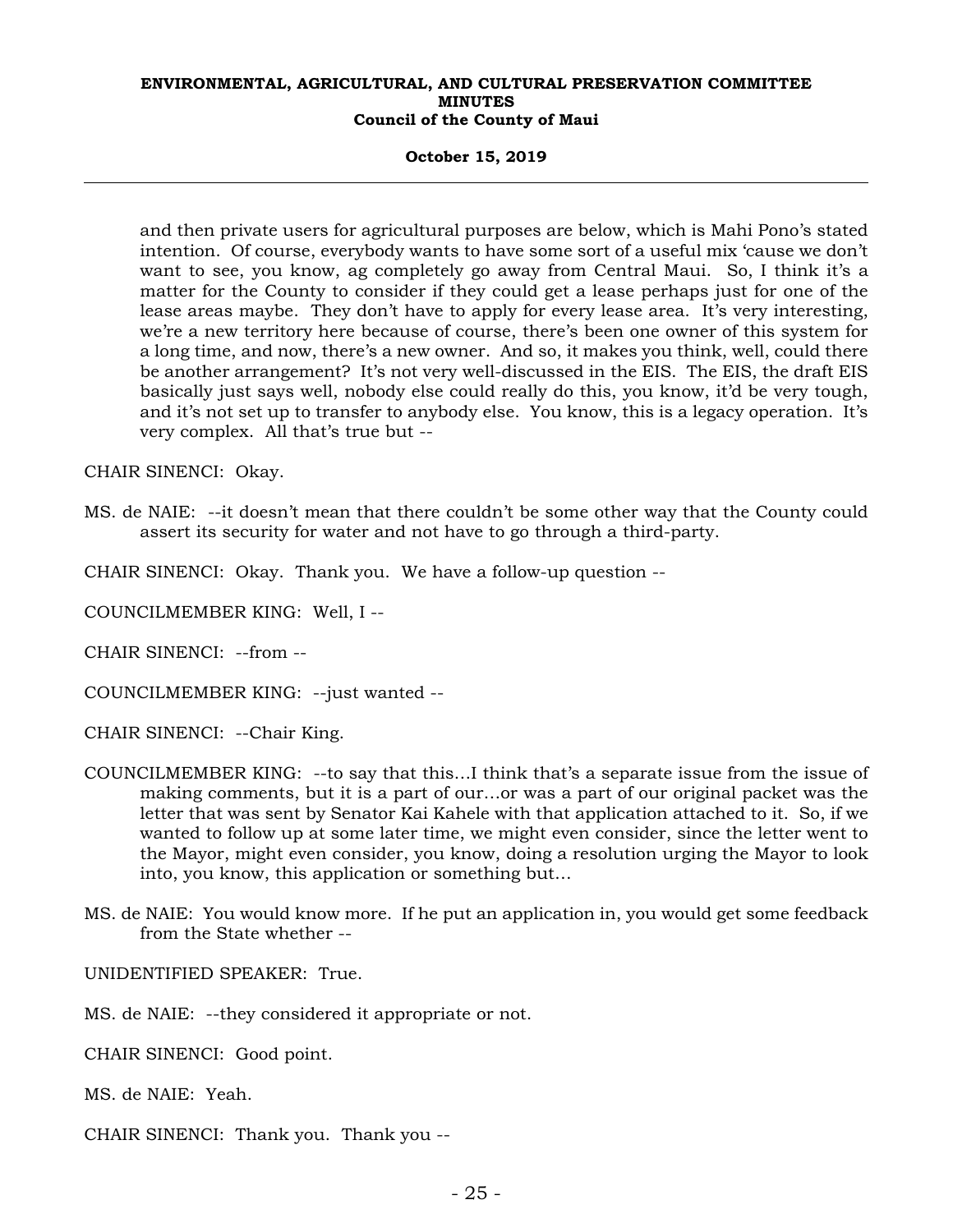#### **October 15, 2019**

UNIDENTIFIED SPEAKER: All right.

CHAIR SINENCI: --for your testimony.

MS. de NAIE: Thank you.

- CHAIR SINENCI: Ms. Apo Takayama, can we go out to Hana, our District Offices, or we're going to Mr. Law? Ms. Mavis Oliveira-Medeiros, do you have any testifiers there? Can you hear me?
- MS. OLIVEIRA-MEDEIROS: Aloha, Chair. This is Mavis Oliveira-Medeiros in the Hana Office, and I have two testifiers, Joss Akoi, EACP-22; and John Longmire, same, EACP-22. So, here's Joss.
- MS. AKOI: Aloha, Council. My name is Joss Akoi, and I've been a Hawaii resident from my birth. I've been a Department of Education teacher for 24 years, and I want to testify on EACP-22. So, really my argument is two-fold. First of all, we need an intact watershed to restore and also to preserve our native environment, our natural environment, and we need all of our water back. Two years ago, we put together a curriculum in fourth grade that use the comments for science standards. We use social studies standards using Hawaiian history and Hawaiian culture, and we folded in art and social emotional learning. And the outcome was phenomenal. We had 87 percent proficiency rate on the HSA science test. Only three students didn't pass, and they were in the 290-range, it's 300 to pass. And those were…that was an integrated special needs classroom with five or more special needs student, and they were passing the test. And I thought they passed because the natural environment was important to them. It was real. To me, the children are like the canary in the coalmine, and they need to have beauty and help around them. And our natural environment is that. So, that's one part of my argument. The second part is that Prince Jonah Kuhio Kalanianaole, when he was granting some of these leases to EMI, he put stipulations in there. And there's a…I…it's not kanawai, I don't know what the…his term for what the…there was a kuleana water rights act put into place that the kuleana farmers even if with the leases for the water, they got the water that they needed. And we are seeing that there is not enough water there for the kuleana farmers, and there's not enough water for the programs that are supporting the children and to support a healthy watershed. So, please restore all of our water back and honor the agreements that have already been put in place, and the fact that the people of Hawaii have already spoken. Mahalo.

CHAIR SINENCI: Mahalo, Ms. Akoi.

MS. OLIVEIRA-MEDEIROS: And, you guys, have --

CHAIR SINENCI: Mavis…

MS. OLIVEIRA-MEDEIROS: --any question, Shane?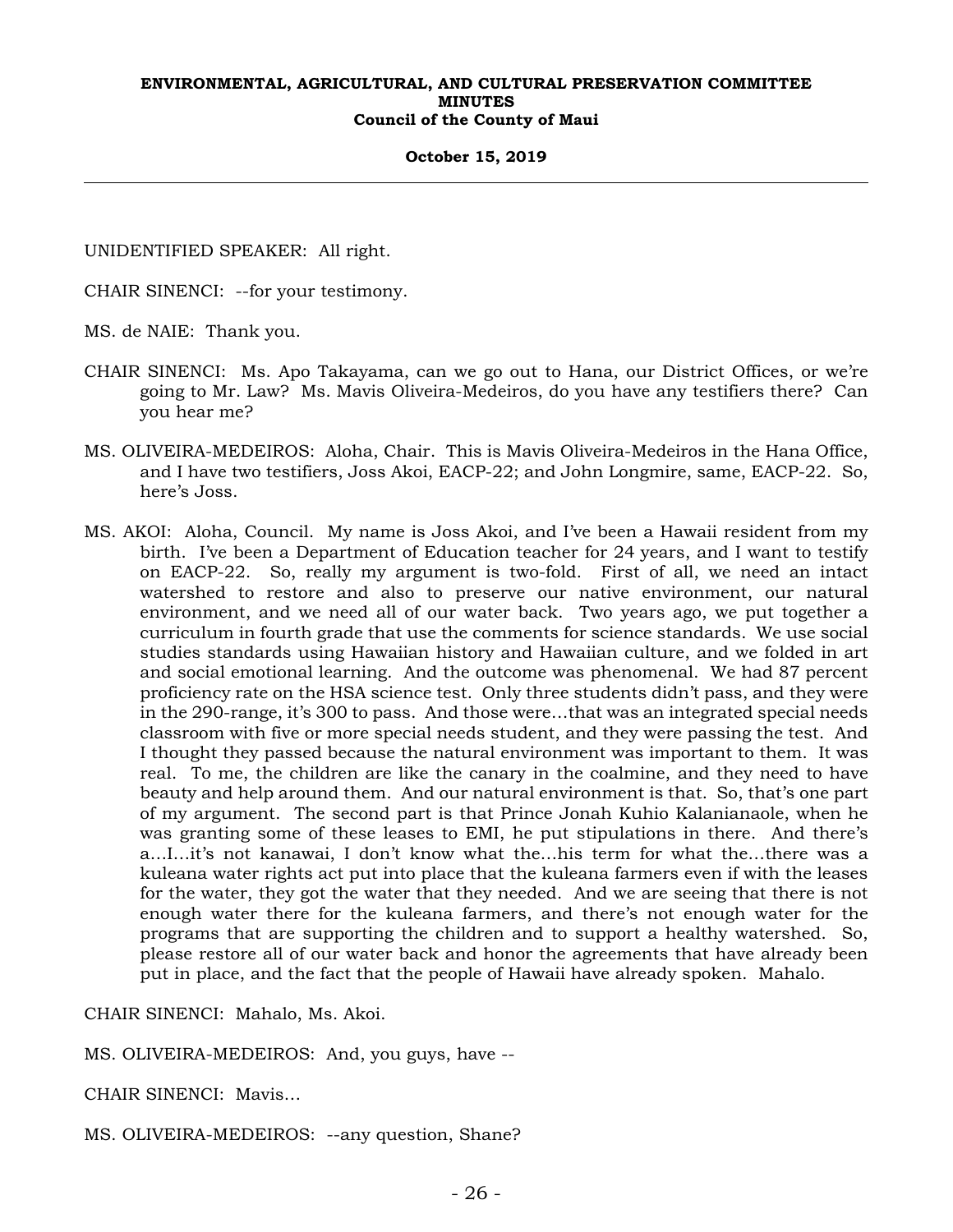#### **October 15, 2019**

CHAIR SINENCI: Mavis, I did have a --

MS. OLIVEIRA-MEDEIROS: I mean --

CHAIR SINENCI: --just a comment.

MS. OLIVEIRA-MEDEIROS: --Member Sinenci.

CHAIR SINENCI: I had a comment --

MS. OLIVEIRA-MEDEIROS: Okay.

CHAIR SINENCI: --to Mrs. Akoi. You know, on, Members, on Page Roman numeral X, in the executive summary, it does mention some social context, and it says mitigation needs to go beyond the physical restoration of streams and needs to address the social context and include apology and reconciliation. This needs to be done within a cultural foundation that binds the community together and key players. So, the manner and forum of this process should be defined by the cultural leaders integral with the process. So, thank you, Ms. Akoi, for bringing up the social aspects of this lease. Any questions for the testifier? Okay. Ms. Mavis, you have another testifier?

MS. OLIVEIRA-MEDEIROS: Yes, I have John Longmire --

CHAIR SINENCI: Mr. Longmire?

MS. OLIVEIRA-MEDEIROS: --EACP-22. Here he is.

MR. LONGMIRE: Aloha, Council. My name is John Longmire.

CHAIR SINENCI: Okay. We…did you touch something? Don't touch anything. Did we lose…

MS. APO TAKAYAMA: Yeah, I think we lost them.

CHAIR SINENCI: Okay. Mavis? Members, while we're waiting, I did forget to mention our two other Members that are excused today, Ms. Alice Lee and Ms. Yuki Lei Sugimura, and they may be joining us later on in the day.

MS. OLIVEIRA-MEDEIROS: *. . .(inaudible). . .* Hana Council Office. This is Mavis.

MS. APO TAKAYAMA: Hi, Mavis. I think we got disconnected.

MS. OLIVEIRA-MEDEIROS: Oh, I'm sorry.

MS. APO TAKAYAMA: Okay.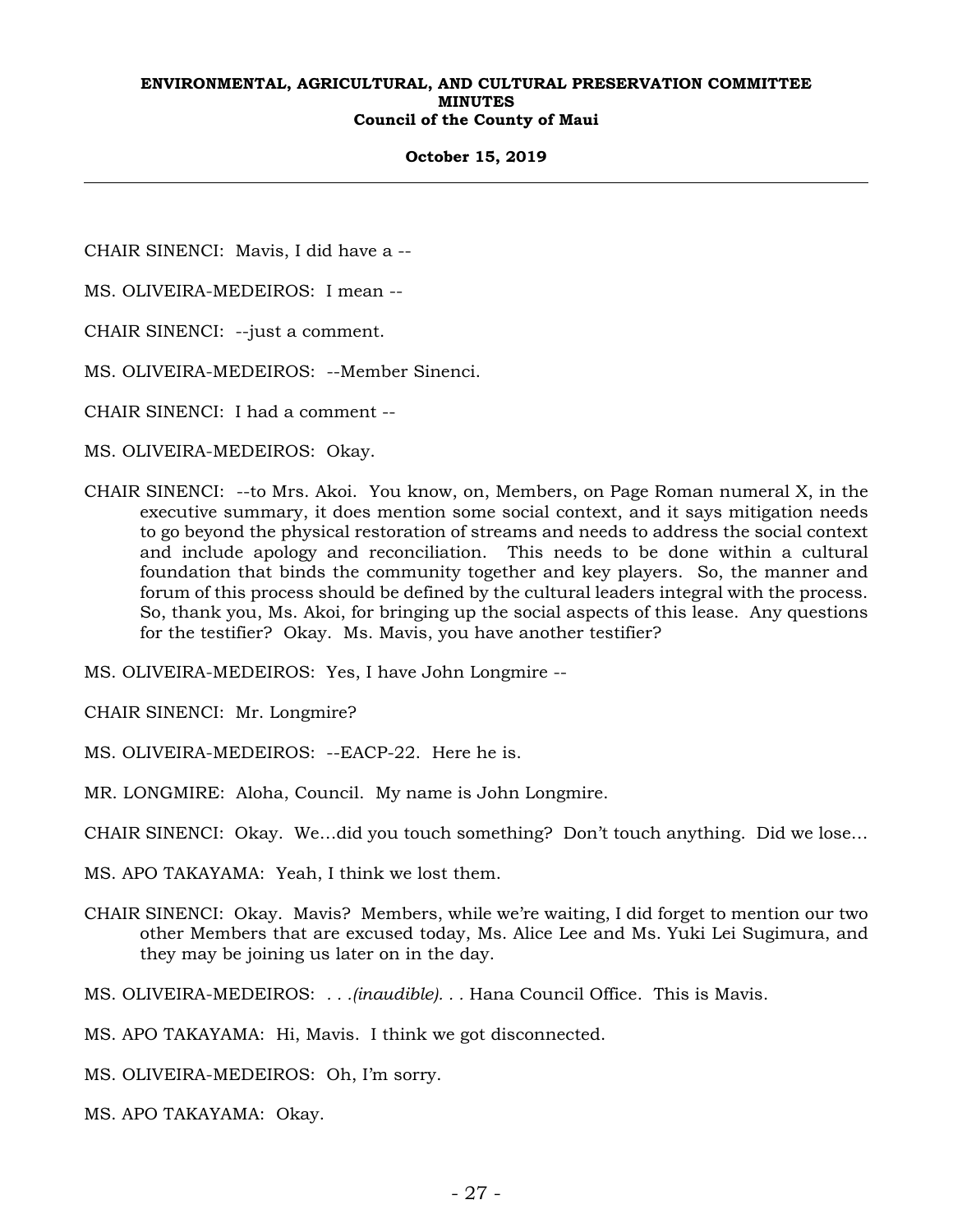#### **October 15, 2019**

- MS. OLIVEIRA-MEDEIROS: Okay.
- MR. LONGMIRE: *. . .(inaudible). . .*
- MS. OLIVEIRA-MEDEIROS: Okay. *. . .(inaudible). . .* here.
- MS. APO TAKAYAMA: Okay.
- MS. OLIVEIRA-MEDEIROS: Hang on.
- MS. APO TAKAYAMA: Thank you.
- MR. LONGMIRE: Hello, this is John Longmire, and I'm a East Maui resident and a lifelong Hawaii resident. Living here in East Maui, how the diversion of the water affects me and the other residents is it changes the future lifestyle by providing a lack of life. The division is affecting streams, aquatic habitat, aquifers, near-shore fisheries, and Native Hawaiian cultural practices. And this is just something that, you know, is a concern of the community. It's stressful for me. I'm a guy in recovery. I'm semi-retired, and I know I get a chance to speak to a lot of the local residents, to a lot of the Native Hawaiian residents, and to learn the history of East Maui Irrigation, and it's something of great concern in the community at this time. You know, the only experience I have with East Maui Irrigation is from a personal matter with a property that my ohana has in Haiku, where there's an easement running through the property that East Maui Irrigation has held onto from a basic agreement in 19\_\_\_\_\_\_. And when we challenged it trying to get a additional water meter, it was…it made it so restrictive because we couldn't build anything 30 feet either side of that easement, and that created a lot of stress for our family. But the interesting thing is, it also really restricted our ability to build on the property. And also, when asked if it's a easement and the aqueduct running under the property was active, Maui…East Maui Water [*sic*] said, no, it's not active, it hasn't been used in years. And we asked, could you please, you know, sign off on the rights so we could get…have a chance to get an additional water meter. And they said, no, we're unable to do that. So, again, East Maui and the residents are greatly affected, especially the next generation coming up. So, I thank you for your time.
- CHAIR SINENCI: Mahalo, Mr. Longmire. Members, any questions for the testifier? Seeing none, thank you for coming out and providing testimony.
- MR. LONGMIRE: Thank you.
- CHAIR SINENCI: Mavis, is that all? Okay. We can go out to Molokai District Office. Any testifiers there, Ms. Lindo?

MS. LINDO: Aloha, Chair. This is the Molokai District Office and there are no testifiers.

CHAIR SINENCI: Mahalo. Lanai District Office, Ms. Fernandez?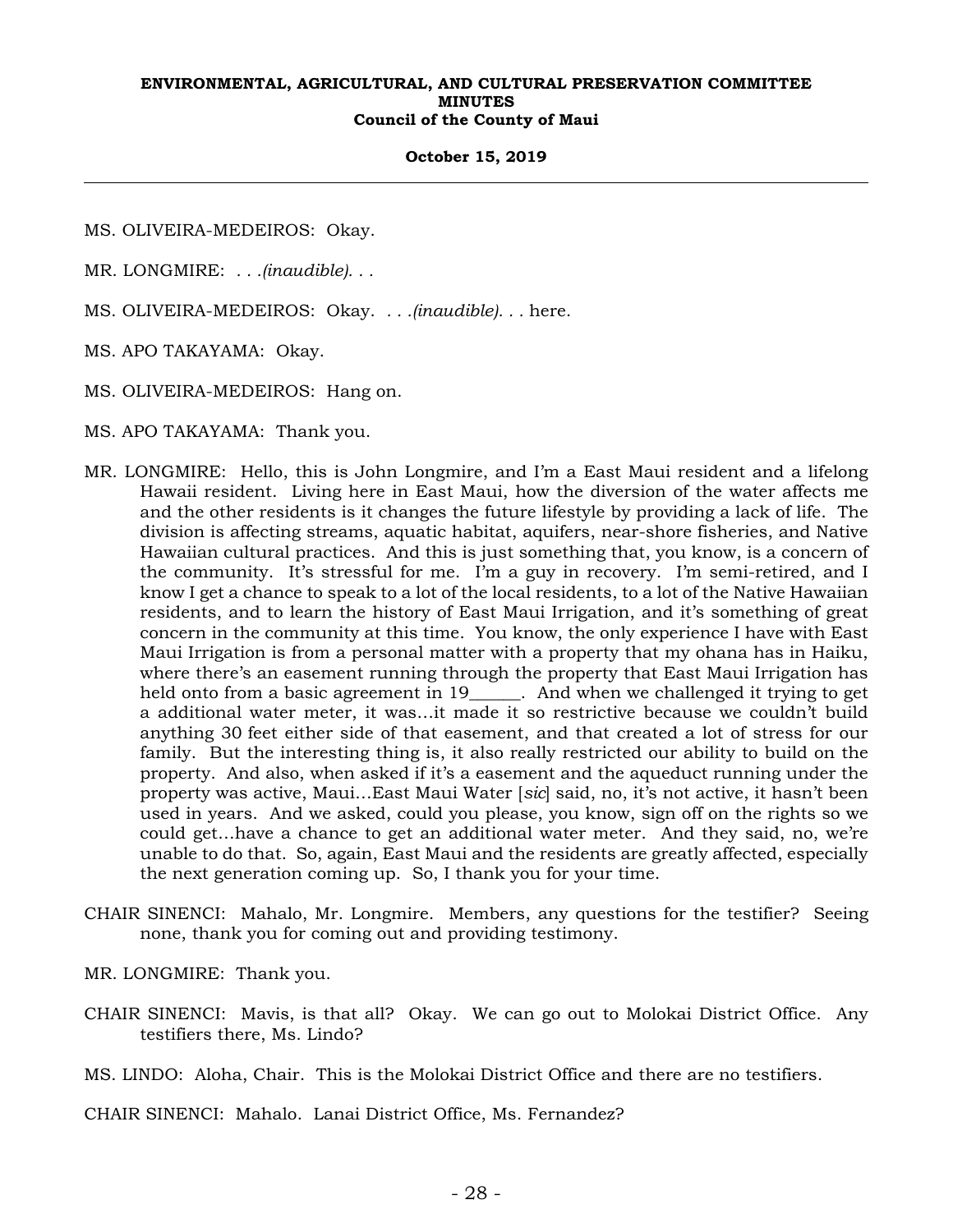#### **October 15, 2019**

- MS. FERNANDEZ: Good afternoon, Chair. This is Denise Fernandez at the Lanai Office and there are no testifiers.
- CHAIR SINENCI: Thank you. And then, it looks like we have one more testifier in the Chambers.
- MR. LAW: Hi, Shane. Jasee Law from Kula. Bob Carroll, your predecessor, sends his aloha. I've seen him earlier today. Hey, that blue shirt looks good on you. Did you wear that for the streams today?

CHAIR SINENCI: I did.

MR. LAW: So, I'm from Waiakoa ahupuaa, and I'm wondering how…why…does anybody know why they call it Waiakoa 'cause wai is water, and I believe koa is wood? It's…does anybody…

CHAIR SINENCI: Koa could be like strong too.

MR. LAW: Okay. Wai --

CHAIR SINENCI: Or…

MR. LAW: --is water though?

CHAIR SINENCI: Yeah, there's multiple meanings.

MR. LAW: Okay. I just thought maybe there used to be water up there where I'm at, but there isn't --

CHAIR SINENCI: Or koa --

MR. LAW: --any.

CHAIR SINENCI: --yeah.

- MR. LAW: There isn't any anymore. So, I appreciate the County guys. At least, having water available at the parks up there because there's not too many places that you can get water when you're thirsty. And yeah, that's about...oh, and I'm...I was...if they can charge you for water, when is going to be the day when they can start charging us for air?
- CHAIR SINENCI: Okay. Thank you. Any questions for testifier? Seeing none, is there anyone else in the Chambers that wanted to provide testimony? Okay. So, Members, seeing there are no more individuals wishing to testify, without objection, I will now close public testimony.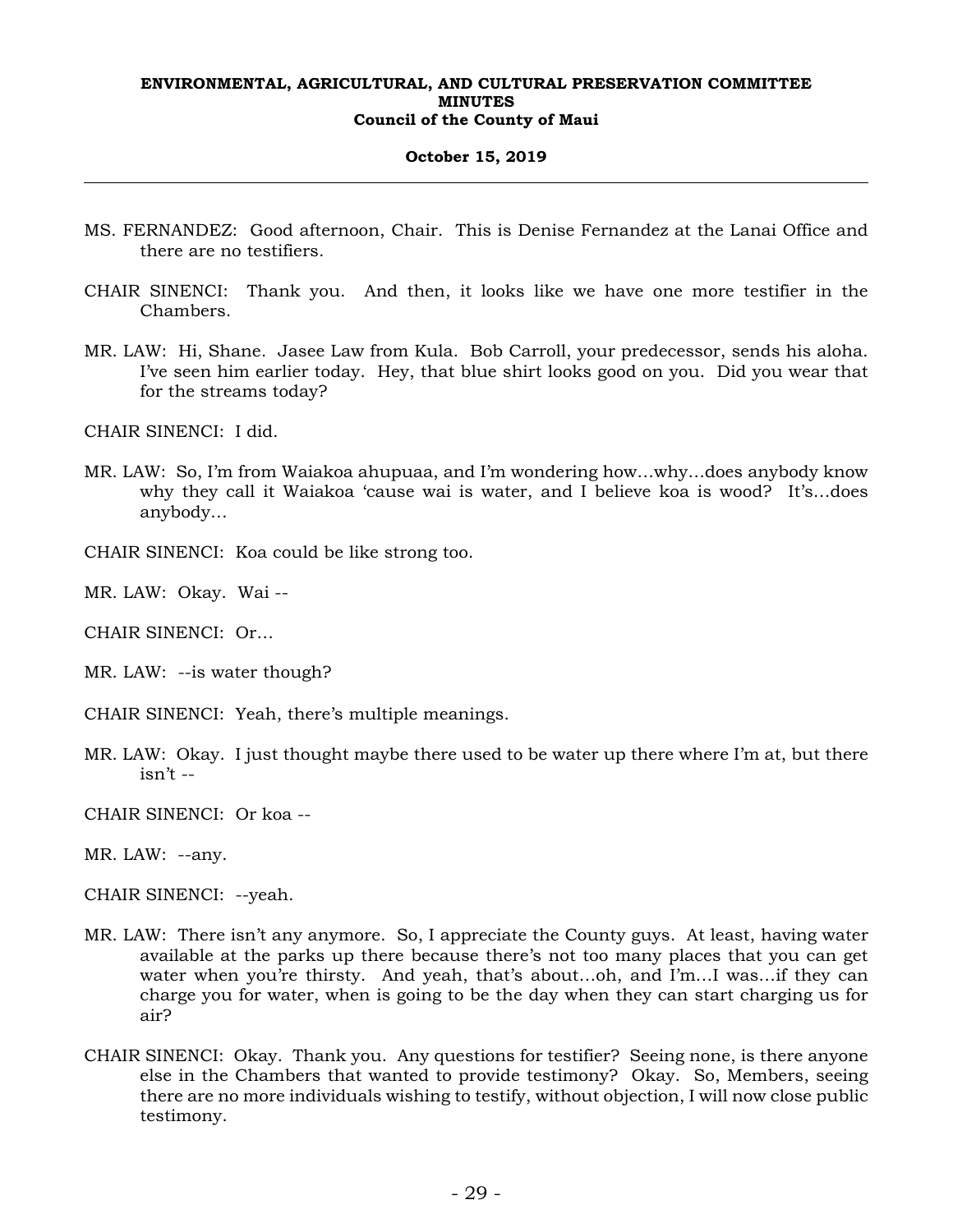#### **October 15, 2019**

COUNCILMEMBERS: No objections.

## *. . . END OF PUBLIC TESTIMONY . . .*

CHAIR SINENCI: Thank you. So, Members, we had two items, but we had a request earlier to take the items on the agenda out of order, if there are no objections.

COUNCILMEMBERS: No objections.

## **EACP-33 AMENDING SECTION 18.08.020, MAUI COUNTY CODE, RELATING TO PRELIMINARY PLAT PREPARATION AND SUBMISSION (CC 19-395)**

- CHAIR SINENCI: So, we would go ahead and take up EACP-33, Amending Section 18.08.020 of the Maui County Code, Relating to Preliminary Plat Preparation and Submission. And I believe we have Mr. Jordan Hart, from the Department of Planning. If you wanted to join us up here. And the purpose of this item is to require project signs posted for subdivisions of land within the Agricultural Zoning District. And since this bill was proposed by Chair King, I'd like to allow her to speak on the item, and explain her…the intent.
- COUNCILMEMBER KING: Okay. Thank you, Chair. This was actually proposed a long time ago, and that the one of the reasons I asked Lucienne de Naie if she would stay and become a resource for both items is this item was something that she had worked on years ago before any of us were on the Council here today. I don't know, maybe Mr. Molina was on it back then, because it did come to Council. It passed out of committee. It passed out of the first reading. And then in the second reading, it got sent back to committee. So, I was hoping that Lucienne could maybe explain, unless Mr. Molina has a recollection of that happening. So…anyway, it's something that we resurrected on her request because of what she spoke about earlier, and I've had the same experience with constituents where they don't know what's going on on Agriculturally-zoned land until it starts happening, and all of a sudden, it's in development. There's right now no requirement for notification of anybody for building on Ag or for creating an Ag subdivision, and that was one of the issues that came up in the Planning and Sustainable Land Use with the Maalaea requesting that rezoning is that once…if we were to go ahead and just rezone it Ag, it's out of our hands even though they're showing us plans for an Agriculture subdivision. It could change wildly. There's no conditions on it. So, this was originally intended when it came up before to bring more transparency to developments that are happening on Agricultural lands. So, if I…if it's okay, can we have Ms. de Naie speak to, if she has knowledge…are you still here?

CHAIR SINENCI: Sure. Ms. --

COUNCILMEMBER KING: Oh, yeah.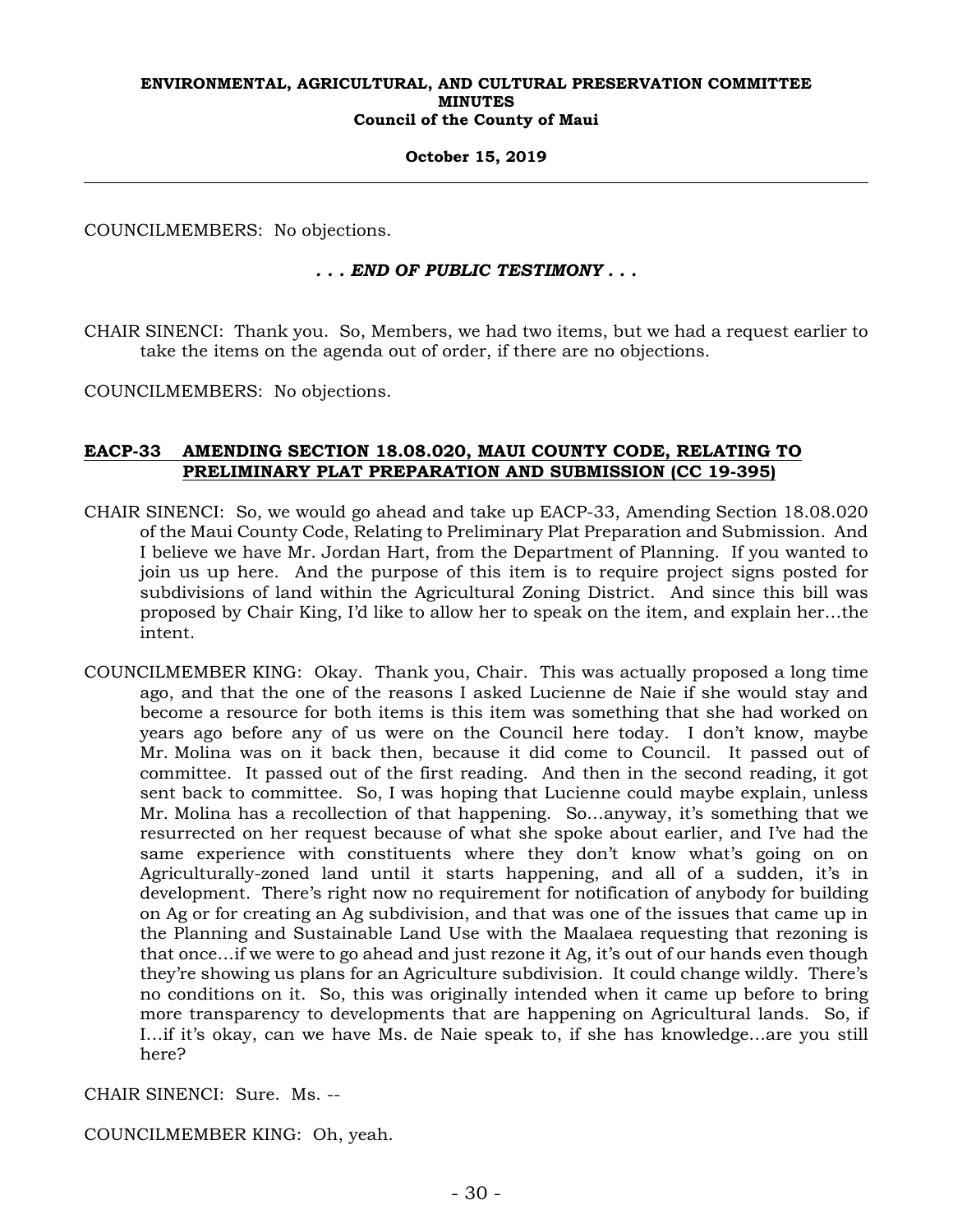#### **October 15, 2019**

CHAIR SINENCI: --de Naie?

COUNCILMEMBER KING: If she has knowledge about why it got sent back to Committee?

CHAIR SINENCI: After? Okay.

MS. de NAIE: Thank you, all, again. Okay. This is a ways back, but as I recall, it was part of a bill that had a larger scope of transparency for Agricultural subdivisions. Besides the sign being posted, there was also the requirement that the subdivisions would have a public hearing and various other things. And I'm sorry, I don't have it right in my mind, you know, all those different things, but it was at least a several different requirements so that there would be more accountability when the large subdivisions went in. And of course, I think the bill was introduced after the sliding scale and the Ag bill. I think it was in the early 200s --

COUNCILMEMBER KING: Two thousands.

MS. de NAIE: --or 2000s, that it was introduced.

UNIDENTIFIED SPEAKER: Two hundred is a long…

MS. de NAIE: And before that, you know, if you had a 100 acres of Ag land, you could make 50 lots, and no one would know and you wouldn't have to do anything. You could just put a few roads in, and that's why we have a lot of substandard neighborhoods where then people don't have a water system or don't have good roads or whatever, and they're begging the County to come in and help them. So, after the sliding scale, you had a certain number of lots that could be made, and there was kind of a formula that you had to follow. So, it made it so that you had some two-acre lots, but you had larger lots that could be possibly more useful for farming. But even those kind of Ag subdivisions often get kind of abused. They do a consolidation and re-subdivision process. A large one was just done in Haiku, I think it was 41 lots, and they didn't actually have to officially subdivide a lot of them. They had separate little tiny TMKs that they could just consolidate and re-subdivide into more salable size of lots, and then they actually subdivided one large section that was left over. So, it can be very hard for citizens to kind of know anything is going on. One day, you just see some bulldozers showing up and starting to, you know, make roads. And I know on this particular subdivision I'm referring to, the school was very concerned because it adjoined our Haiku Elementary School, and it adjoined the entrance to the kindergarten. And there was absolutely no provision that you meet with the community in the Ag Subdivision Ordinance. You know, there's just nothing. Of course, you know, you don't want to make it hard for some family that's going to do their three-lot family subdivision, but that isn't what these are about. This is about if you have hundreds of acres of land and you're going to, you know, make some housing out of it. So, it's just a way of notification. So, as I recall, the whole thing got kind of sent back because it was controversial, and, you know, there's a lot of large landowners here that have big chunks of Agricultural land,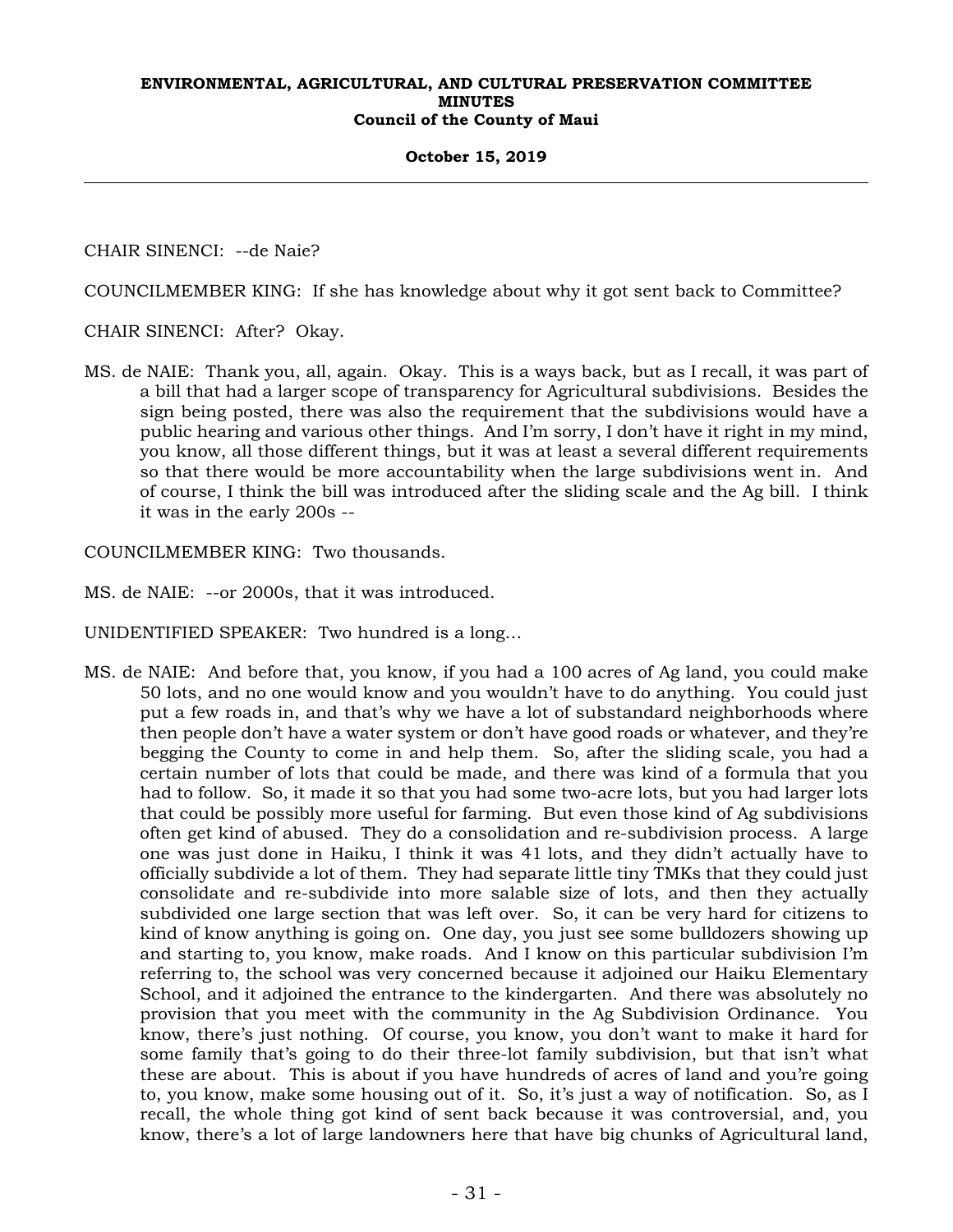#### **October 15, 2019**

not a one of them was in favor of having more regulation of Agricultural subdivisions. I haven't tested the waters on how people feel about signs, but they seem sort of minor. You know, posting a sign seems a very minor thing in terms…but it's huge for the public 'cause at least the public knows what's going on.

CHAIR SINENCI: Thank you --

- COUNCILMEMBER KING: So --
- CHAIR SINENCI: --Ms. de Naie.
- COUNCILMEMBER KING: --also, just to let the Committee know that the bill that we were working on was the previous bill, and it got…OCS…working with OCS, and I think Kasie was one of the people working on this bill, we split it into two bills because it was addressing two different chapters I believe.

MS. de NAIE: Yeah.

- COUNCILMEMBER KING: So, there is another bill that was kind of like a companion bill to this one that addressed the other piece that you were talking about, Lucienne, which was public input on the subdivisions. And…but this is the one that just speaks to the sign issue and notification. So, what was the other…the other one got submitted as well? Okay.
- MS. APO TAKAYAMA: Yeah, the other item is EACP-34. So, it's amending Title 18.
- COUNCILMEMBER KING: Okay. And this one is amending…it's the same, it's a…it's still under Title 18 but it's a different section?

MS. APO TAKAYAMA: Yeah.

- COUNCILMEMBER KING: Okay.
- MS. de NAIE: Yeah, it's a different section 'cause one was about the Subdivision Ordinance and the other was about what you do on Ag land as I recall, yeah.
- COUNCILMEMBER KING: Right. So, that's why we're looking at half of what she originally was talking about.

CHAIR SINENCI: Okay.

COUNCILMEMBER PALTIN: So, the other one is the…oh, sorry.

CHAIR SINENCI: Member Paltin, you had a comment?

COUNCILMEMBER KING: I'm done. Go ahead.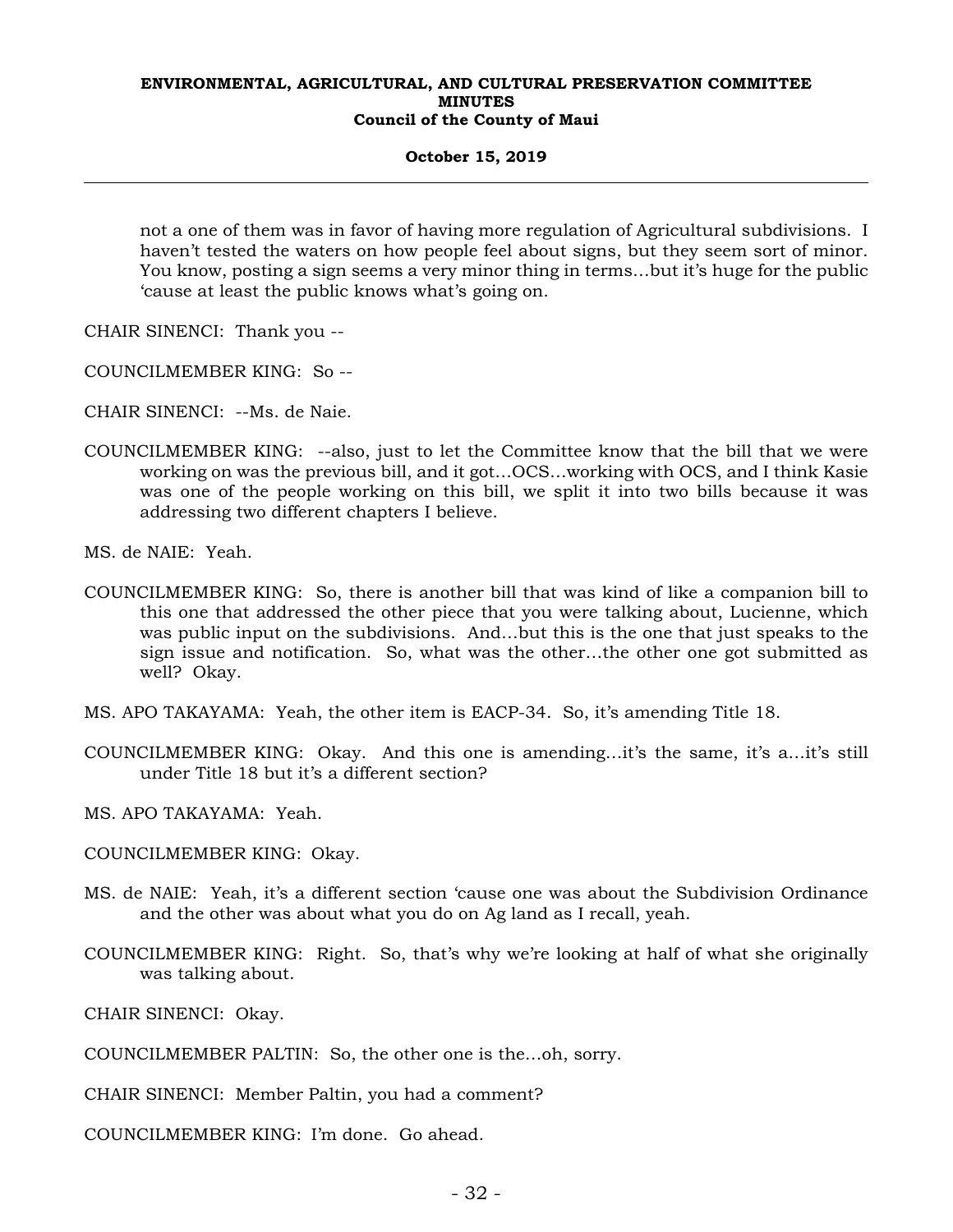## **October 15, 2019**

COUNCILMEMBER PALTIN: Okay. So, the other one is the consolidation and re-subdivision, and we cannot look at them together?

CHAIR SINENCI: That one wasn't agendized, just --

COUNCILMEMBER PALTIN: Oh.

CHAIR SINENCI: --this one.

UNIDENTIFIED SPEAKER: Yeah.

COUNCILMEMBER PALTIN: Oh, okay, okay. That…I think that was my question because it's super similar like when folks do the consolidation and re-subdivision, same kind of thing that nobody knows what's going on, and the --

COUNCILMEMBER KING: Well…

COUNCILMEMBER PALTIN: --next thing you know, there is this whole new subdivision.

COUNCILMEMBER KING: Yeah. So, the other bill was speaking to the need for public input, you know. So, it was…it might not be the same bill you're thinking of. It was --

COUNCILMEMBER PALTIN: Oh.

COUNCILMEMBER KING: --actually requiring public hearings…

MS. de NAIE: Yeah, it was requiring a hearing at the County Council I believe, a public hearing at the County Council. And then the draft version that I read, it had the Council giving sort of advisory remarks, but it wasn't clear what the Planning Department had to do with those remarks. So, I don't know if that part got kind of clarified or not, but I need to track that, whatever phase it's in now.

COUNCILMEMBER KING: Okay.

COUNCILMEMBER PALTIN: So, in that case, is it within our purview to also have the consolidation and re-subdivision together with the preliminary plat notification? Like if this bill isn't talking about a public hearing, it's just talking about --

COUNCILMEMBER KING: Signs.

COUNCILMEMBER PALTIN: --signs, could we also include signs for efforts to consolidate and re-subdivide? Or is that not okay because it's not part of the agenda?

CHAIR SINENCI: Ms. Thomson, did you want to respond?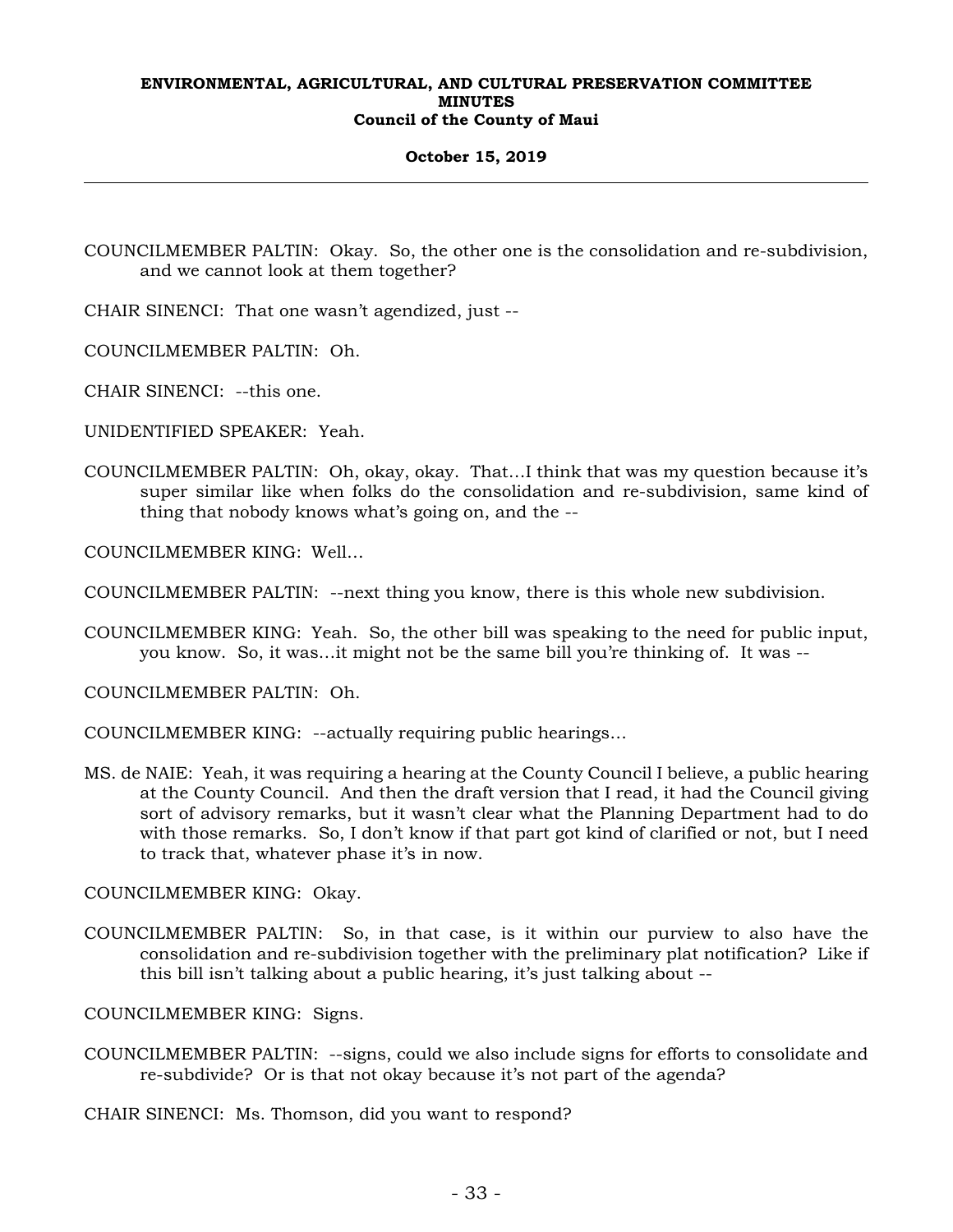#### **October 15, 2019**

COUNCILMEMBER KING: If this applies to…

- MS. THOMSON: Thank you. I think that we would need to post that on a separate agenda because these are…while it may look like these are short bills, they're actually…they kind of implicate a lot of different powers and issues. So, we would want to see it in a future agenda.
- COUNCILMEMBER PALTIN: So, would it be okay to like copy majority of the verbiage, and instead of Ag subdivision, just put consolidation and re-subdivision?

CHAIR SINENCI: Ms. Thomson?

MS. THOMSON: I haven't had the opportunity to take a look at the…that other proposed bill. In fact, I wasn't able to actually take a look at this one until today. I didn't realize it was on the agenda. But even just a really preliminary look, I can see a lot of things that would need to be ironed out before I think we would take action on it.

COUNCILMEMBER PALTIN: Oh, this one that already went --

MS. THOMSON: Yeah, and --

COUNCILMEMBER PALTIN: --to --

MS. THOMSON: --even…

COUNCILMEMBER PALTIN: --second reading?

MS. THOMSON: Right, even this --

COUNCILMEMBER PALTIN: Oh --

MS. THOMSON: --one.

COUNCILMEMBER PALTIN: --okay.

- CHAIR SINENCI: Okay. Chair would like to recognize Director Rowena Dagdag-Andaya and Deputy Director Jordan Molina. And so, we'd like our departments to weigh in. We also have Mr. Hart here from Planning. Did you guys have any comments?
- MS. DAGDAG-ANDAYA: Thank you, Chair. And again, for the record, Rowena Dagdag-Andaya, Department of Public Works. We received the agenda a few days ago. So, we didn't have that much time to really review this with staff. But initially, from the get go, I think we realized that this would be an impact on operations at Public Works Department 'cause this would be a new requirement for all Agricultural subdivisions. We have, you know, just some general initial comments. Would this also be applied to County-sponsored subdivisions in the Ag District where we have, you know, just small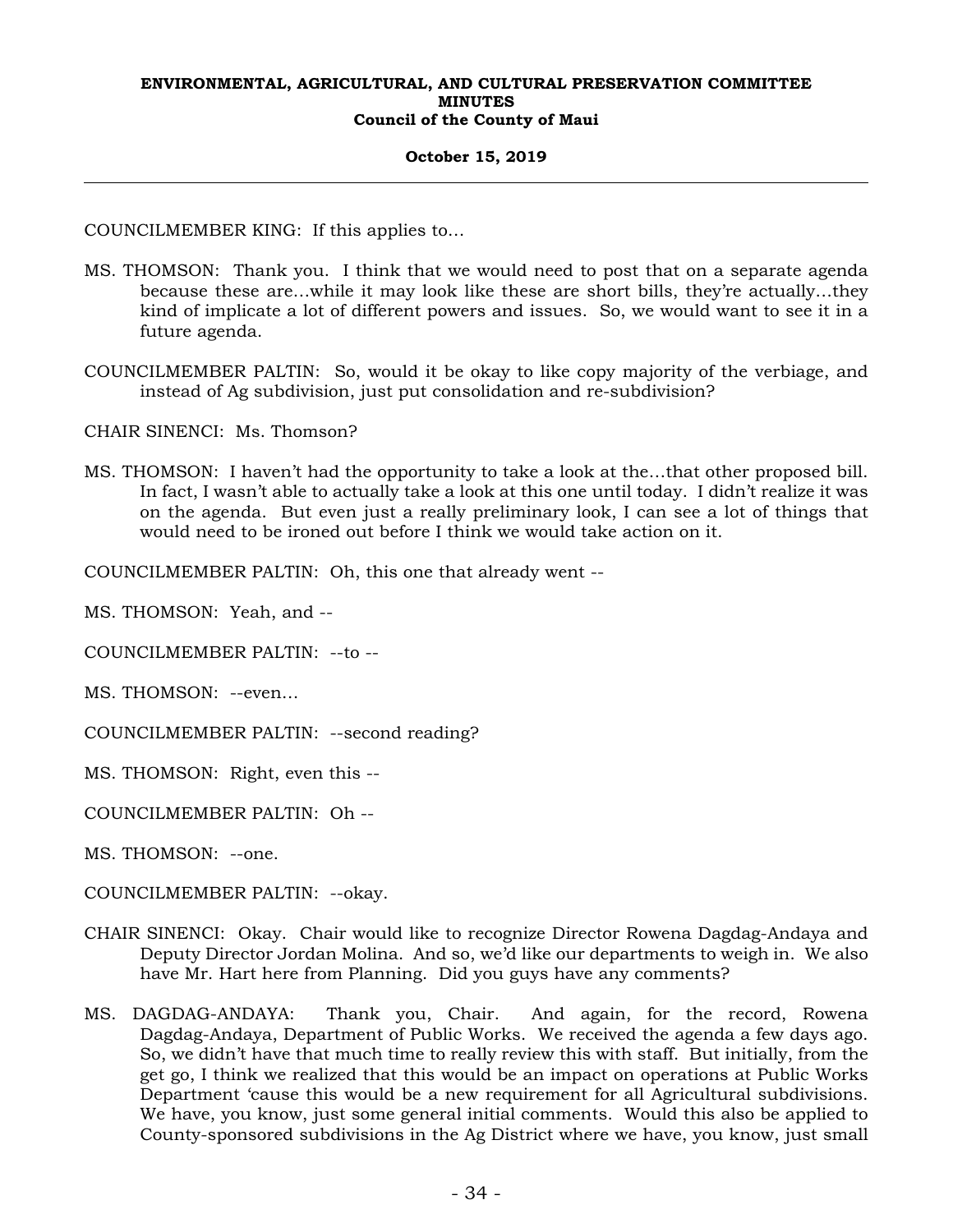#### **October 15, 2019**

types of land subdivisions for road right-of-way acquisitions? So, I think we need to be a little bit clear as to who this would apply to because now, does it apply to County-sponsored projects? The…we initially also had a question regarding the first sentence. If you look at your draft ordinance, letter A, the subdivider, and then you have the parenthesis there, shall have prepared a…by a surveyor, you have that in parenthesis.

COUNCILMEMBER KING: It's bracketed.

- MS. DAGDAG-ANDAYA: A bracket, yeah, a preliminary plat. So, it reads, the subdivider a preliminary plat, together with such improvement plans and other supplementary material required to indicate the general programs…program and objectives of the project, then you have prepared by a surveyor. I think you need to maybe look at that sentence one more time 'cause the first couple words, there may…the bracket might be in the wrong location. We did also want to reach out to the Planning Department to see how their process works with signage and noticing. We've never done that before at Public Works. So, I think in terms of enforcement, that might be an issue. And, you know, we just had a, you know, maybe just some small questions about the requirement for noticing and providing the phone number, how calls would be documented, how are written protests are tracked. But overall, the question that we had was, you know, and we always ask this in Public Works, is what problem are we trying to solve here, and is there data that shows that there is a problem. I understand from, you know, just listening to the discussion just now, there is a concern by our residents wanting to know what is going on with the construction work that's taking place in their communities. So, maybe, you know, that's something that we can take a look at. And no provision for meeting with the community, so maybe that's something that we should also discuss as well, you know, how would…generally, I know I understand public notice is really important in providing transparency. So, maybe coming up, you know, maybe we can come up with some ways to address that. So, I, you know, I do want to engage in discussion with the Councilmembers on this matter. I understand too that you may have questions of your own. Our Department certainly has questions. And I think what we'd like to do is open up this…that discussion in just written communication, maybe being allowed to provide written comments to the bill, and perhaps vetting it out in the community as well because it's not just big landowners that you're going to affect, it's also the small-family type of subdivisions that might be affected. So, those are the comments that I have for now, but I'm assuming that, you know, as, you know, we work on this, I'll…we'll…the Department will have more to offer.
- CHAIR SINENCI: Thank you. Mr. Molina, you had any comments? None. Mr. Hart, did you want to weigh in?
- MR. HART: Thank you, Chair. Just a few comments on the ordinance as it's drafted. The first being that perhaps the purpose should encompass all of the things that are described in the bill itself below. The second, just a question on the 24-hour contact, you know. Is it appropriate or reasonable for the applicant or the Department of Public Works to expect to field calls during normal business hours? Just a question on the purpose of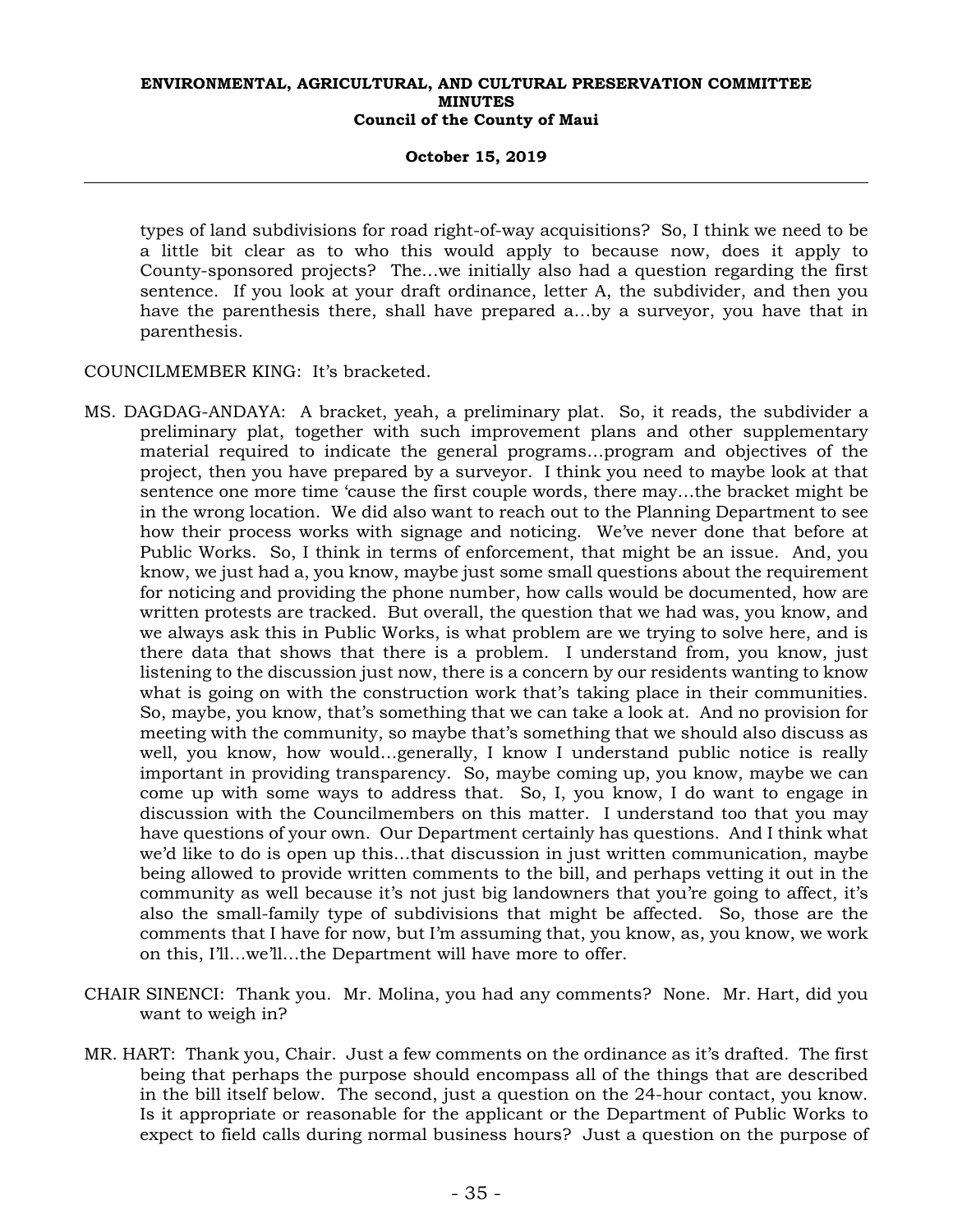#### **October 15, 2019**

the collection of the protest by a deadline, you know, it doesn't seem that there's any indication of what to do about or with the protests. A practical matter, subdivisions often take multiple years just so…just being aware that you're…you will have signs up for years at a time. And a final thought, you know, if the issue of concern is the function of the Agricultural District, then, you know, perhaps looking at the Agricultural District itself is what you're looking for. But we're kind of just in a…giving comment on the ordinance as it's drafted now and trying to get a better understanding of the direction that the Council is trying to go in on this. Thanks.

CHAIR SINENCI: Okay. Thank you, Mr. Hart.

COUNCILMEMBER KING: So, Chair, so, maybe --

CHAIR SINENCI: Chair King?

COUNCILMEMBER KING: --this needs to come back with the companion bill, and maybe it needs…I think one of the things that happened with this bill, because it was so old that one day we drafted it when OCS was…we were…did we work with Alison on this?

UNIDENTIFIED SPEAKER: *. . .(inaudible). . .* Christy.

- COUNCILMEMBER KING: Christy, yeah, she's not with us anymore. But we had…we…when we separated it into two separate bills, you know, now, that we're getting comments on things that are on the other bill actually. So, maybe we need to take another look at, and then bring these two bills back together if they need to be in tune, and then we can incorporate Ms. Paltin's concerns into the public notice one. And I'm not sure why…I just was texting earlier to Dave Raatz to find out why it came to us without Corp. Counsel's signature on it. So, I know there was a reason why, but I can't remember why it didn't get signed by Corp. Counsel. So, you know, I'm happy to take this back and work on it some more, and try to incorporate Member Paltin's concerns, and then make sure that we…if we can bring them back together, so that they kind of complement each other. But, you know, we'll go get comments from Public Works and Planning on that. I think they know…I think hopefully, they understand the reasons for this at this point, and we just have to kind of work out some of the details, but…and then maybe, we have to look…work out the protections of people with, you know, one or two Ag acres that is in the family purview or something like that. So, good discussion I think, you know, to understand what the details are that possibly held it up last time, and then we can move forward.
- CHAIR SINENCI: Okay. Would that be the will of this body that we bring this back with the other companion bill? And of course, with some of the comments made from Director Andaya. Member Kama?
- VICE-CHAIR KAMA: Thank you, Chair. Yeah, 'cause it's not clear to me why we're doing this, and maybe it's because it is a previous legislation and that might…I don't have…I don't know the history. So, I think it'll be helpful if we had the history that was…that's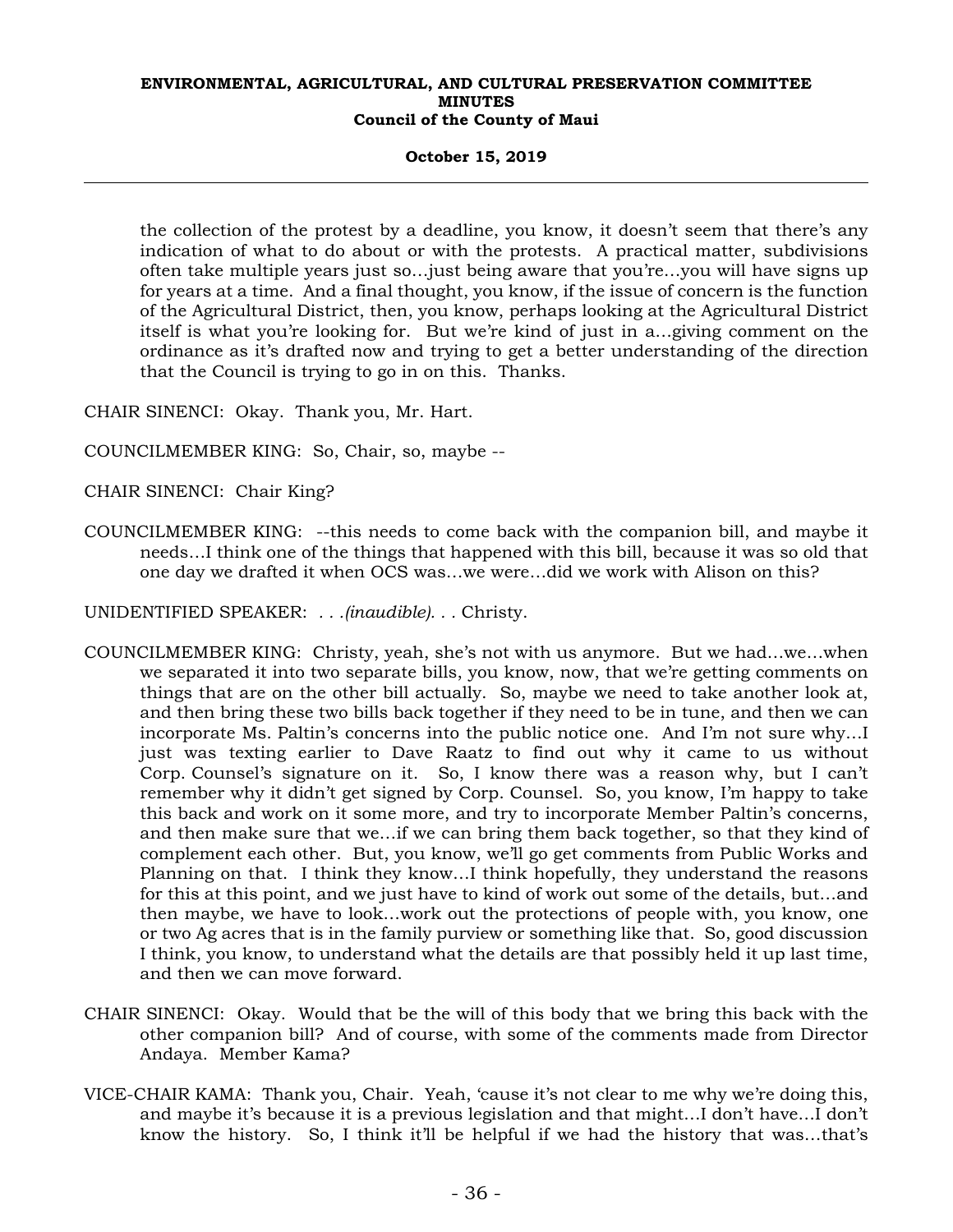#### **October 15, 2019**

incorporated someplace in this document somewhere. And then also, if it could be clearly stated, I mean if you anticipate a protest, then you have to anticipate what's going to happen with that protest. It says right there, item 6, Section 2, a provision that the owners and lessees of record within a 500-feet…foot radius of the proposed subdivision may file a written protest with the director via fax…all protests must be postmarked…okay, so, I'm going to file a protest, but who's going to do what about it, who's going to act upon it, how am I going to get my justice if --

UNIDENTIFIED SPEAKER: Sorry.

VICE-CHAIR KAMA: --all I'm doing is writing this letter? So, if that would be spelt out clearer, that would be great. Thank you.

CHAIR SINENCI: Thank you --

MS. de NAIE: Chair, could I --

CHAIR SINENCI: --Member Kama.

MS. de NAIE: --speak to that a moment?

CHAIR SINENCI: Okay. Yeah.

MS. de NAIE: There was a surprise Ag subdivision in Huelo where I lived. And one neighbor, because it was in a Special Management Area, got a notification 'cause they lived within 500 feet. So, if you're in the Special Management Area, and you do an Ag subdivision, you need to notify your neighbors. And when people went to the different departments and explained that this person was like misrepresenting like the size of the road and other things, the agencies were actually grateful to receive that information because they couldn't get out there and look. And so, I think that this may not be a source of annoyance all the time, it might be a source of useful information. But it probably should be streamlined so that there's like a website that you could post on, and there's like a…if you get a certain amount of messages, that someone gets back to the person and says, you know, we have this under review, if there's any additional information you want to…you know, a form reply. It just seems it would help the County do due diligence. I mean this person was trying to have a retreat center on a road 12-feet-wide. I think the County would want to know, and they're probably not going to drive out there. So, it could be helpful in some ways.

CHAIR SINENCI: Okay. Thank you. Member Paltin, and then Member Molina.

COUNCILMEMBER PALTIN: I was just going to request from Deputy Director Hart if he could elaborate on what he was mean by addressing it through the Agricultural Districts?

CHAIR SINENCI: Mr. Hart?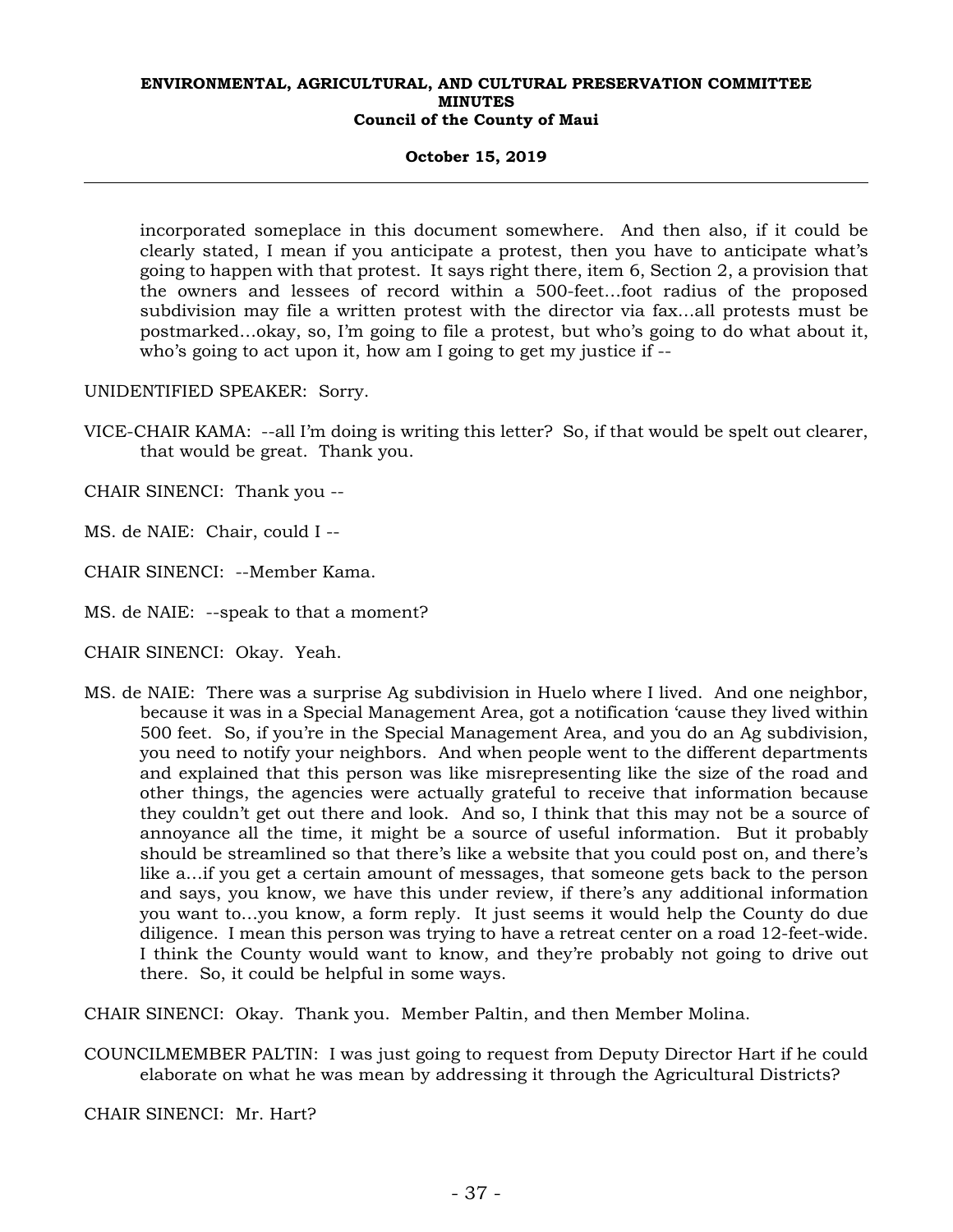## **October 15, 2019**

- MR. HART: More that, you know, based on when you read through the draft ordinance, what is the conclusion of the intent? It really isn't completely clear. I mean there is the notification aspect of it that's clear, but beyond that, what is the intent? And so, if there is some other intent, is that better addressed through the Ag Zoning Ordinance or not? It was more of a question than --
- COUNCILMEMBER PALTIN: Oh.
- MR. HART: --we understand what you're trying to do. We…beyond notification, it's not exactly clear, you know, what the purpose is. And if there is a greater purpose, is that better addressed through the Zoning Code or is it…is this the vehicle?
- COUNCILMEMBER PALTIN: And my understanding of the purpose is like a notification appeals process. Is that not what your understanding is?
- MR. HART: I see the notification, and I see timing on and opposition, but I don't see anything regarding any decision-making over opposition or any sort of appeals discussion, or anything of that nature. It basically ends at get your appeal in or your complaint in within 45 days, and then that's essentially the conclusion.
- COUNCILMEMBER PALTIN: And that's something that you guys could work with Chair King on clarifying if that's was the intent, a notification and appeals process for Ag subdivisions or consolidation and re-subdivision, where people have these large projects like pop up with no say for them or no notice.
- MR. HART: What I do want to…I think it's really important to acknowledge that the Department of Public Works administers this section of the Code, and we end up being a commenting agency in the context of establishing land use compliance for the proposed subdivisions, or in the situation where they're proposing something in a Special Management Area or other land use issues are at play. But I really think that this is, you know, we're participating on this, but this is really, you know, Public Works, I believe, is the lead on this situation.
- COUNCILMEMBER PALTIN: Is it because it's kind of modeled after the B&B or the TVR notification that they're bringing you here today?
- MR. HART: I believe we were invited by the Committee to be…Council Services to attend. So, you know, whoever called for us to be…I mean we're happy to come and I did provide comment. Whoever called for us to be invited, I guess that would be the person to let you know why I was invited. With regard to the working with Public Works on how we administer notification or signage, that's no problem. We can touch bases on that. I guess what I was trying to say is the overall question of purpose of this potential legislation and things like that. I really think that Public Works is the primary agency, as it pertains to subdivisions. Thanks.

COUNCILMEMBER PALTIN: Thank you.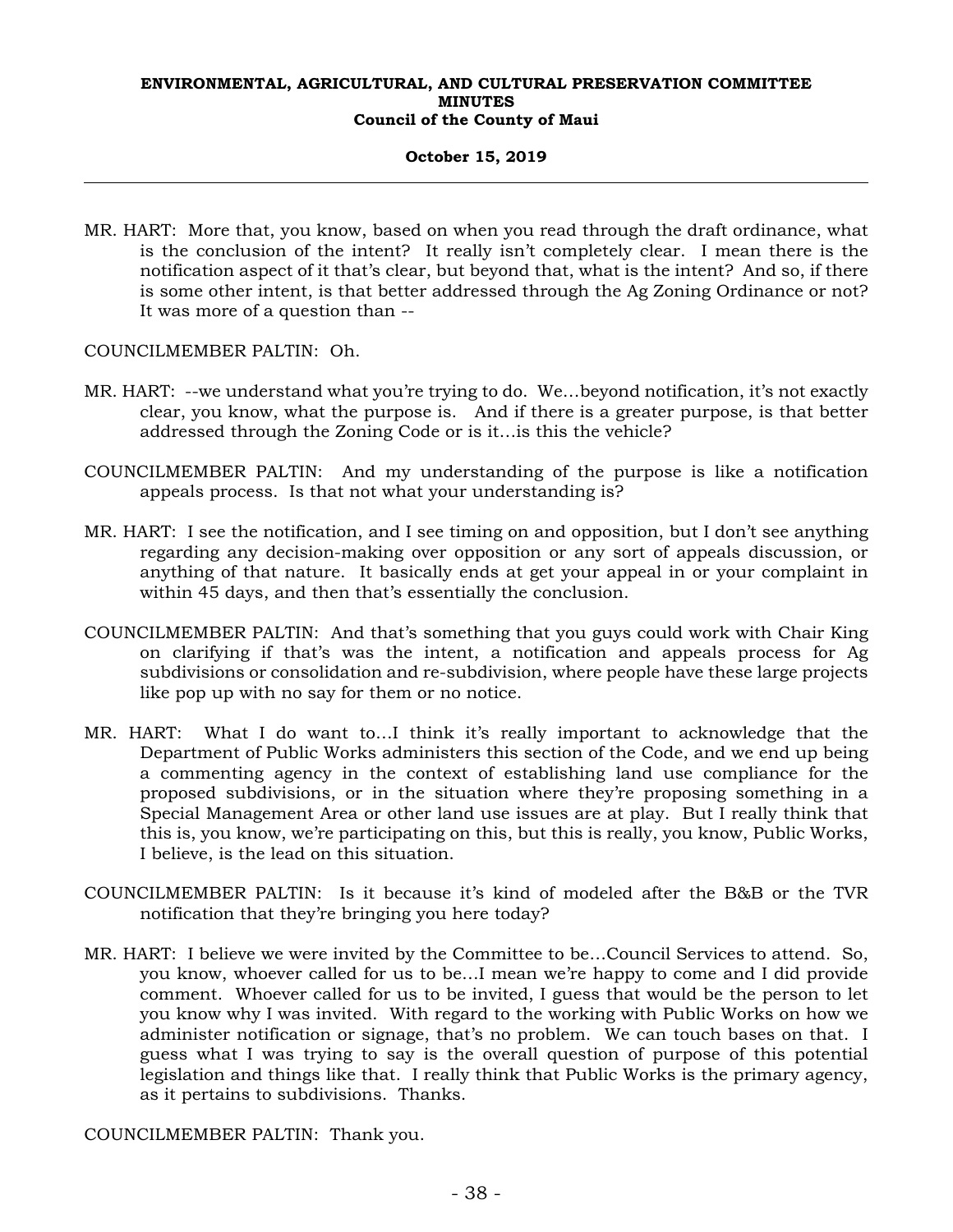#### **October 15, 2019**

CHAIR SINENCI: Thank you. Ms. Thomson, did you want to weigh in?

MS. THOMSON: Thank you. I just wanted to kind of tag along with what Mr. Hart is saying that if we understood better what the intent of the ordinance is, we could help the Council to get to that goal. Through the Zoning Code, you can restrict the, you know, like the minimum lot sizes. So, some of the problems that I've heard may be…might be related to this, you know, with the two-acre minimum lot sizes. So, in certain areas, you know, the Council could look at that through the Zoning Code rather than, you know, this public notice comment protest. I'm not sure what the end goal is because the subdivision approval process involves usually Public Works, and, you know, with input from other agencies making sure that, you know, the General Plan and community plan zoning, that those are all followed. So, I think what we're trying to get is…at is, and we want to make that we understand what the body's goals are, and then we can help.

COUNCILMEMBER PALTIN: Can I ask a question on that?

- CHAIR SINENCI: Okay. We had Mr. Molina, and then we'll come back down.
- UNIDENTIFIED SPEAKER: Okay.
- COUNCILMEMBER MOLINA: If Member Paltin just has one question on it, a comment from Corp. Counsel, I'm fine, I can wait.
- CHAIR SINENCI: Okay. Thank you. Go ahead.
- COUNCILMEMBER PALTIN: I just was wondering, so, you're saying that Public Works has the authority to approve subdivisions whether they're Agriculture or consolidation and re-subdivision, or deny?
- MS. THOMSON: Yes. So, under the Charter, it's Chapter 5. So, Department of Public Works, Powers, Duties, Functions, so, approve proposed subdivision plans, which are in conformity with the Subdivision Ordinance, which is Title 18.

COUNCILMEMBER PALTIN: Thank you.

- CHAIR SINENCI: Okay. And then, Ms. Thomson, Ms. de Naie mentioned about SMA. So, the SMAs would require like a public review versus if it's not in an SMA area?
- MR. HART: There are exemptions and there can be minor permits. So, there can be an administrative component to it to accommodate the SMA review portion of it, but then there also can be triggers for an SMA major permit, which requires public notification and public hearing before the Maui Planning Commission or any Planning Commission Countywide, sorry.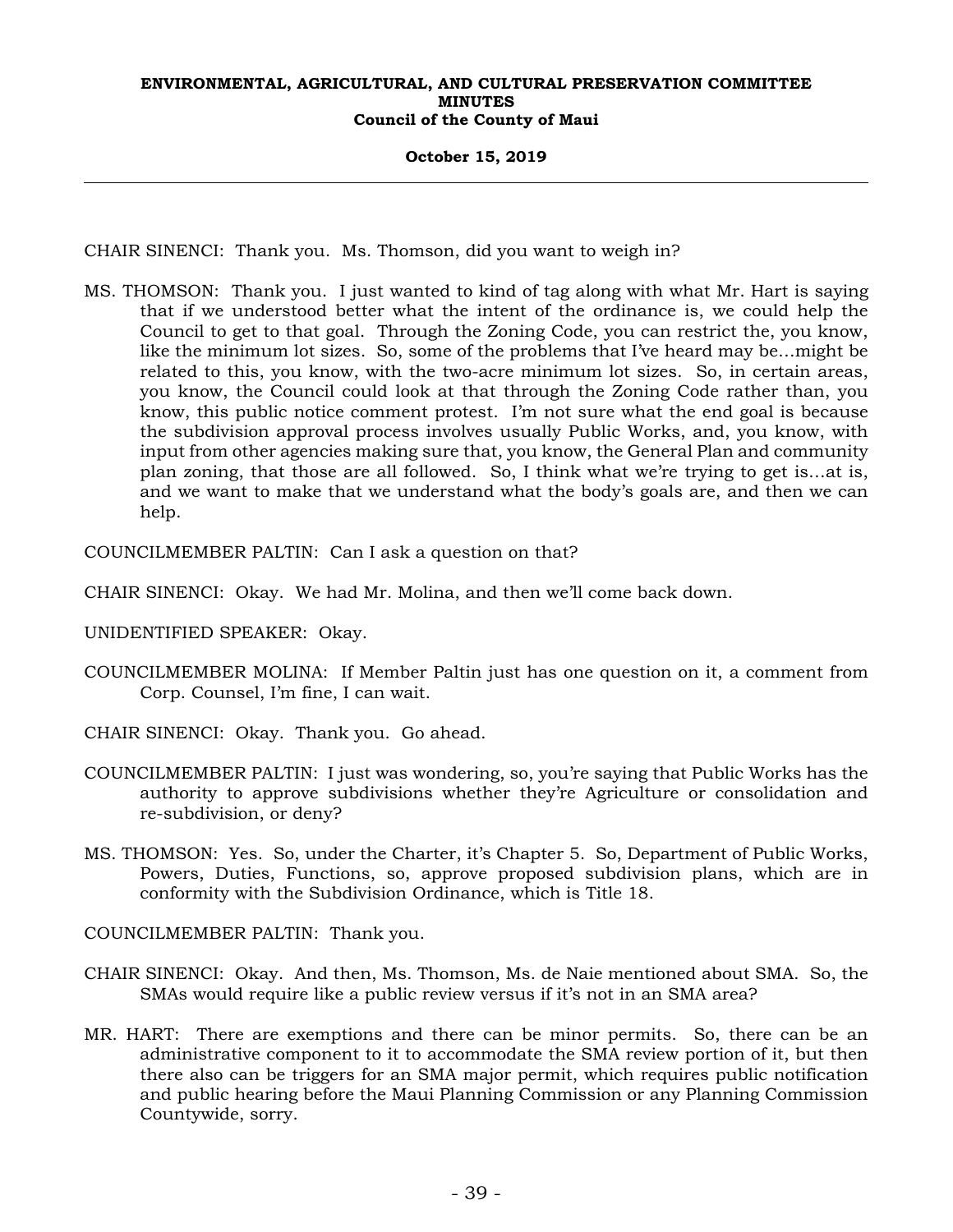#### **October 15, 2019**

CHAIR SINENCI: Okay. Thank you. Mr. Molina, then Ms. Kama.

COUNCILMEMBER MOLINA: Yeah, thank you very much, Mr. Chairman. I support your suggestion about, you know, bringing this back again to provide more clarity to the proposal, but I can certainly support this. And I know why maybe one of the reasons may be the community wants transparency 'cause especially in the district that I represent, which is…especially Haiku area, there have been some subdivisions that have just suddenly popped up and to the surprise of many, and not everybody can take the time to go to a community association meeting or read their newspaper. So, I think it's important that we provide as much opportunity for the public to understand what's coming up in their neighborhood. And of course, you have the advent of social media and Facebook, but we all know sometimes, there's a lot of misinformation put out on social media as well. So, I think this is a good step for additional notification of the public. Something we need to consider I think again is…are the parameters or the requirements for a sign to be posted. I believe like Director Dagdag had pointed out, if there's going to be a proposal for what, a 50-unit subdivision that's coming up, then we need to put a sign requirement, or if it's just a, you know, what if somebody --

CHAIR SINENCI: Family.

COUNCILMEMBER MOLINA: --just wants to put a single home, single-family home on it. I mean does that constitute a requirement for a sign? So, I think we need to have those parameters established and what type of specific information we want to put on a sign. I know signs are somewhat limited unless we want to put a gigantic sign with all the details. So, I think we have to look at that as well. And what was said earlier, I can agree with about the comment portion, which department will get this? I believe Mr. Hart stated it should come under the…maybe the jurisdiction of the Public Works, who…they will receive the comment, and then as far as an appeals process from the public, if they are concerned about this, whatever is coming up, how does the public appeal this? So, those are just some of my suggestions --

CHAIR SINENCI: Thank you.

COUNCILMEMBER MOLINA: --to look at when we bring this matter back to your Committee. But thank you again. I appreciate Lucienne for doing this 'cause I think it's important for the public to be in the know. And to the public's credit, they're becoming more interested in what goes on in their community, and especially as our island grows, it's so important. So…anyway, thank you.

CHAIR SINENCI: Mahalo, Mr. Molina, for your comments. Ms. Kama, you had some --

VICE-CHAIR KAMA: Yeah, so I just --

CHAIR SINENCI: --comments --

VICE-CHAIR KAMA: --wanted to --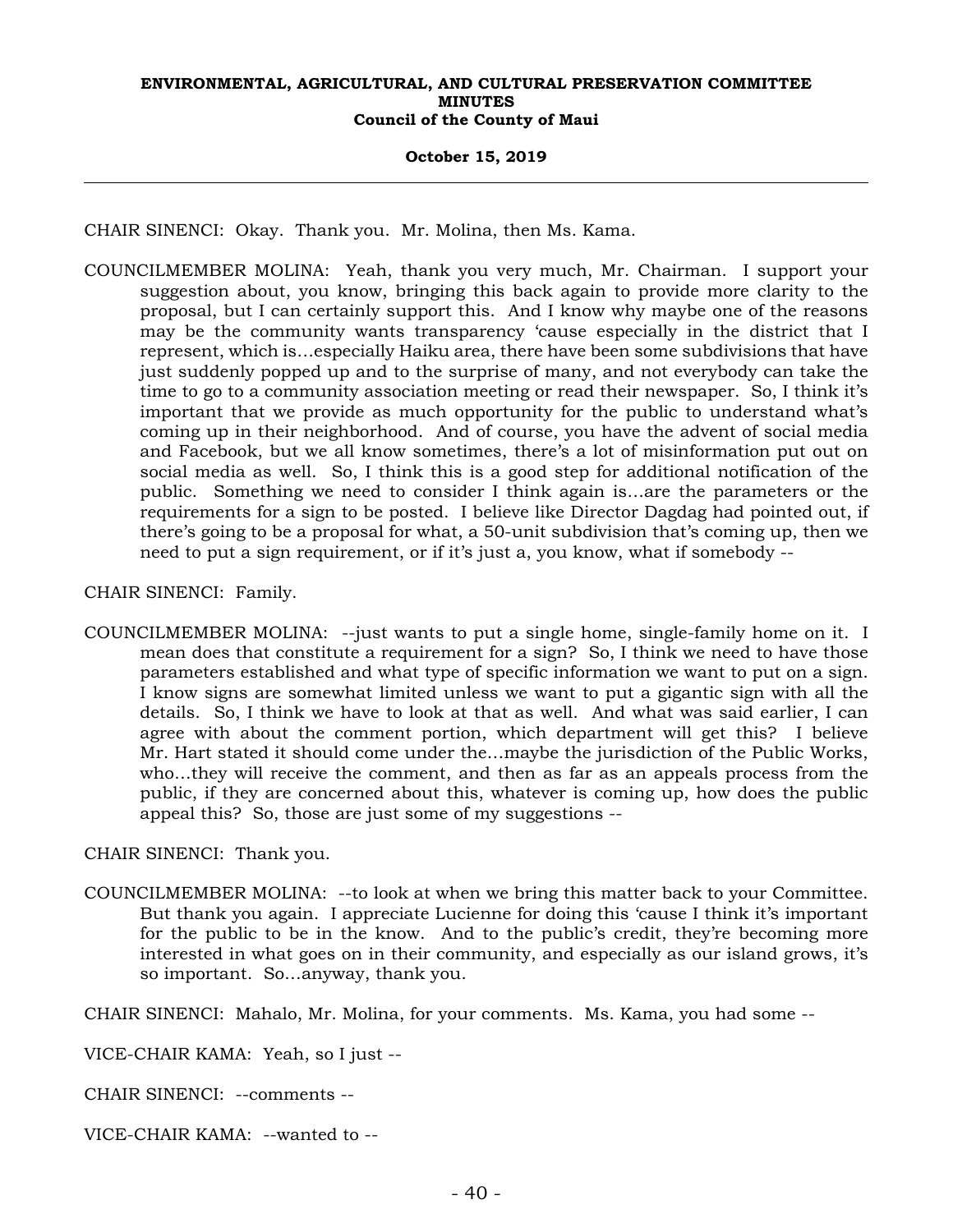#### **October 15, 2019**

CHAIR SINENCI: --to share?

VICE-CHAIR KAMA: --say the article that I read, the item that they're protesters. I don't know if that's a good word. I mean to me, I just think if I saw something going up in my community, I wouldn't want to be noted as a protester. I'd like just maybe out of curiosity, maybe just out of concern, or just inquiry, but I don't like the word protest because I think if people are going take the time to write a letter, it would be more of a letter of inquisition and inquiry as opposed to protest. But also, I think that people don't write as much, at least I know my local people don't, they just pick up the phone and they complain, and they tell me or they ask me, and I tell, okay, I'll get back to you. But I mean just if it's…I'd like to at least leave all the options open for people to want to inquire or to protest, that not only the written form, but just picking up the phone maybe.

CHAIR SINENCI: Thank you, Member Kama.

VICE-CHAIR KAMA: Thank you.

CHAIR SINENCI: And I did want to share that, you know, we do have our community plans process, the CPAC. And I know sometimes, you know, things come up before because it takes so long, but I mean that was supposed to be our County-led process so that we could designate, you know, kind of get the community strategic planning, where some of these developments would come up. So, we're hoping that we can all get behind our CPAC process. One last comment --

COUNCILMEMBER KING: Yeah --

CHAIR SINENCI: --Chair King?

COUNCILMEMBER KING: --thank you, Chair. So, appreciate because this is a transparency bill, having the support of our…Chair of our Governance, Ethics, and Transparency Committee support it. But I'm hearing a lot of good comments, and maybe a reason to put this back into one bill too instead of separating it, because some of the comments that were made about public input were in the other bill. So, you know, having public hearings and stuff. And I like the idea of maybe changing the word protest to all comments should be received by a certain date. But…yeah, we'll…I'll…we'll work on this a little bit more and just so everybody…so it's clear. And I think it's been said a couple of times already that the main focus of this is subdivisions, Ag subdivisions, because right now…so, it wouldn't apply to somebody who's just building one house on a single-family lot, but it's subdivisions that are the big focus of community concern because they don't know what's coming up, they don't have any say on it once the…if we change zoning. And your comment about community plan is so apropos because we've been approving projects that aren't in community plans. And so, it makes it even more important that people need to know when things like these are happening because you can't just look at your community plan, go, oh, that couldn't happen because our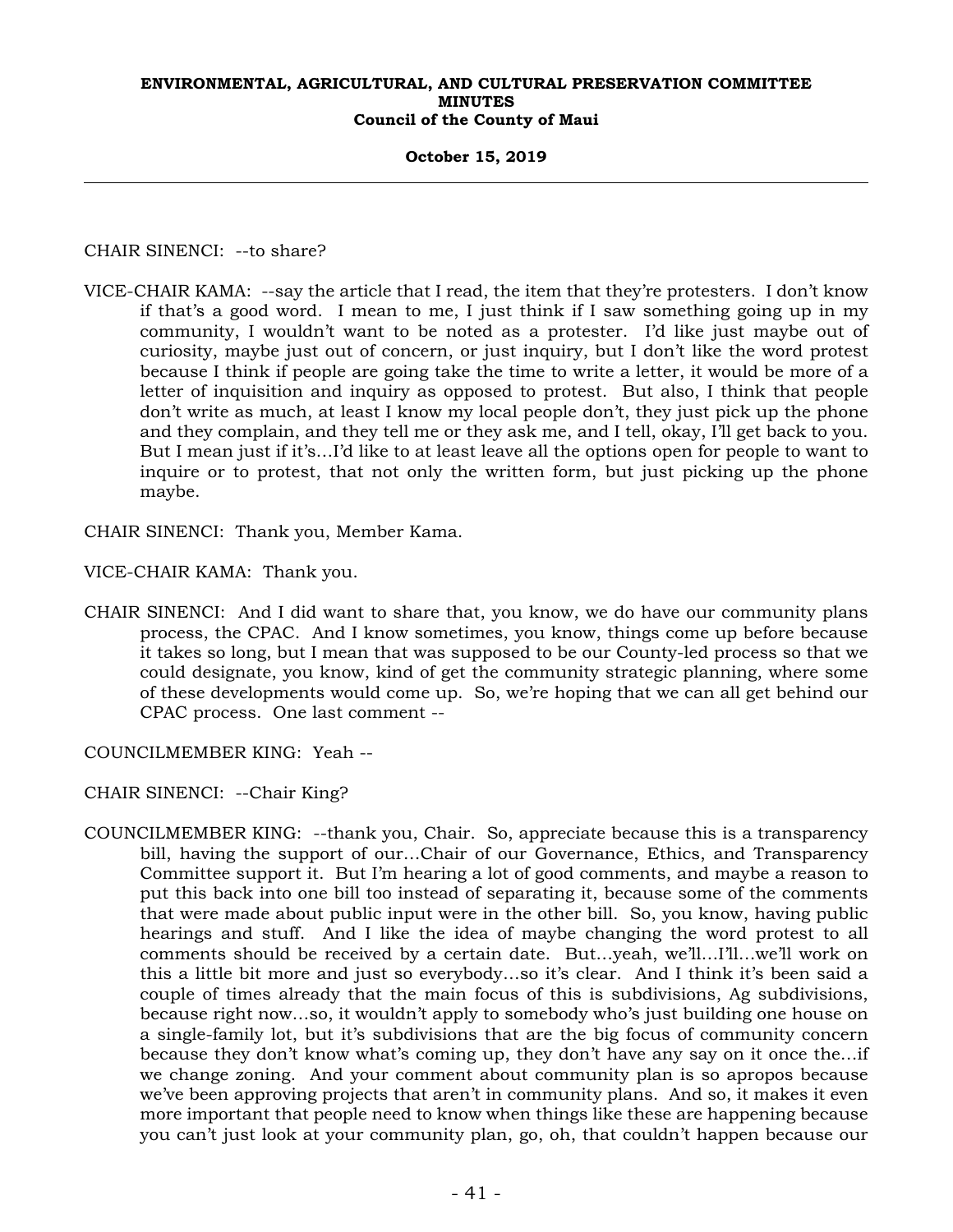## **October 15, 2019**

community plan says it's not going to happen. So, it doesn't give us a real warm and fuzzy that that protects us against, you know, changes that we don't know about.

CHAIR SINENCI: Thank you, Chair.

COUNCILMEMBER KING: Okay. Thank you.

CHAIR SINENCI: One last comment, Mr. Molina?

COUNCILMEMBER MOLINA: Yeah, thank you, Mr. Chair.

CHAIR SINENCI: Go ahead.

COUNCILMEMBER MOLINA: I just want to add one more thing. We've been watching the news especially on Oahu, I guess. Just this morning, I saw a protest from folks out in the Kahuku community about a proposed wind turbines coming up there. And, you know, some folks have said, they just suddenly heard about it and saw bulldozers or whatever. And then also, there was a proposed park somewhere on Oahu, I forgot the place, but that's been generating a lot of news.

UNIDENTIFIED SPEAKER: Waimanalo.

COUNCILMEMBER MOLINA: So, you know, folks are getting concerned about what goes up in their community and for whatever reasons not hearing about it. But I'm sure City and County did what they felt was right to get the word out. But the signage I think, this just helps with --

CHAIR SINENCI: Yeah.

COUNCILMEMBER MOLINA: --the issue of transparency and to keep the public in the know. So, that way, nobody has an excuse that they said they didn't know about it, yeah. So --

CHAIR SINENCI: Correct, and it --

COUNCILMEMBER MOLINA: --thank you.

CHAIR SINENCI: --could stop any protesters from…I mean if everybody was well-informed, so you wouldn't feel the need to protest. Thank you, Members, for that lively discussion. And I wanted to thank our departments for supplying your guys' input, and we'll work…we'll…with you guys some more and do the verbiage on this, so it's beneficial for everybody. So, with that, Members, I'd like to defer this item.

COUNCILMEMBERS: No objections.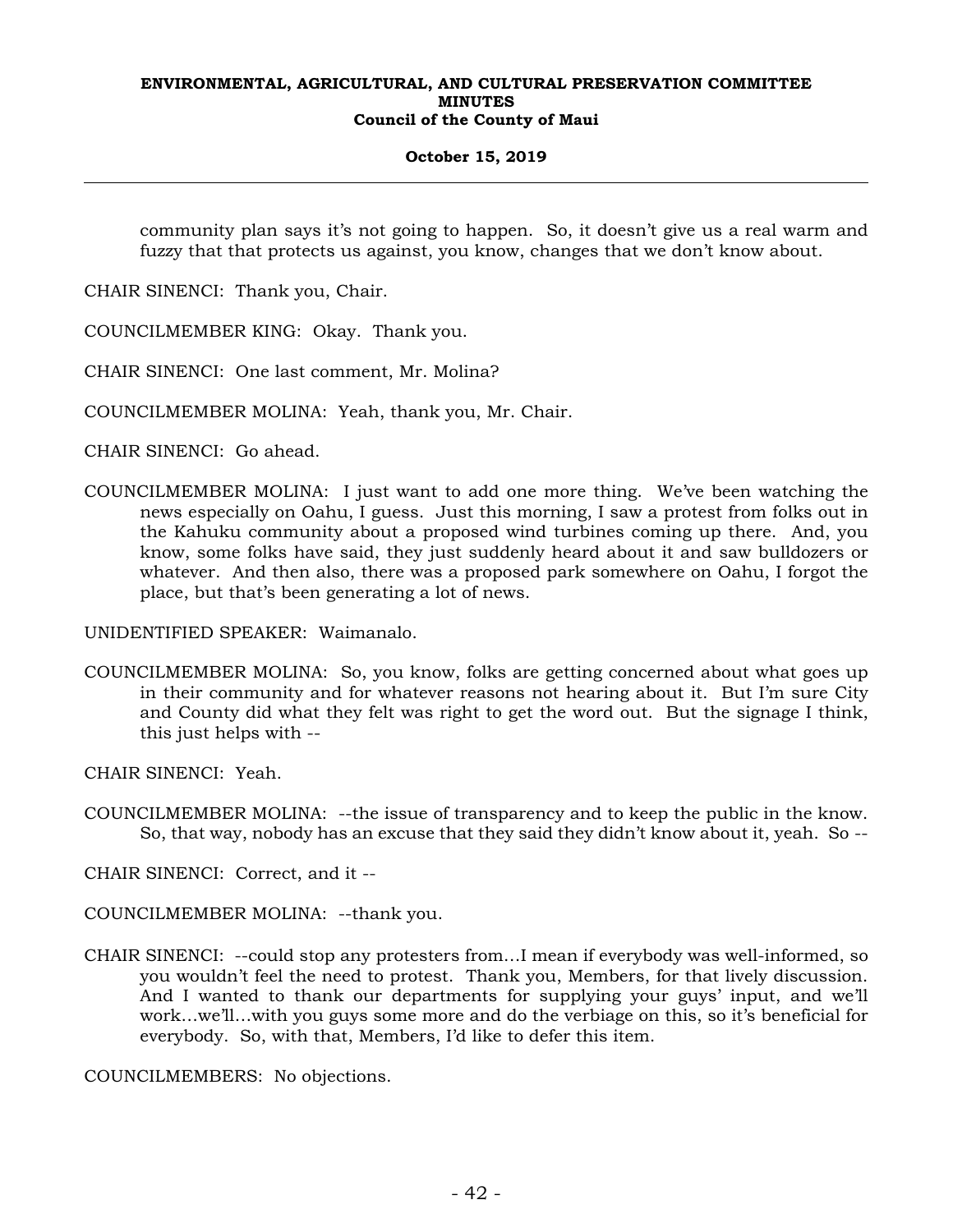**October 15, 2019** 

## **COUNCILMEMBERS VOICED NO OBJECTIONS.** (Excused: ALL, YKS)

## **ACTION: DEFER PENDING FURTHER DISCUSSION.**

CHAIR SINENCI: Okay. Thank you. And then we've passed our mid-meeting mark. So, we'll take a ten-minute break, and then we'll be back here at 3:18. The…this meeting is in recess. *. . .(gavel). . .*

 **RECESS: 3:08 p.m.** 

 **RECONVENE: 3:26 p.m.** 

## **EACP-22 PROTECTION AND PRESERVATION OF EAST MAUI STREAMS (CC 19-119)**

CHAIR SINENCI: *. . .(gavel). . .* Aloha. Will the Environmental, Agricultural, and Cultural Preservation meeting please come back to order. Members, it's Tuesday afternoon, October  $15<sup>th</sup>$ , 3:26 in the afternoon. And we're going to go ahead and do our second item, EACP-22, the Protection and Preservation of East Maui Streams. Members, this is a conversation that was continued from our last EACP meeting on October  $7<sup>th</sup>$ , where we discussed comments on the East Water…East Maui Water Lease Draft Environmental Impact Statement. Our purpose today is to take a look at the draft EIS, and see if it contains all the information needed for policymakers, in this case, the Board of Land and Natural Resources, to make an educated decision. My intention today, Members, is to again, review the resolution to authorize the Council Chair to write a letter on our behalf, of the County Council, incorporating ours and the public's comments on the draft EIS. So, that being said, I had put together a list of comments and questions for the applicant, and that has raised…that was raised at the last meeting by this body and our resources and our testifiers. I would like to go through those comments and take any additional comments from this body so that all of our current comments are brought to the floor, and Chair King has more information to work with in the case that we were to authorize her to write a letter on our behalf. So, I've asked Staff to distribute a list of…or the comments that was made for your consideration. To be clear again, it's not my intention to take a stance on whether or not we think A&B and EMI should receive the proposed lease, but rather to identify areas in the draft EIS that need further expiration [*sic*], additional information that needs to be provided in the document, and identify information that is not accurate. I'd also like to remind the body that all comments regarding this draft EIS are due back to the consultant by November 7, and that a formal request was sent out to ask for an extension on the commenting period. And we've received the response, you have that on…in…on your person, indicating that the deadline will not be extended. So, after some discussion with the consultant, the Office of Environmental Control…Quality Control, it was determined that the applicant has the sole authority to accept or deny extension requests. And we have…and I know there was a…or an item that was brought up on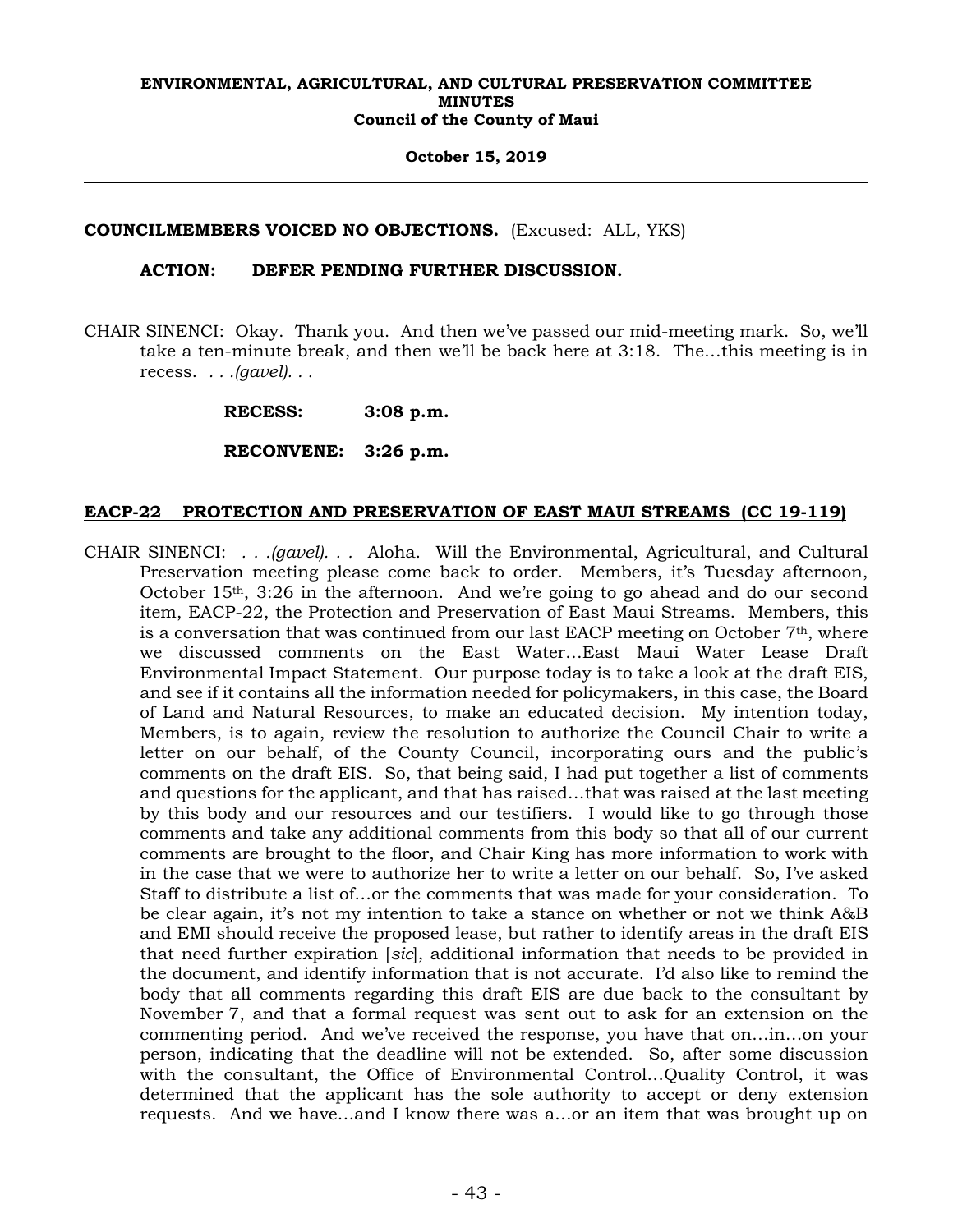#### **October 15, 2019**

the October 7th meeting, and so, we have Mr. David Raatz to kind of explain what we did at the last meeting, and what we're rectifying today. Mr. Raatz?

MR. RAATZ: Thank you, Chair. For the record, David Raatz from the Office of Council Services. At the last Committee meeting on October 7th, if the Committee Members remember, there was a discussion about not being ready to recommend adoption of the resolution providing substantive comments on the draft EIS, which was posted on the meeting agenda. So, towards the end of the Committee meeting, there was a move to recommend adoption of a new resolution that would merely authorize the Council Chair to request an extension of the time in which comments could be submitted on the draft EIS. Subsequently, Staff took a look at that procedure and consulted with the Committee Chair, and it was deemed not advisable to issue a Committee report recommending adoption of that separate resolution simply because it wasn't listed on the meeting agenda. And the Office of Information Practices has advised this body and other bodies subject to the Sunshine Law, that it's not consistent with public notice requirements to take action on a bill or resolution that's not listed on a meeting agenda. And so, subsequently, the Committee Chair himself decided to fulfill the intent of the Committee's recommendation at least himself, write and request the extension. So, and we do have that response back. So, what's on today's agenda is a resolution that will actually be considered on Friday at the Council meeting for adoption. So, the purpose of the discussion today is merely to offer comments that the Council Chair can subsequently consider including in her letter on the substance of the draft EIS if that resolution on Friday authorizing her to speak on behalf of the Council is in fact adopted. Thank you, Chair.

CHAIR SINENCI: Thank you, Mr. Raatz. Any questions for…Member Molina?

COUNCILMEMBER MOLINA: Yeah, thank you, Mr. Chairman. So, in following up with Mr. Raatz's comments, so, the action we took on the 7<sup>th</sup>, and based from OIP's comments then, should we look at nullifying what we did or consider maybe a reconsideration? And I know no Committee…if there…if…so, if no Committee report is issued, then basically, is it like saying it never happened? Should we consider an action today on record to then nullify…you know, which is, and I was the one that brought up the issue, as far as is it appropriate to act on a newly titled resolution without having any prior notice to the public? So, should we…I guess that's my question, how should we go forward with this? So, basically to strike it from the record, and then proceed with the resolution that's on your agenda?

CHAIR SINENCI: Mr. Raatz?

COUNCILMEMBER MOLINA: Yeah, maybe it's a question for Mr. Raatz.

MR. RAATZ: Thank you, Chair.

COUNCILMEMBER MOLINA: The best appropriate action to take then?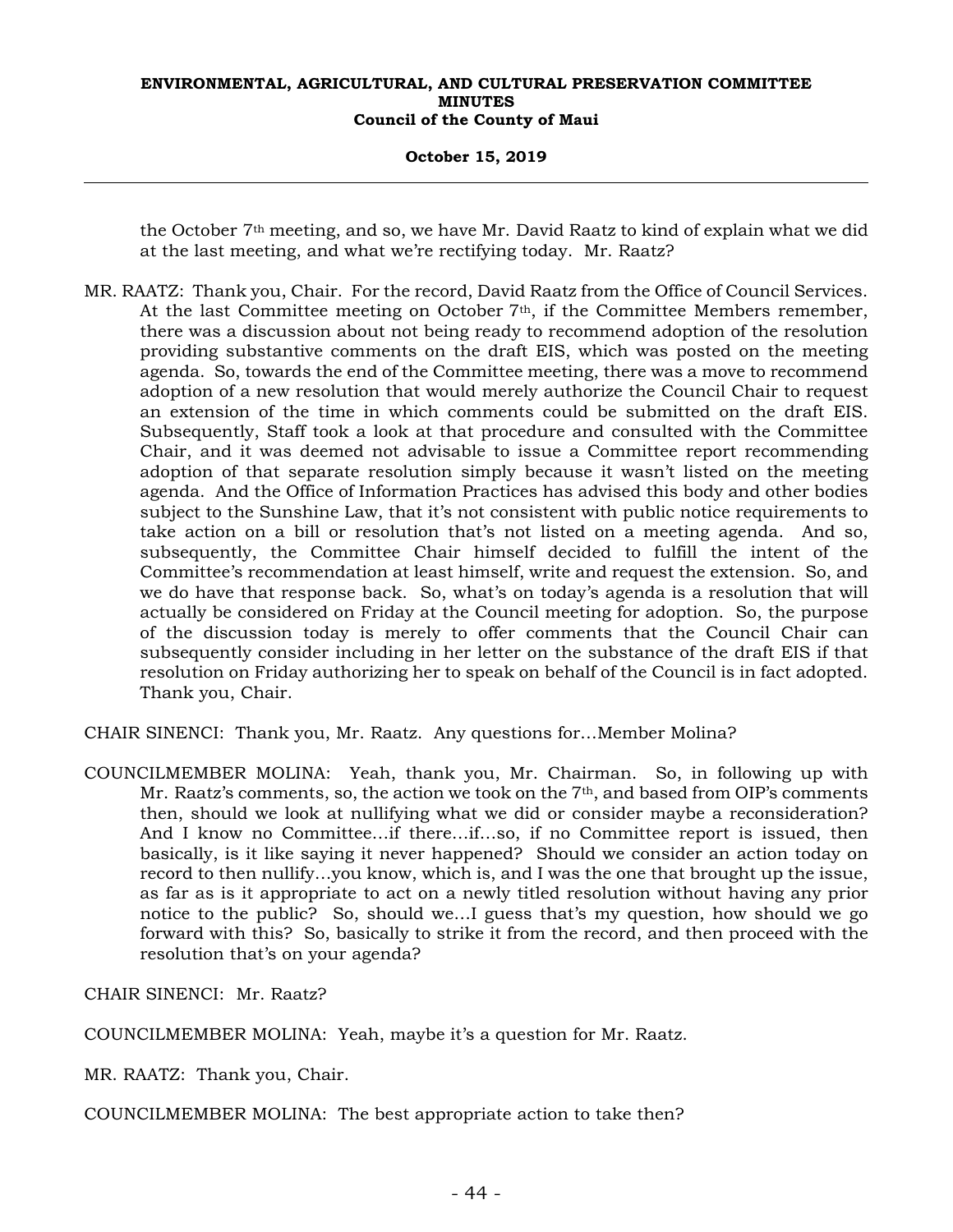#### **October 15, 2019**

- MR. RAATZ: Thank you, Chair and Councilmember Molina. OIP has advised us that no corrective action is necessary. That meeting is over. It would have been a problem under the Sunshine Law perhaps if the Council would have ultimately enacted that resolution, and then perhaps someone could have filed a claim to try to strike down that resolution as being enacted in violation of the Sunshine Law. That's the basic penalty for Sunshine Law violation is having the body's work nullified. And since the Chair, after consultation with Staff, has decided not to move forward with that separate resolution, there's really nothing that needs to be done at this point.
- COUNCILMEMBER MOLINA: Okay. So, we basically kill it here and so it doesn't exist, kill it and no need for anything to go to the Council. Well, there is…there wouldn't be anything to go forward to the full Council. So, okay, I'm okay with that. Thank you.
- CHAIR SINENCI: Okay. Thank you, Mr. Molina. Member Kama?
- VICE-CHAIR KAMA: So, my question would be that if we pass today the resolution that allows the Chair, right, to be able to respond on our behalf to the EIS, and she's asked everyone for comments, yeah, do you know when would be her last day that she would receive comments to prepare her response to the EIS that has to be in by the  $7<sup>th</sup>$ ?
- CHAIR SINENCI: That would be today, I believe, yeah, that we need to get comments by today, and that's why we're kind of sending it over to the…for final vote at the full Council. Is that correct, Mr. Raatz?
- MR. RAATZ: Thank you, Chair. Yes, the first BE IT RESOLVED clause of the resolution authorizes the Council Chair to provide comments discussed at today's Committee meeting, the October 15th Committee meeting, as well as written public testimony that's been received. And the Chair could also incorporate the meeting minutes from both today's meeting and the October 7<sup>th</sup> Committee meeting as well. In addition, testimony that's submitted at the Council meeting this coming Friday as I read the resolution, could also be incorporated into the Council Chair's letter.

CHAIR SINENCI: We have a... is that supposed to be October  $7<sup>th</sup>$  in the first BE IT RESOLVED?

MR. RAATZ: That's correct, Chair.

CHAIR SINENCI: Okay. Can we make that change? Or we would have to…

VICE-CHAIR KAMA: It's part of the reso.

CHAIR SINENCI: Mr. Molina?

COUNCILMEMBER MOLINA: If Member Kama would yield to me?

VICE-CHAIR KAMA: Go ahead.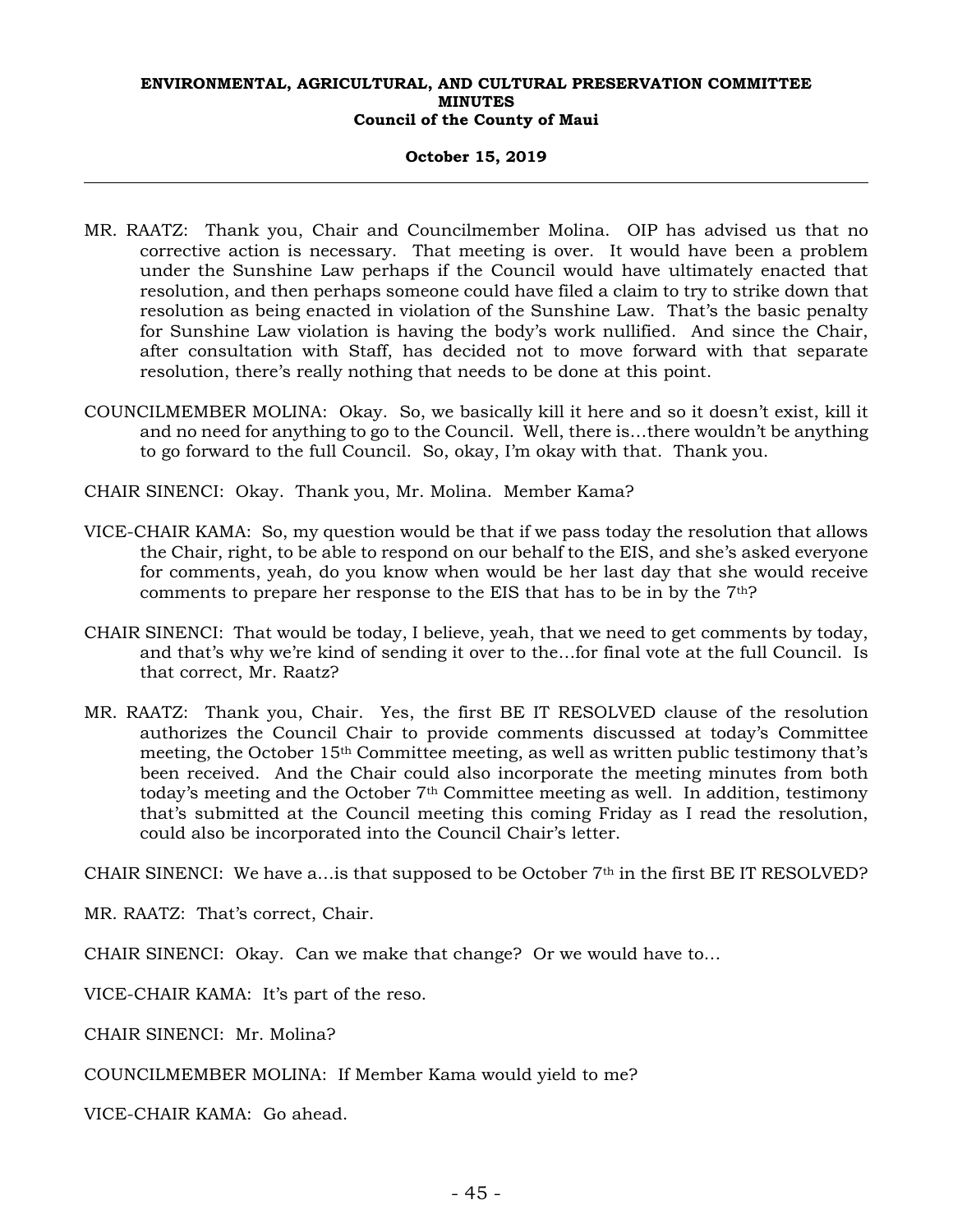#### **October 15, 2019**

COUNCILMEMBER MOLINA: Yeah.

VICE-CHAIR KAMA: Yes.

COUNCILMEMBER MOLINA: Thank you. So, I guess for the sake of expediency, and thank you for this I guess we got this response from Cades and Schutte Law Partnership --

VICE-CHAIR KAMA: Right.

COUNCILMEMBER MOLINA: --representing, I guess --

CHAIR SINENCI: Right.

COUNCILMEMBER MOLINA: --A&B.

CHAIR SINENCI: So, even though we didn't continue on October 7th's resolution, we did send out a letter from the Office, and we got that letter back.

COUNCILMEMBER MOLINA: With the request --

CHAIR SINENCI: So --

COUNCILMEMBER MOLINA: --for extension, yeah.

CHAIR SINENCI: --kind of at least we got, you know, confirmation --

COUNCILMEMBER MOLINA: Right.

CHAIR SINENCI: --back that we didn't have an extension 'cause…

COUNCILMEMBER MOLINA: Right. So, for the sake of expediency, I believe maybe your intent will be just to...we have the discussion in Committee, bypass a Committee report, which would take some time, so we can have this heard for a vote at this Friday's --

CHAIR SINENCI: Correct.

COUNCILMEMBER MOLINA: --Council meeting. That I believe would be your intent.

CHAIR SINENCI: Yes.

COUNCILMEMBER MOLINA: Okay. Yeah, that's fine. And it's ironic, I guess the comment period ends on November 7th --

CHAIR SINENCI: Correct.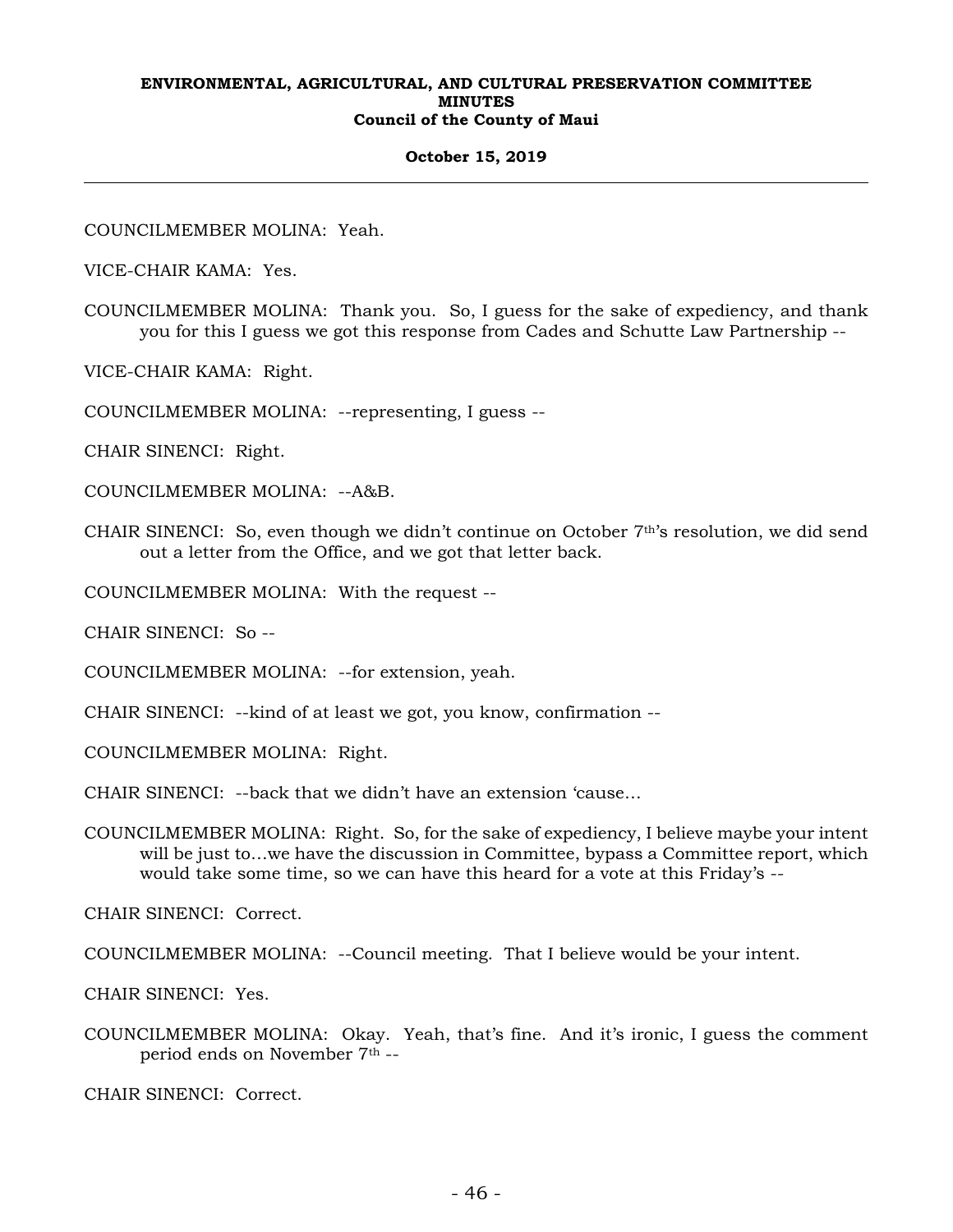#### **October 15, 2019**

COUNCILMEMBER MOLINA: --and it doesn't sound like the applicant would be supportive of extending it, and we don't know for sure which managing agency…which State agency would have the authority. I would guess OEQC, but --

UNIDENTIFIED SPEAKER: Yeah.

COUNCILMEMBER MOLINA: --yeah.

CHAIR SINENCI: Right.

COUNCILMEMBER MOLINA: Okay.

CHAIR SINENCI: Ms. Thomson, you wanted to add comments?

MS. THOMSON: Thank you. Just quickly on the 45-day comment period, so, I misspoke during the last meeting. It is under…it's HRS 343, and then also in the Administrative Rules that set that 45-day comment period. And I called and spoke with OEQC just to make sure that, you know, was there an avenue for either the applicant or the accepting agency to extend that comment period, and they said, no, that there was not. So, it's limited just to the 45 days. The way that it can be extended is that the applicant would refile their draft EIS or file a what's called a like a supplement or an addendum to it, and then that would have all the same, you know, notice comment period as the original would. So, there is no opportunity really to extend it at this time.

VICE-CHAIR KAMA: So, the question…

CHAIR SINENCI: Ms. Kama?

VICE-CHAIR KAMA: Okay. So, what I was trying to get at was okay, so all the testimonies up until on Friday, whatever testimonies are taken Friday at the Council meeting, all of that will be contained in the EIS that Chair will present or --

CHAIR SINENCI: In the --

VICE-CHAIR KAMA: --submit?

CHAIR SINENCI: --letter, yeah --

VICE-CHAIR KAMA: Okay.

CHAIR SINENCI: --on our behalf. So, there would be October 7th's meeting notes, today's meeting notes, and October…is it October 18th --

VICE-CHAIR KAMA: Eighteenth.

CHAIR SINENCI: --meeting notes?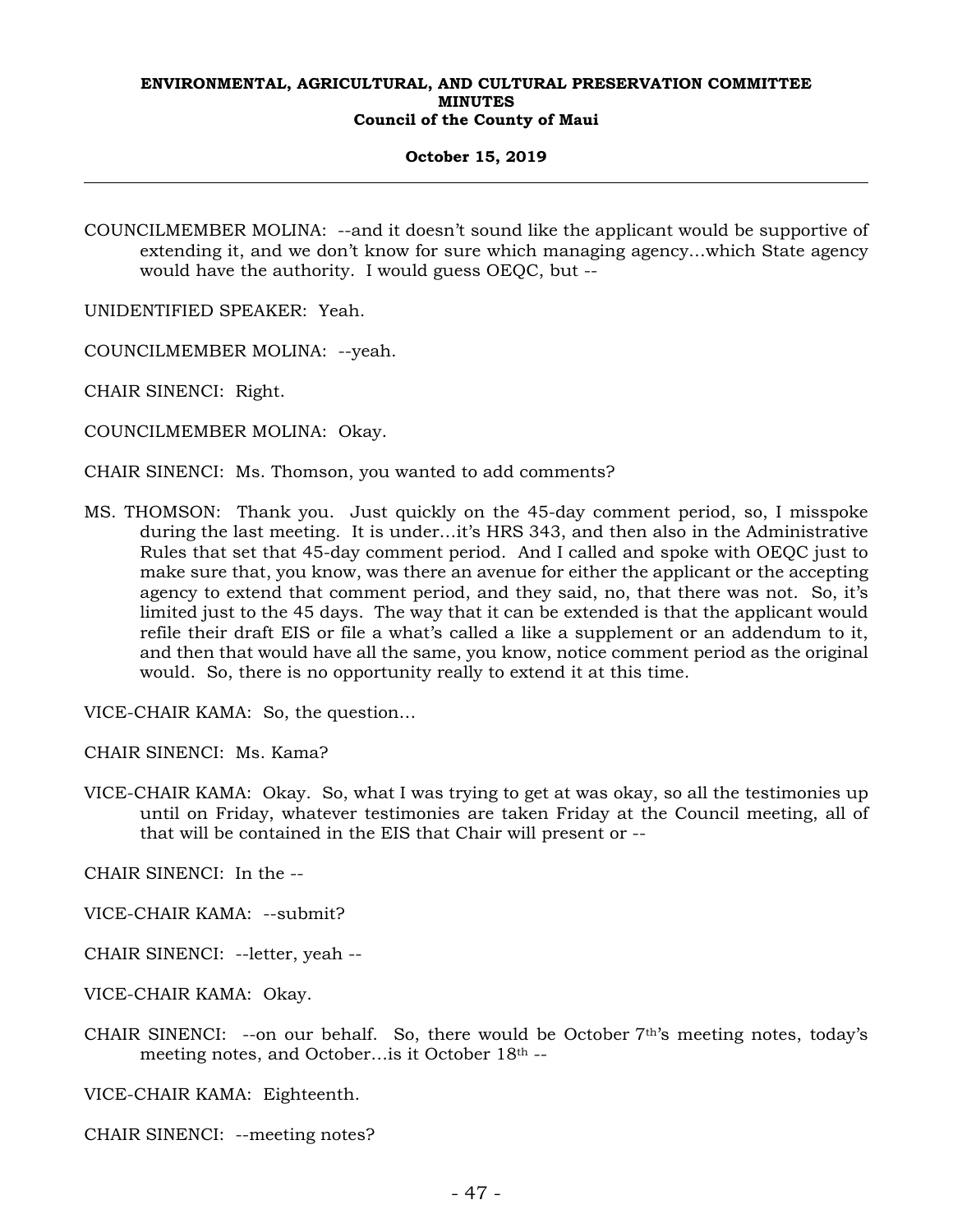#### **October 15, 2019**

VICE-CHAIR KAMA: Yeah. So --

CHAIR SINENCI: Yeah.

VICE-CHAIR KAMA: --you don't need to generate a community…a Committee report for Friday? It's just going to go right to the Council from --

CHAIR SINENCI: Correct.

VICE-CHAIR KAMA: --this Committee without a report?

CHAIR SINENCI: Yes.

VICE-CHAIR KAMA: Okay. It doesn't need --

MS. APO TAKAYAMA: Chair?

VICE-CHAIR KAMA: --a Committee report to go?

CHAIR SINENCI: Ms. Apo Takayama?

MS. APO TAKAYAMA: Yeah. So, the intention today is to not act on this item on our agenda on EACP agenda because this is --

VICE-CHAIR KAMA: I see.

MS. APO TAKAYAMA: --also agendized on the Council meeting agenda for Friday.

VICE-CHAIR KAMA: I see. I see.

CHAIR SINENCI: We're…

VICE-CHAIR KAMA: Okay.

CHAIR SINENCI: We'll act --

VICE-CHAIR KAMA: That's…

CHAIR SINENCI: --on it then.

VICE-CHAIR KAMA: Okay.

CHAIR SINENCI: We're just…

VICE-CHAIR KAMA: Okay.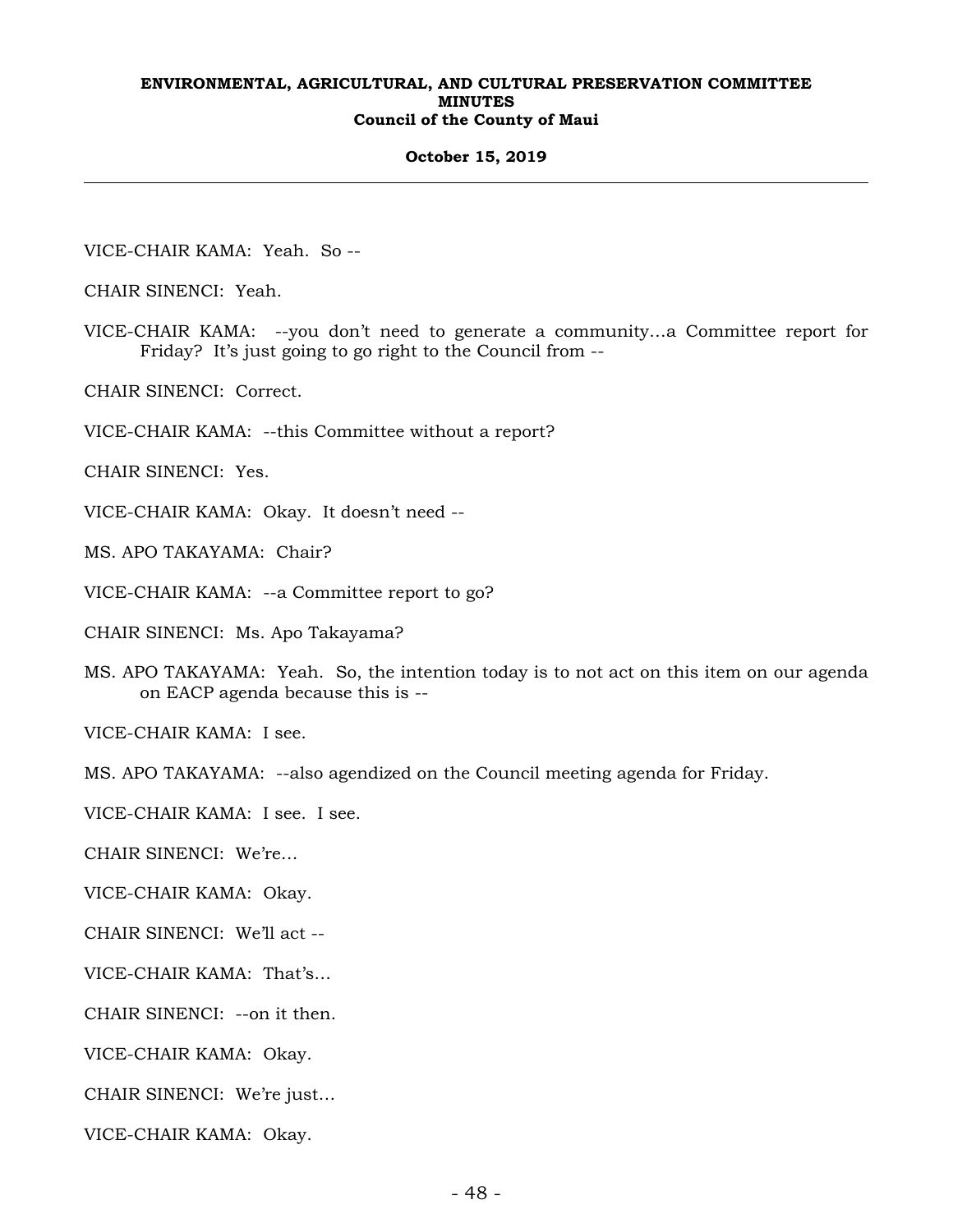## **October 15, 2019**

CHAIR SINENCI: And the vote on Friday would be to approve this resolution --

VICE-CHAIR KAMA: Okay.

CHAIR SINENCI: --with all the comments that we've had in the last --

VICE-CHAIR KAMA: Okay.

CHAIR SINENCI: --three meetings.

VICE-CHAIR KAMA: Okay.

CHAIR SINENCI: Mr. Molina?

COUNCILMEMBER MOLINA: Yeah, thank you, Chair. And assuming it's approved, then we need to get the Chair, as well as the rest of us need to get our comments into the Chair, so the Chair can meet that November  $7<sup>th</sup>$  deadline, that commenting  $-$ 

CHAIR SINENCI: Yeah.

COUNCILMEMBER MOLINA: --period, yeah.

CHAIR SINENCI: And we can give her, you know, help her and send our comments to her.

COUNCILMEMBER MOLINA: Okay.

CHAIR SINENCI: The Members can also send your own comments if you want, if you feel strongly about any one item. As far as us as a collective, we can decide, you know, we'll send the Chair our concern.

COUNCILMEMBER MOLINA: Oh --

CHAIR SINENCI: Yeah --

COUNCILMEMBER MOLINA: --Mr. Chairman --

CHAIR SINENCI: --Kasie?

COUNCILMEMBER MOLINA: --yeah, so that's kind of was my next question. So, we can go either through the Committee to submit our comments, and then you will forward to the Chair or vice-versa, we can go directly to the --

CHAIR SINENCI: Right.

COUNCILMEMBER MOLINA: --Chair?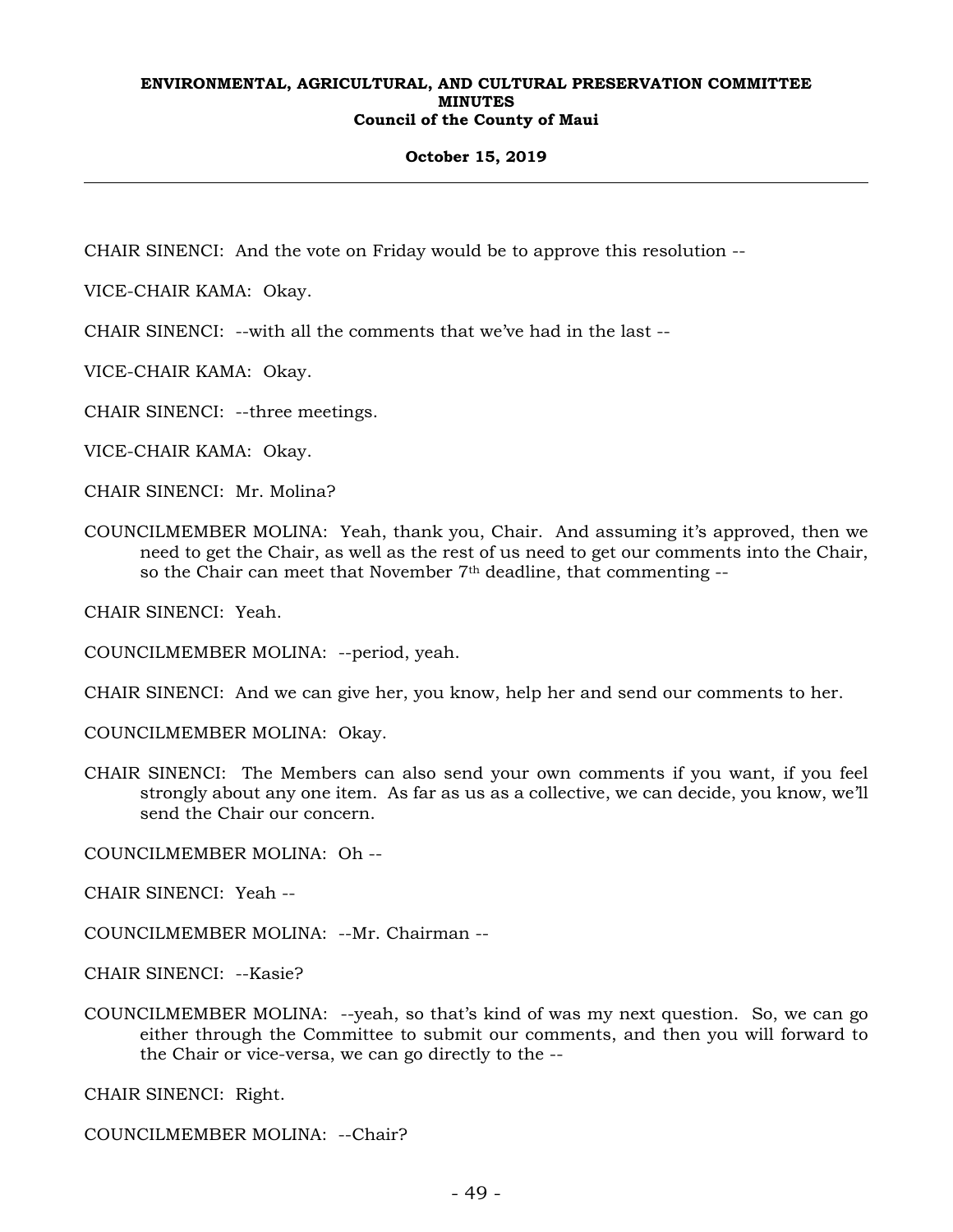#### **October 15, 2019**

- CHAIR SINENCI: So, Friday's vote, we'll just be giving her the authorization to write a letter on our behalf --
- COUNCILMEMBER MOLINA: Okay.
- CHAIR SINENCI: --with all of these comments from all of these meetings.
- COUNCILMEMBER MOLINA: And quick question, when the Chair is complete with the letter, unfortunately the Chair is not here, then the Members have a chance to review the letter, and then approve at a later point? Maybe Mr. Raatz could answer that?

CHAIR SINENCI: Mr. Raatz?

- MR. RAATZ: Thank you, Chair. Yes, we regard this type of situation as similar to when the body authorizes the Council Chair to submit testimony to the State Legislature, for instance. If there's a bill in the County package, the Chair will typically take the lead, to speak on behalf of the body, will share that testimony with her colleagues, and then sometimes individual Councilmembers will add on and supplement the Chair's testimony that was submitted on behalf of the entire body.
- COUNCILMEMBER MOLINA: Okay. Okay. Thank you. Yeah, and I just bring that up to ensure that everyone's comments was included in the Chair's letter to OEQC. So…

CHAIR SINENCI: Yeah, all --

COUNCILMEMBER MOLINA: And yeah…

CHAIR SINENCI: --the testimonies, everything will be included in addition to her letter.

COUNCILMEMBER MOLINA: Okay. Great.

CHAIR SINENCI: Yeah. Chair would like to recognize Member Sugimura.

COUNCILMEMBER SUGIMURA: Yeah --

CHAIR SINENCI: Thanks --

COUNCILMEMBER SUGIMURA: --thank you.

CHAIR SINENCI: --for joining us.

COUNCILMEMBER SUGIMURA: Sorry, I had personal stuff. So, thank you.

CHAIR SINENCI: Thank you for being here.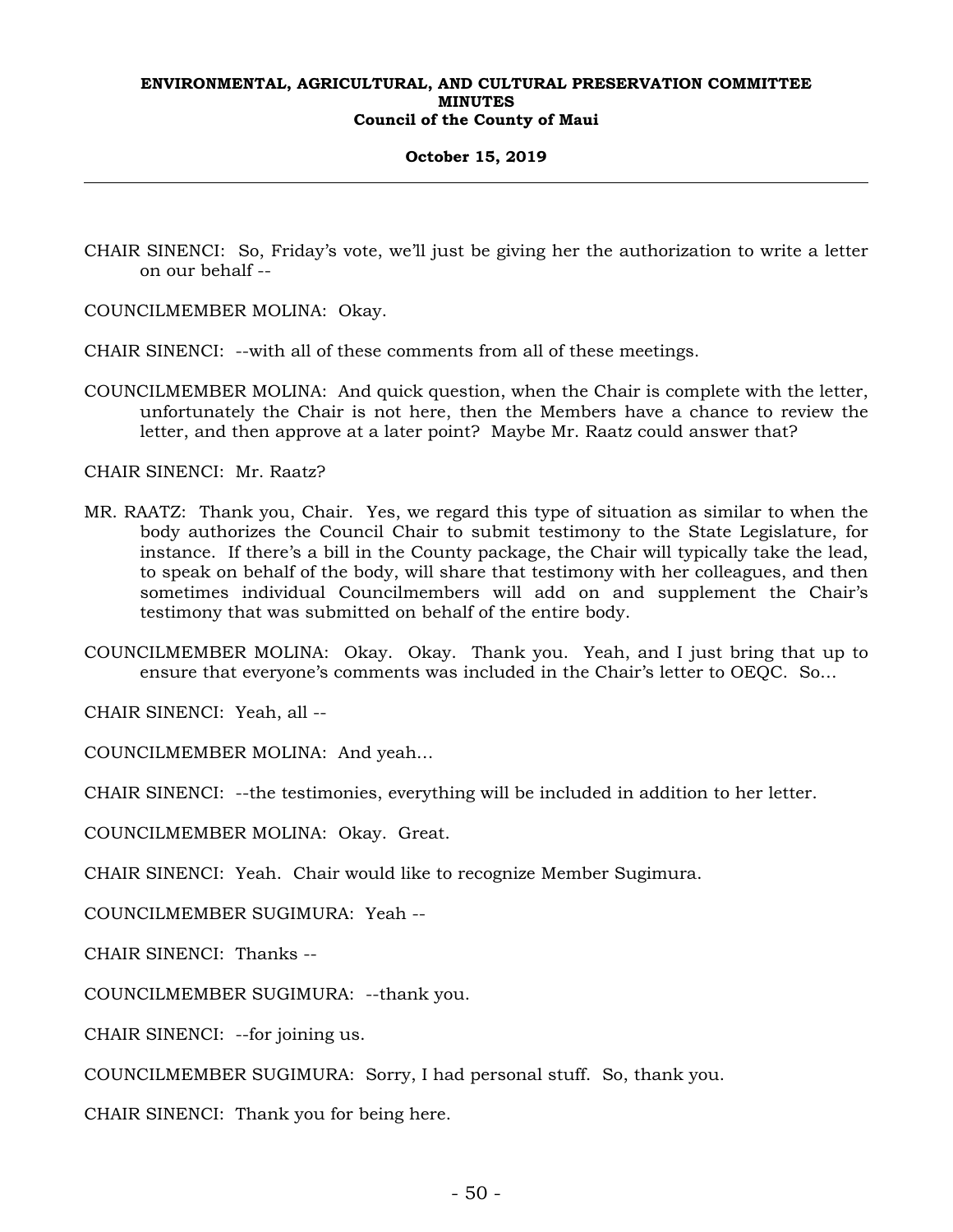## **October 15, 2019**

COUNCILMEMBER SUGIMURA: Thank you.

UNIDENTIFIED SPEAKER: *. . .(inaudible). . .*

CHAIR SINENCI: Okay. We'll take a quick recess. Call of the Chair. *. . .(gavel). . .*

## **RECESS: 3:40 p.m.**

## **RECONVENE: 3:42 p.m.**

CHAIR SINENCI: *. . .(gavel). . .* Will the Environmental, Agricultural, and Cultural Preservation Committee please come back to order. And so, from Corporation Counsel, they did bring up that we should be…if the Chair is writing a letter on our behalf, we should provide her instead of…some Members were saying that they were going to send in some personal points, the idea is to have it come from all of us, so that we're discussing those things on the floor.

VICE-CHAIR KAMA: Right.

CHAIR SINENCI: And so, if you guys did have anything specific, I had…I just wanted to…of course, we didn't go over the 2,700 pages of documents, but I did go over the executive summary. And so, some of the…on Roman numeral IV, Alternatives Considered, and so, on the second paragraph, the reasonable alternatives that were comparatively analyzed with the proposed action were, number one, reduce water volume alternatives, where the water lease would be issued allowing the lessee to use less water than is permitted; two, a water lease with different terms, which consists of two scenarios. And these are all right in the draft EIS. So, where the water lease would be issued for a term of years other than the 30 years contemplated under the proposed action. And B, the modified lease area scenario, which some of the testifiers brought up, where the water lease would allow the use of the same amount of water as under the proposed action, but the geographic boundaries of the lease area would be reduced in size sufficiently. And so, some of the comments were whether Nahiku or some of the areas would not be affected. On Roman numeral V of the executive summary, the bottom paragraph, it…and Ms. Shay Chan Hodges brought up the idea about costs. And so, again, this is in the executive summary. At full implementation and operation, the Mahi Pono Farm Plan is projected to generate more than 338 pounds per year of crops, generating 155.9 million per year in annual food sales, and 329.5 million per year in combined direct and indirect sales. Pastures will support some 7,300 cow and calf animal units, producing over 4,300 calves per year, and together with crop sales will result in a total farm sales of over 160.7 million per year. The Mahi Pono Farm Plan is also anticipated to create some 790 jobs on-site, and another 350 indirect jobs for a total payroll of 45.3 million per year. So, there is the idea about, you know, profits, and then Ms. Chan Hodges also brought up some of the…like the market rates of water. So, this could possibly, you know, kind of be something that you guys might want to input in the letter. We did share earlier on Roman numeral X of the executive summary, that the draft EIS recommends mitigation that needs to go beyond just physical restoration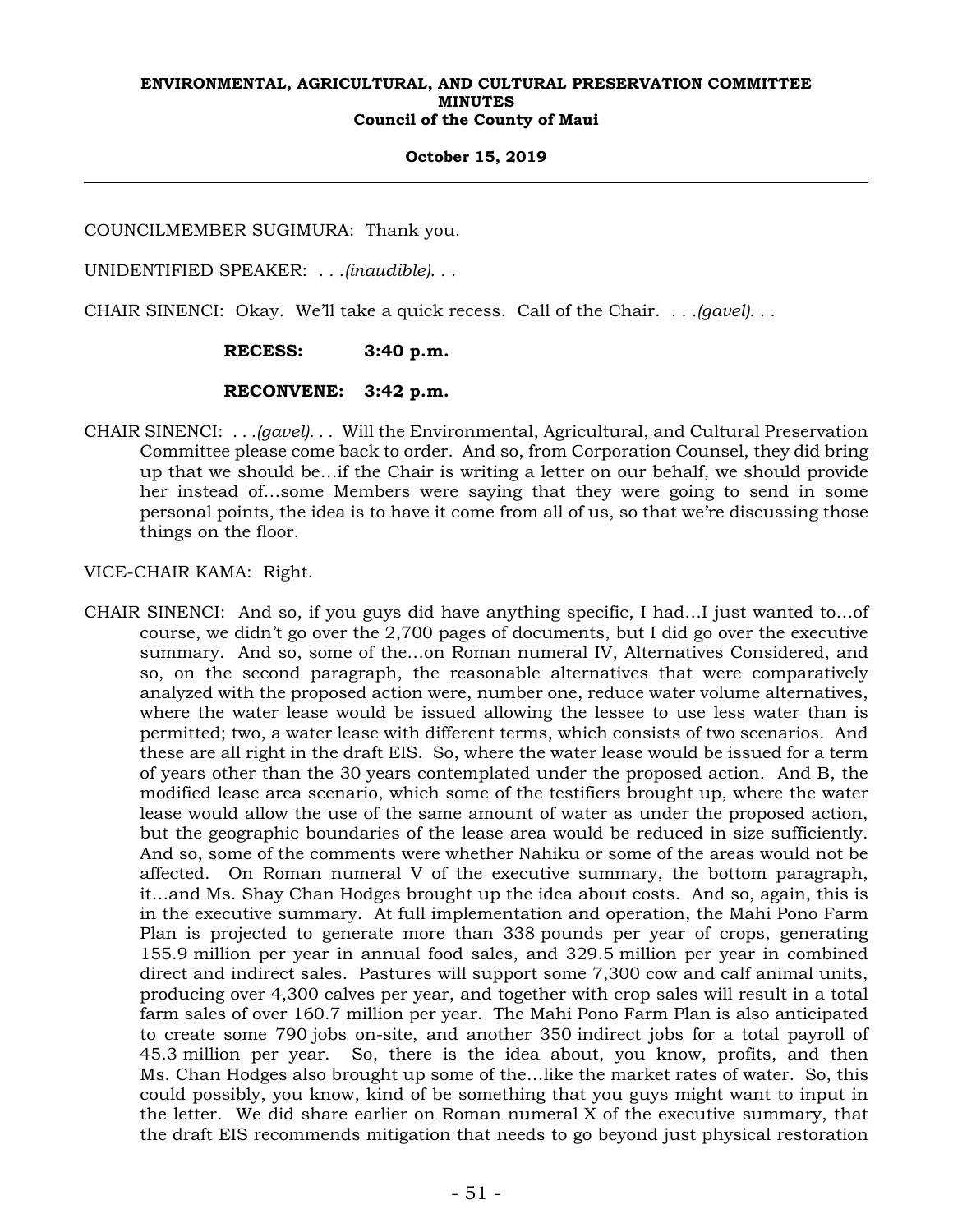#### **October 15, 2019**

of streams, and also needs to address social context that has cultural foundation and binds communities together with key players of the lease. And then finally, unresolved issues on Roman numeral XIII of the executive summary, the water lease must accommodate a reservation in favor of DHHL, but that amount has not yet been determined and approved by the CWRM. And DHHL's timing for calling upon its reservation is not known yet. Similarly, the content and parameters of a Watershed Management Plan are also not known at this time. So, both the DHHL reservation and the Watershed Management Plan will need to be addressed before the BLNR can issue the water lease. So, again, these are things that we can…we're going to also kind of echo, is like hey, we, you know, it's not complete yet. And so, we can include that in our letter. Other unresolved issues include the requirement for the BLNR to set…and set the upset rental like I explained earlier through appraisal of fair market value, and the requirement of the water lease disposition to be by public auction. As such, at this point, the amount of rental payment that will be required under the water lease and identified the awarded lessee, and the specific terms of the water lease are unknown, but these issues should be resolved prior to the issuance of the water lease. So, I guess, Members, for me personally, you…the system is a 100-year old system. The system's intention was to dewater a lot of streams back in the sugar cane plantation days, where they would divert upwards --

VICE-CHAIR KAMA: Yes.

CHAIR SINENCI: --of 300 million gallons --

VICE-CHAIR KAMA: Yes.

CHAIR SINENCI: --a day.

VICE-CHAIR KAMA: Correct.

- CHAIR SINENCI: So, they're not asking that much, but we realize that it's an outdated system, and a lot of our panelists last Monday echoed that, and were asking for more monetarization, more connectivity, and a kind of upgrade some of the systems, so to speak, and more details about possibly what parcels are being diverted from, what land parcels would water be going to. So, these are…sorry, I'm just throwing it out there, but it's just some of the issues and in addition to the panelists' comments that we might want to include in our letter. And we can pick maybe the top five because it's going to be…all our comments are going to be included with the letter. Member Paltin?
- COUNCILMEMBER PALTIN: Thank you, Chair, and thank you for all your hard work on this, and putting together the panel and summarizing the points. I really thought that each testifier on the 7th and today had a lot to bring to the situation. I wanted to probably submit my own letter as well, you know, similar…like I think Mr. Williams was saying, similar to Mauna Kea, the lease is issued when it was issued so long ago, and what we know today about that they're being no Treaty of Annexation, I think plays into the situation as well. But for the Council's letter, I really like the points made by Mr. Bacon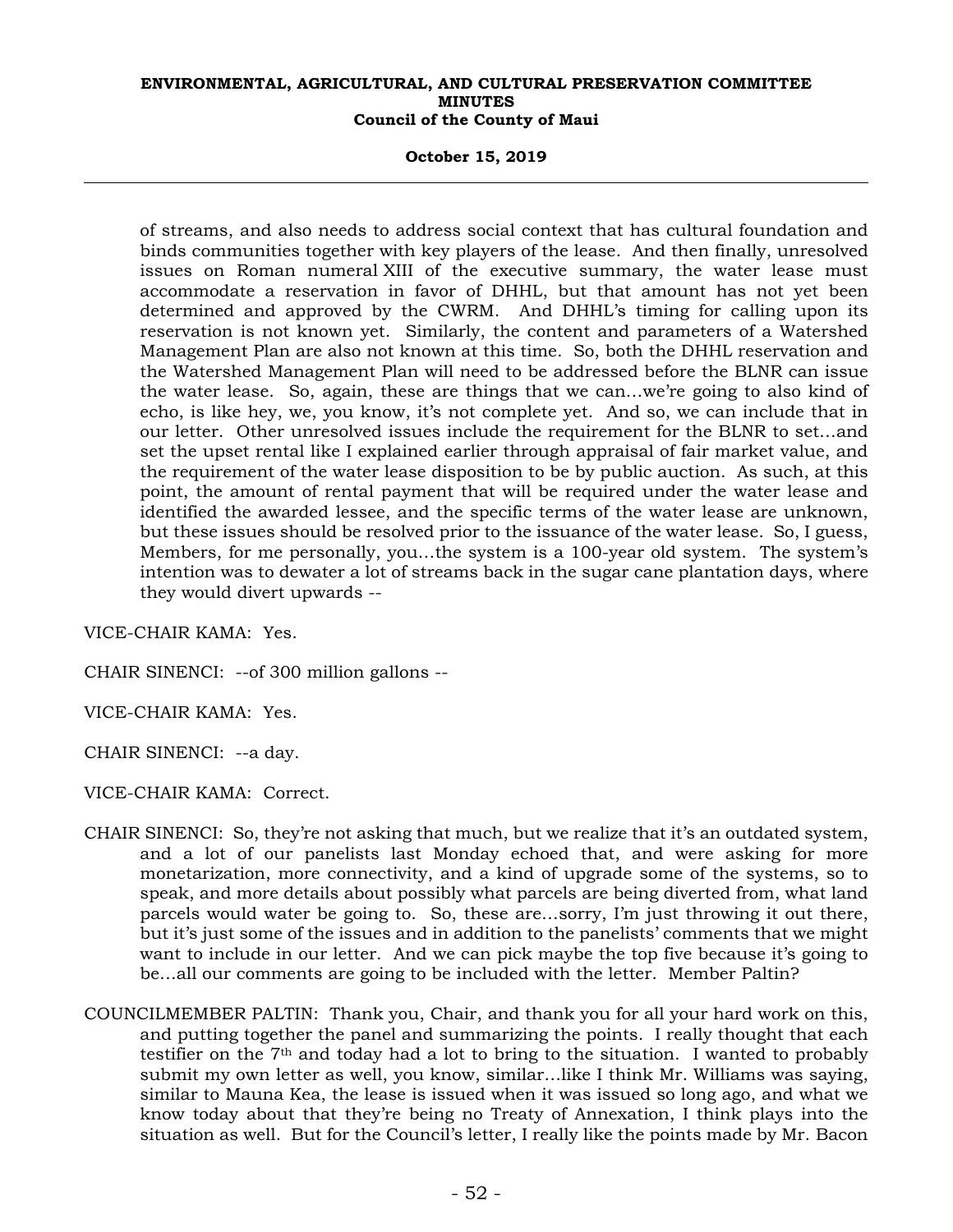#### **October 15, 2019**

and Mr. Gaardner, as well as Ms. de Naie about, you know, there does need to be some water and sharing of water. But to just come in and ask for a 30-year lease without any like timeframe and deliverables, and things like that is just, you know, it's kind of outrageous to me that somebody would ask for a public trust like that without having like a set schedule that they were going to meet these --

VICE-CHAIR KAMA: Yeah.

- COUNCILMEMBER PALTIN: --things by a certain time, and for them to just expect that a public trust would be handed over like it was 126 years ago. It's like not realizing what the people know now that they didn't know then, or the transparency issues, you know. So, I think for me, those are…Mr. Bacon, Mr. Gaardner and Ms. de Naie's comments are pretty big as well as, you know, the whole discussion about Lower Nahiku and the need for that to continue to be diverted without…apparently from what Mr. Williams was saying that they're not meeting what they're supposed to meet at Makapipi Stream. So, I have…I think I have so much concerns that I might have to write my own letter, but I totally support this process and all the valuable testimony we received and somehow incorporating in into the letter that, you know, where this some kind of a body in that. We got these comments from the public, and they're all really good comments, and they should be taken into consideration.
- CHAIR SINENCI: And yes, all of these will be included with the letter. Mr. Gaardner's, Ms. de Naie's, and Mr. Bacon's.
- COUNCILMEMBER PALTIN: Oh, and I didn't want to mean that I didn't value and appreciate everyone else's ones too, but those just kind of stuck out at me as like, you know, just really critical. But everyone's one is critical, but if I had to choose the top three.
- CHAIR SINENCI: Okay. Thank you, Ms. Paltin. Member Kama, and then Member Molina.
- VICE-CHAIR KAMA: Thank you, Chair. I think my sense is that this is such a huge…this is a lot to take in and a lot to read and to understand, that I think I would probably want to just focus my comments when I…to the Chair on…and I will do that. I will make a list and read it out so that it's documented and it's recorded. So, I'll do that on Friday.

CHAIR SINENCI: Do we --

VICE-CHAIR KAMA: So…

CHAIR SINENCI: --need to do it today, Mr. Raatz?

MR. RAATZ: Thank you, Chair. I don't think it needs to be done today. I think there was perhaps preference to get as many statements on the record today just because the Council agenda on Friday is a fairly heavy agenda, but it is open to whatever the Councilmembers would like to do.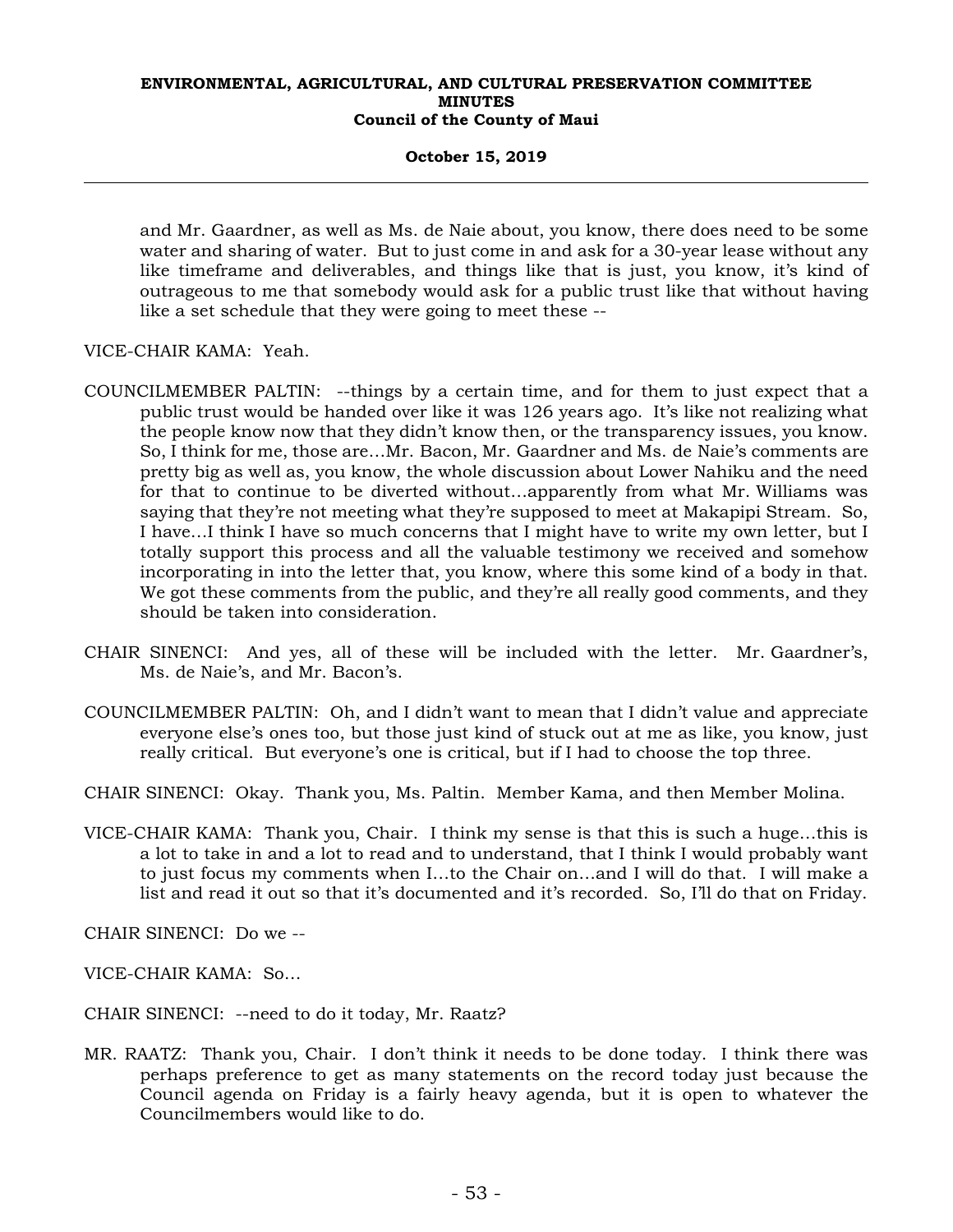#### **October 15, 2019**

CHAIR SINENCI: I think if we…this was already submitted, all the testimonies. So…and they covered a lot including the panelists. So, we could technically just pick, write off of here, right, without...because this is going to be addressed too?

VICE-CHAIR KAMA: Yeah.

- CHAIR SINENCI: Is that correct? I mean if we…a lot of our points have already been covered what I mean. So, if we wanted to just focus on the top five, then it's already submitted as testimony.
- MR. RAATZ: Thank you, Chair. Yeah, I would say everything that the Members have said and that the public has said, either by oral testimony or written testimony, is part of the record that's specifically referenced in the resolution, and that will be therefore under the Chair's consideration for something she can put in her letter, assuming the resolution is ultimately adopted.

CHAIR SINENCI: Okay. Member Molina?

COUNCILMEMBER MOLINA: Yeah, thank you, Chair. If Member Kama is done with her --

VICE-CHAIR KAMA: Yeah.

COUNCILMEMBER MOLINA: --line…yeah, well first I want to state that I like this, I guess it…I guess consolidation of comments from the public. Maybe we can attach this to the Chair's letter. \_\_\_\_\_ --

CHAIR SINENCI: It will.

COUNCILMEMBER MOLINA: --this little summary.

CHAIR SINENCI: Yeah.

COUNCILMEMBER MOLINA: 'Cause I think it's rather than just limit ourselves to only X amount of comments, I think as much comments should be submitted. So, I think this would be great to attach to the Chair's letter. Now, some may overlap with some of our comments and suggestions. And if, you know, depending on your times, Chair, 'cause I do have about nine points that I wanted to --

CHAIR SINENCI: Cool.

COUNCILMEMBER MOLINA: --submit to the Committee as part of the Chair's comments. So, if you allow me…

CHAIR SINENCI: Did you want to read them into the record?

COUNCILMEMBER MOLINA: Yeah, and I'll be as brief and expeditious as much as possible.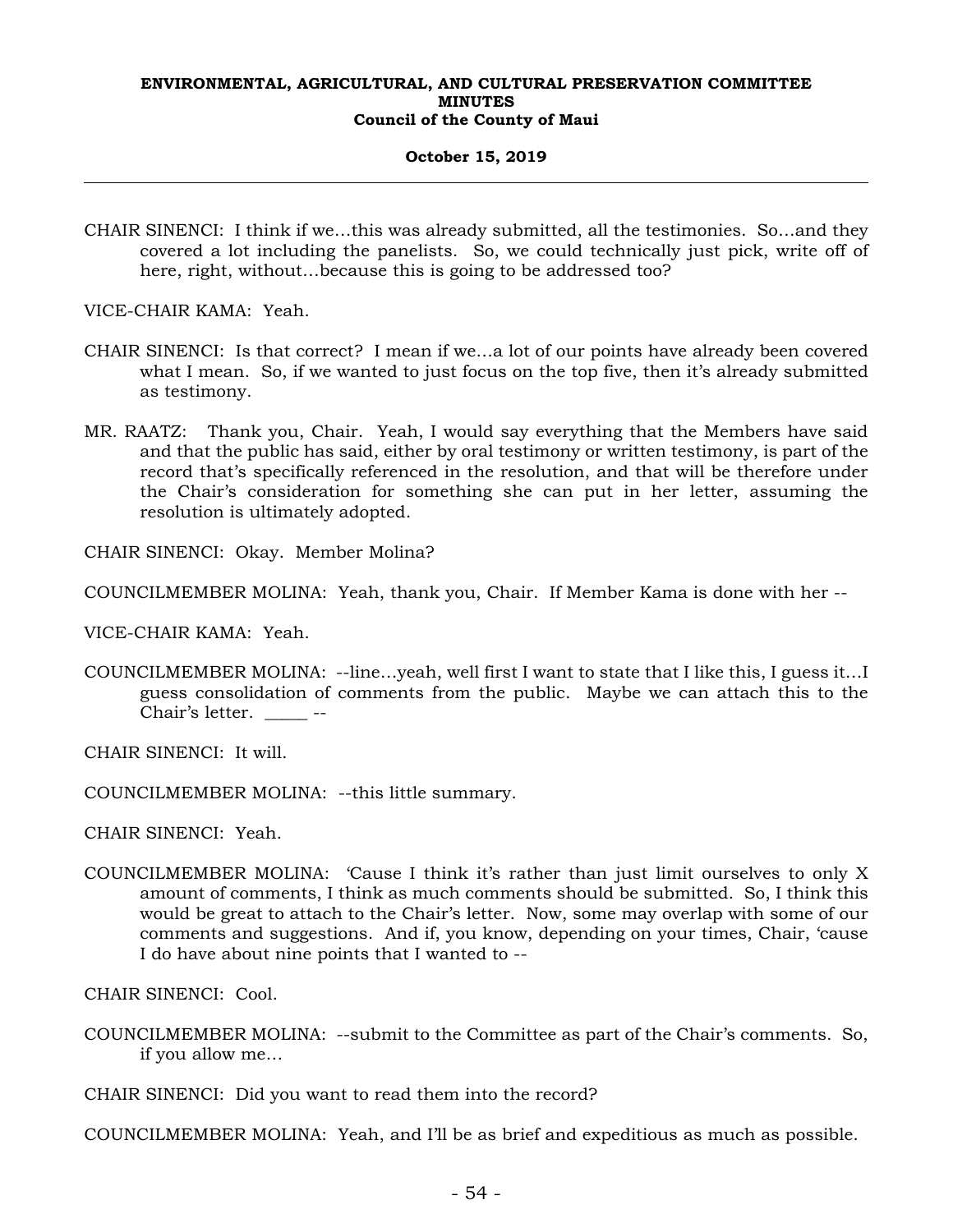#### **October 15, 2019**

CHAIR SINENCI: Okay.

COUNCILMEMBER MOLINA: So, if your Committee Analyst is ready, I'll, you know --

CHAIR SINENCI: Shoot.

COUNCILMEMBER MOLINA: --and plus I'll submit the whole thing anyway if Committee Staff wants more specifics. So…but I just want to make sure we read it into the record if we have this opportunity. So, point number one, total amount of water to be diverted from non-restored streams should be identified. The percentage of water to be diverted from non-restored streams should also be disclosed. That's point one. Point two, the number of streams and the names of the streams where water is to be diverted should be defined. Point three, the amount of water to be diverted from partially-restored streams should be disclosed. Point four, with regards to the draft EIS, it mentions the amount of water allowed to be diverted by the water lease will be significantly less than the amount diverted for sugar cultivation. And what I would like to see or get a comment from is there should be a comparison drawn between the amount of water proposed to be diverted compared to the water diverted for sugar cultivation. Point five, Mahi Pono should be a party to this proposed draft EIS and water lease since they will be directly benefitting from the diversion of these waters. Point six relates to what you had mentioned earlier, Mr. Chair, where the…regarding the water lease is to be awarded by public auction. I think this process for the public auction and awarding of the lease should be defined. Point seven, the draft EIS states the content and parameters of a Watershed Management Plan related to the proposed water lease are unresolved at this time, but will be resolved before the BLNR can issue the water lease. And to add to that, A, the content and the parameters of the Watershed Management Plan that has yet to be resolved should be outlined and defined. And B, the specific timing for resolving the parameters of the Watershed Management Plan should be noted as well. And the resolution that's before the BLNR is too vague and too close to awarding of lease. We're getting there. Point number eight, draft EIS states the water lease is also subject to the rights of the DHHL to reserve water sufficient to support current and future homestead needs. And my point with that is the amount of set-aside for the DHHL reserve should be approximated if a specific water demand cannot be provided at this time. And my last and final point, number nine, the use of reclaimed and recycled wastewater was dismissed because of construction of transmission pipelines and potential impacts to Native Hawaiian birds. This matter should be explored further using other transmission possibility such as tankers. So, that in a nutshell is…are my comments to be included in the Chair's comments on our behalf. So…and I will forward the…as a matter…I'll give it to Staff for additional clarification.

CHAIR SINENCI: Thank you.

COUNCILMEMBER MOLINA: So, and…

CHAIR SINENCI: Consensus?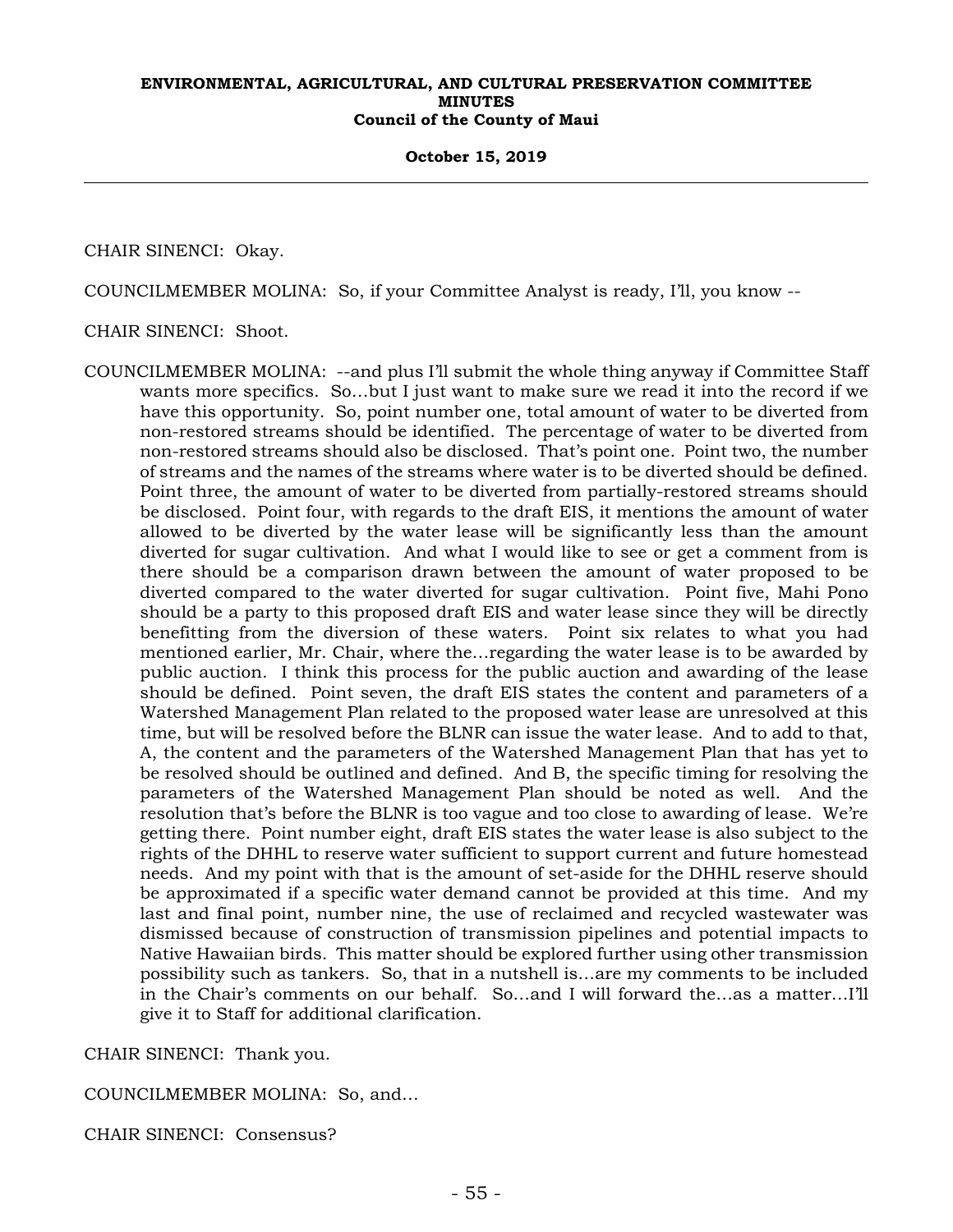#### **October 15, 2019**

COUNCILMEMBER MOLINA: Yeah.

COUNCILMEMBERS: Consensus.

COUNCILMEMBER MOLINA: Yeah, yeah, and thank you for allowing me to share my --

CHAIR SINENCI: Thank you.

COUNCILMEMBER MOLINA: --comments in Committee. Thank you.

CHAIR SINENCI: Staff, did we get…

UNIDENTIFIED SPEAKER: *. . .(inaudible). . .*

- CHAIR SINENCI: So, we've got plenty to…okay, I think we've given a lot for our Chair to consider, and she can…and then of course, like Member Paltin said, you can always write your own in addition to ours as a Council. So…
- MS. THOMSON: *. . .(inaudible). . .*
- CHAIR SINENCI: Ms. Thomson?
- MS. THOMSON: At the bottom of the reso, it instructs that the Council Chair will provide comments to OEQC, but they actually need to be directed to the approving agency, which is BLNR, and also, the applicant, which is A&B and EMI. So, not to OEQC but to those two entities, the same with any comments that would come either from the Councilmembers individually or from members of the public. So, they're directed to…the e-mail address if you want me to read it out, it's waterleaseeis@wilsonokamoto.com. And that's also listed on the OEQC's bulletin for September  $23<sup>rd</sup>$ . And then if anybody needs that, just contact me and I can submit to you.

CHAIR SINENCI: Ms. Thomson, would we have to include that in the reso?

MS. THOMSON: I think that the reso should be changed to remove comments made to OEQC, and have them made to the approving agency and the applicant.

CHAIR SINENCI: Okay. Thank you.

COUNCILMEMBER MOLINA: Chair? Should we do this --

- CHAIR SINENCI: Yes, Member --
- COUNCILMEMBER MOLINA: --when…once --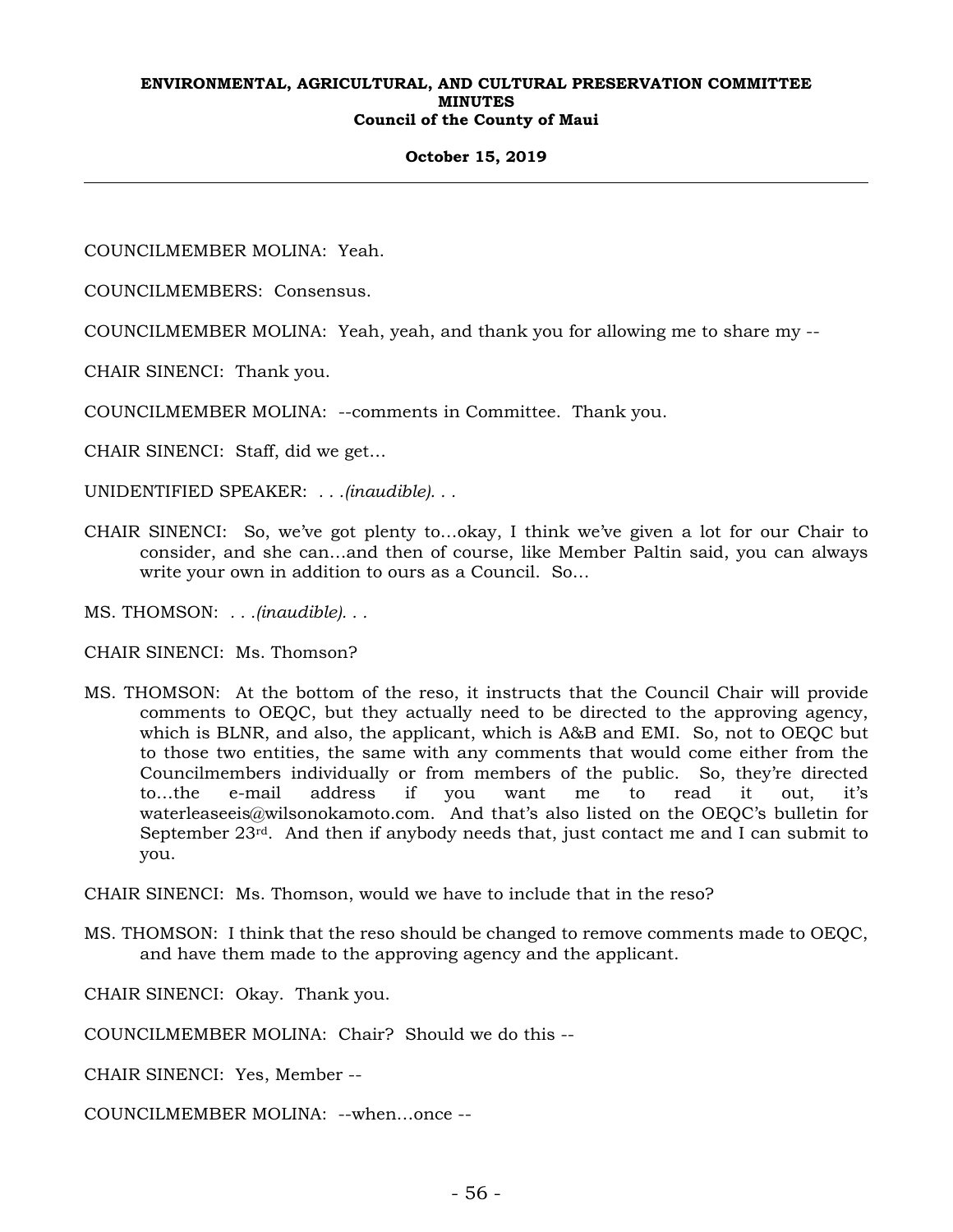#### **October 15, 2019**

CHAIR SINENCI: --Molina?

COUNCILMEMBER MOLINA: --the motion has been placed on the floor, and then amend? Or can we just…are we allowed to just do this as a friendly…if there are no objections from the body, to allow you --

CHAIR SINENCI: Would this --

COUNCILMEMBER MOLINA: --to do this?

CHAIR SINENCI: --be included as a friendly amendment to the reso?

MR. RAATZ: Well, Chair, technically, no amendments would be in order today because you won't be taking --

COUNCILMEMBER MOLINA: Yeah, that's…

MR. RAATZ: --any action.

- COUNCILMEMBER MOLINA: Yeah, so for…so then it will all have to be considered at Friday's Council meeting then, yeah, yeah.
- CHAIR SINENCI: But if we did put the amendments on the floor on Friday, would that change…
- COUNCILMEMBER MOLINA: Floor amendment.

CHAIR SINENCI: Would that need a super majority, two-thirds vote, Mr. Raatz?

MR. RAATZ: Thanks. There is a Council Rule 19(C) that generally requires a two-thirds vote when the Council is amending a bill or resolution on the same day that it's taking final action on that bill or resolution. There are some exceptions that may apply though. For instance, any resolution that requires final action to ensure compliance with a deadline, established pursuant to State law, we could look at whether that justifies under the Council Rules of voiding that requirement of a two-thirds vote trigger. It also talks about nonsubstantive errors, correcting nonsubstantive errors don't trigger the two-thirds requirement. So, we haven't had a chance to analyze these types of amendments that's been talked about today. I would say definitely the change from October 8<sup>th</sup> to October 7th, that reference is something that wouldn't trigger the two-thirds requirement. These other ones, we'll take into account and be ready to advise the Council on Friday.

CHAIR SINENCI: Okay. Thank you. Is that okay with Members?

UNIDENTIFIED SPEAKER: Yes.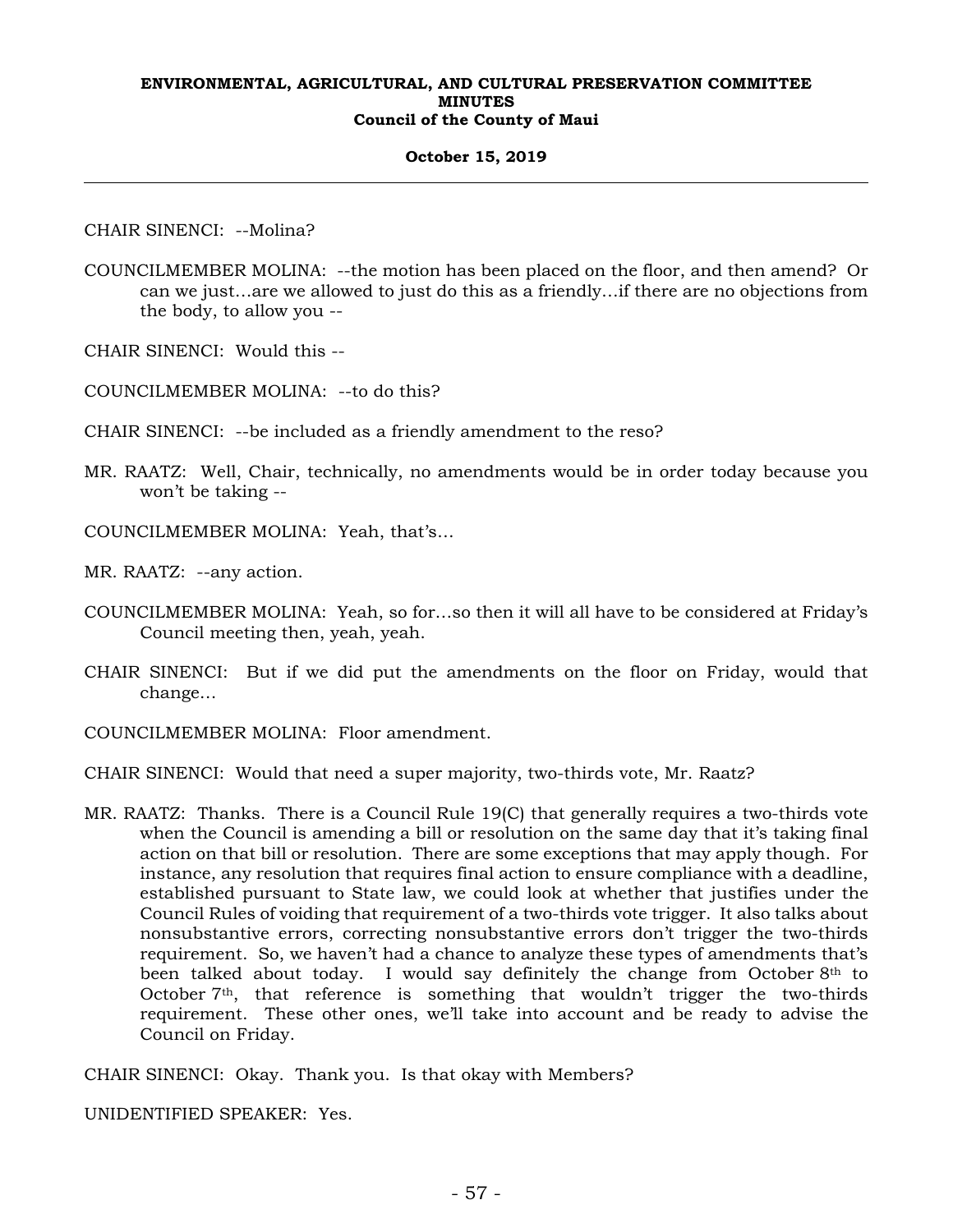#### **October 15, 2019**

COUNCILMEMBER MOLINA: Yeah. No objections.

CHAIR SINENCI: No objections? Okay. Ms. Apo Takayama?

MS. APO TAKAYAMA: *. . .(inaudible). . .* 

CHAIR SINENCI: *. . .(inaudible). . .* going to defer this? *. . .(inaudible). . .*

MS. APO TAKAYAMA: *. . .(inaudible). . .* 

CHAIR SINENCI: Okay. Members, so, if there are no objections, we're going to defer this item.

COUNCILMEMBER MOLINA: Or discharge, Chair…Mr. Chair? Will…your intent is to discharge the Council's at…would that be the correct action?

CHAIR SINENCI: Mr. Raatz?

MR. RAATZ: Ultimately, there's really no action this body can take. On Friday, the Council will consider discharging this matter from the Committee's further jurisdiction, but it's nothing the body today can do 'cause you don't have time to issue that recommendation in the form of a Committee report.

COUNCILMEMBER MOLINA: So…

CHAIR SINENCI: So, we'll be discharging on Friday?

MR. RAATZ: I believe that's the case, yeah. But today, all you can do is defer 'cause there's --

COUNCILMEMBER MOLINA: Just defer.

MR. RAATZ: --no --

COUNCILMEMBER MOLINA: Okay.

MR. RAATZ: --legislative action available.

COUNCILMEMBER MOLINA: Okay. So, as I understand, just discharge at Friday's Council meeting, and then once that discharge, assuming that discharge is approved from Committee then we vote at…then it's voted as a Council measure on Friday?

MR. RAATZ: That's the standard --

COUNCILMEMBER MOLINA: Yeah.

MR. RAATZ: --procedure --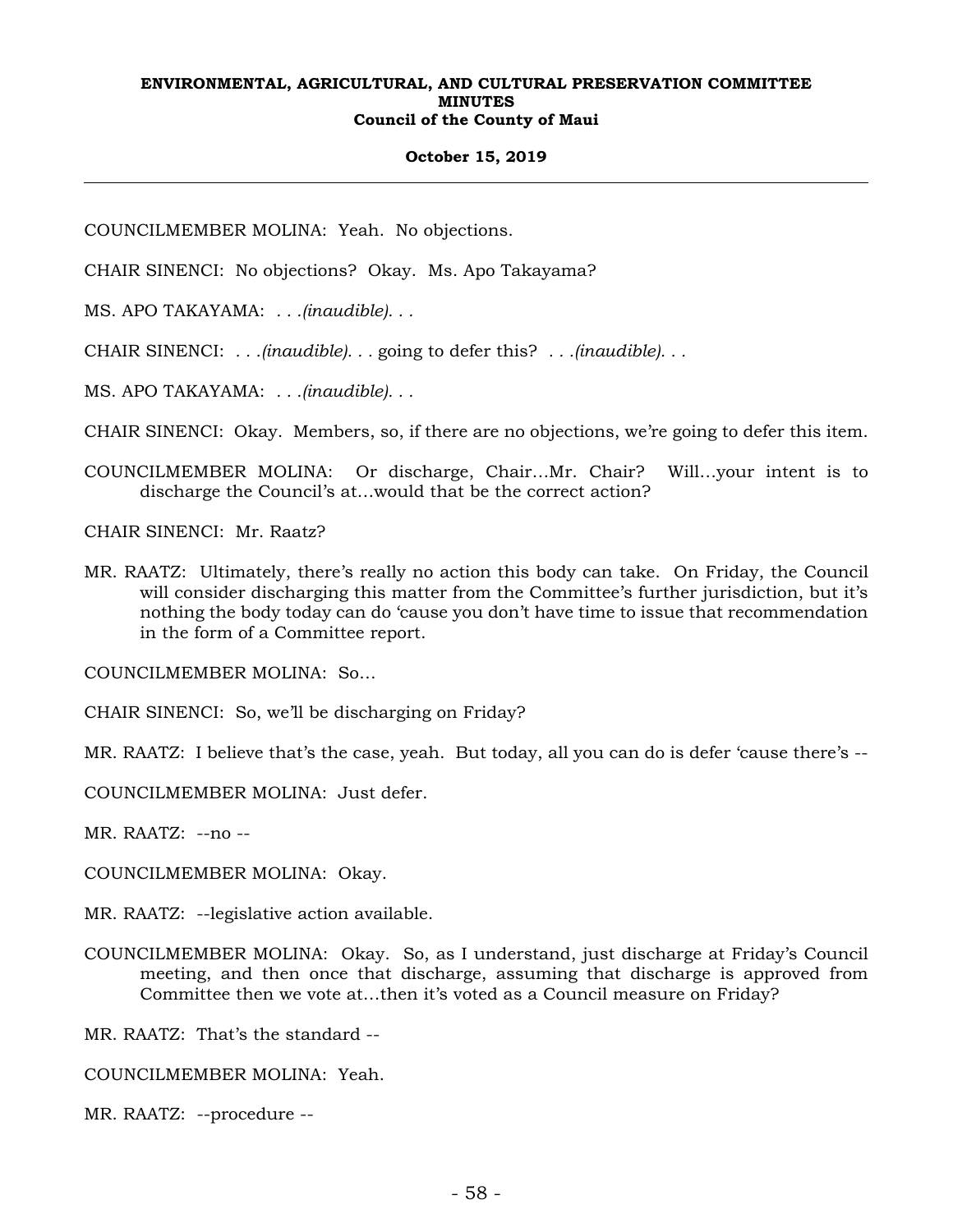## **October 15, 2019**

COUNCILMEMBER MOLINA: Yeah.

MR. RAATZ: --for these type of matters. I haven't looked at the exact motions that are on the table, but that sounds right.

COUNCILMEMBER MOLINA: Okay. Okay. Thank you.

CHAIR SINENCI: Yeah.

COUNCILMEMBER MOLINA: And, okay, we'll follow your lead, Chair, for me.

CHAIR SINENCI: Okay. Thank you, Mr. Molina. Any other comments, Members? Ms. Thomson? Staff? Okay. Ms. Siegel? Okay. So, thank you, Members, for your hard work and dedication to this time-sensitive and incredibly important topic. We look forward to the Council's decision on Friday. So, with that, Chair is recommending to defer this item.

COUNCILMEMBERS: No objections.

**COUNCILMEMBERS VOICED NO OBJECTIONS.** (Excused: ALL, YKS, KTK)

## **ACTION: DEFER PENDING FURTHER DISCUSSION.**

CHAIR SINENCI: The resolution is posted on the Council agenda for this Friday, at which time, the Council can consider passage of the proposed resolution. So, with that, if there are no other questions or comments, this concludes today's Environmental, Agricultural, and Cultural Preservation Committee meeting. It's October 15th at 4:05. Thank you, everybody.

UNIDENTIFIED SPEAKER: Thank you.

CHAIR SINENCI: *. . .(gavel). . .*

**ADJOURN: 4:05 p.m.**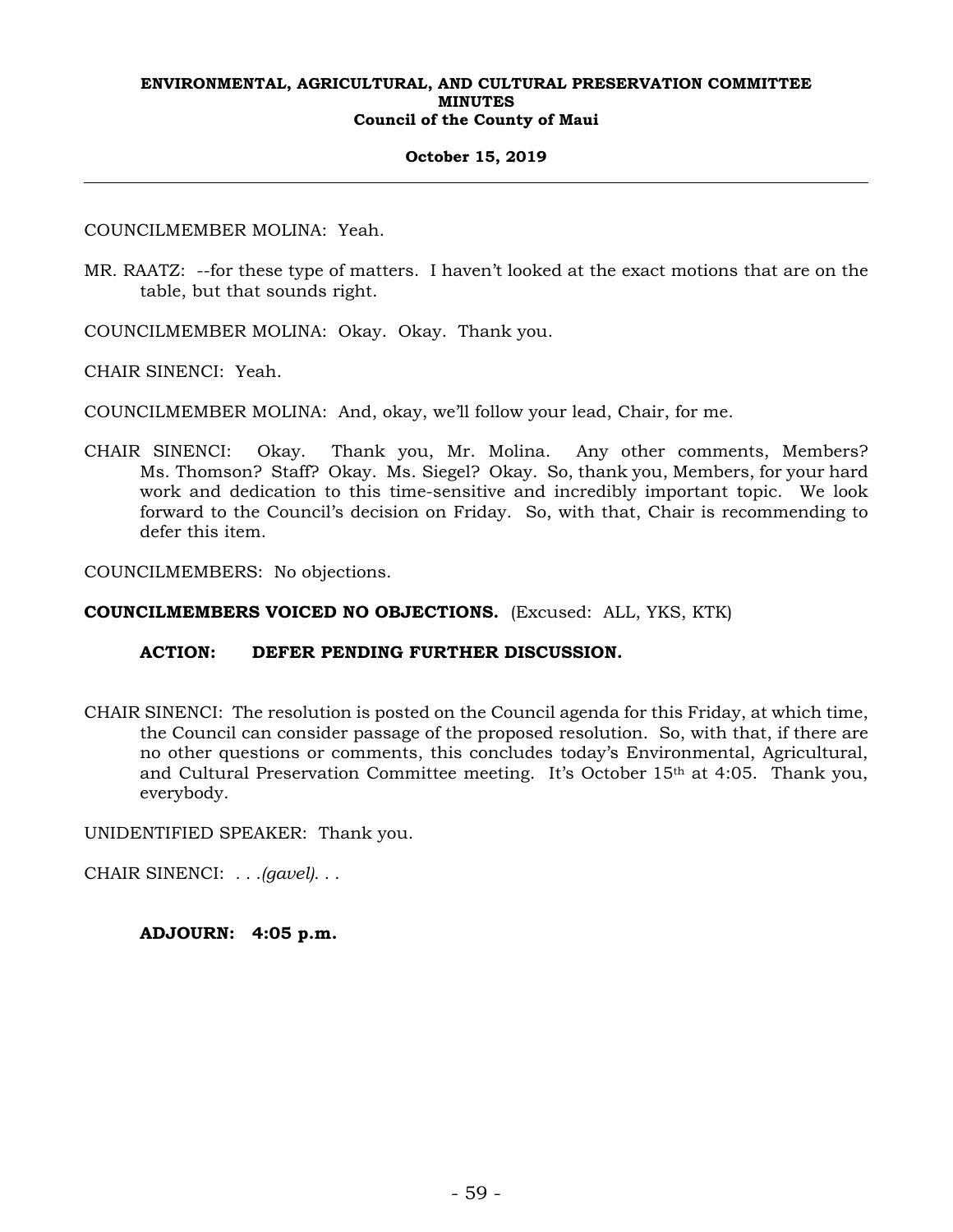October 15, 2019

APPROVED:

Shame M. Dinner-

SHANE M. SINENCI, Chair Environmental, Agricultural, and Cultural Preservation Committee

eacp:min:191015:acqp Transcribed by: Ann Carmel Q. Pugh